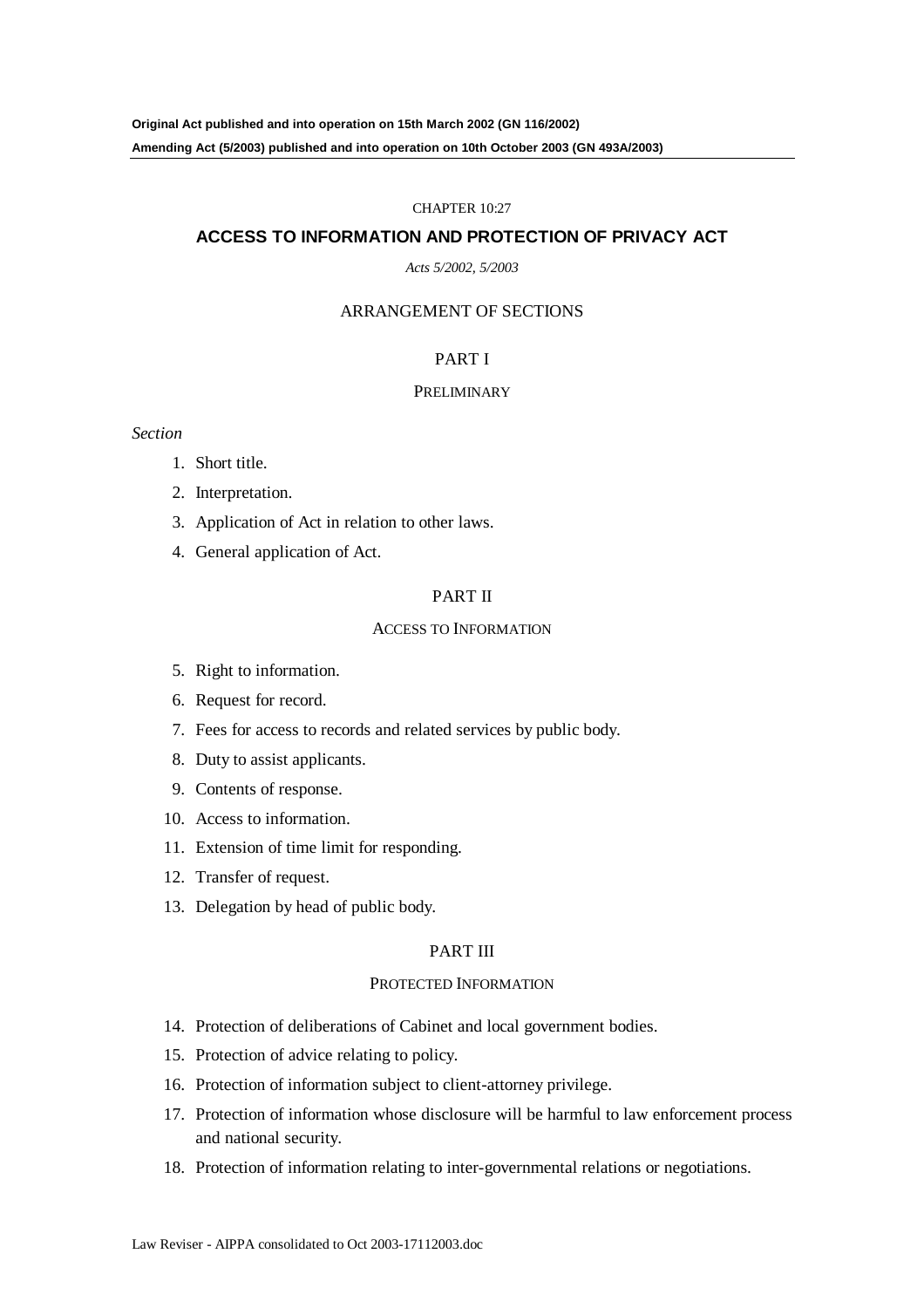- 19. Protection of information relating to the financial or economic interests of public body or the State.
- 20. Protection of research information.
- 21. Protection of information relating to conservation of heritage sites.
- 22. Protection of information relating to personal safety.
- 23. Information otherwise available to the public.
- 24. Protection of information relating to business interests of a third party.
- 25. Protection of information relating to personal privacy.

### PART IV

#### INFORMATION PERTAINING TO THIRD PARTIES

- 26. Requirement to notify third party.
- 27. Time limit to give notice of decision.
- 28. Information to be disclosed if in the public interest.

### PART V

COLLECTION, PROTECTION AND RETENTION OF PERSONAL INFORMATION BY PUBLIC BODIES

- 29. Purposes for which personal information may be collected.
- 30. Collection of personal information.
- 31. Accuracy of personal information.
- 32. Right to request correction of personal information.
- 33. Protection of personal information.
- 34. Retention of personal information.
- 35. Penalty for deliberately falsifying personal information.

### PART VI

#### USE AND DISCLOSURE OF PERSONAL INFORMATION BY PUBLIC BODIES

- 36. Use of personal information.
- 37. Disclosure for archival or historical purposes.

#### PART VII

#### MEDIA AND INFORMATION COMMISSION

- 38. Establishment of Media and Information Commission.
- 39. Functions and powers of Commission.
- 40. Appointment and composition of Media and Information Commission.
- 41. Financial and miscellaneous provisions relating to Commission.
- 42. Annual report of Commission.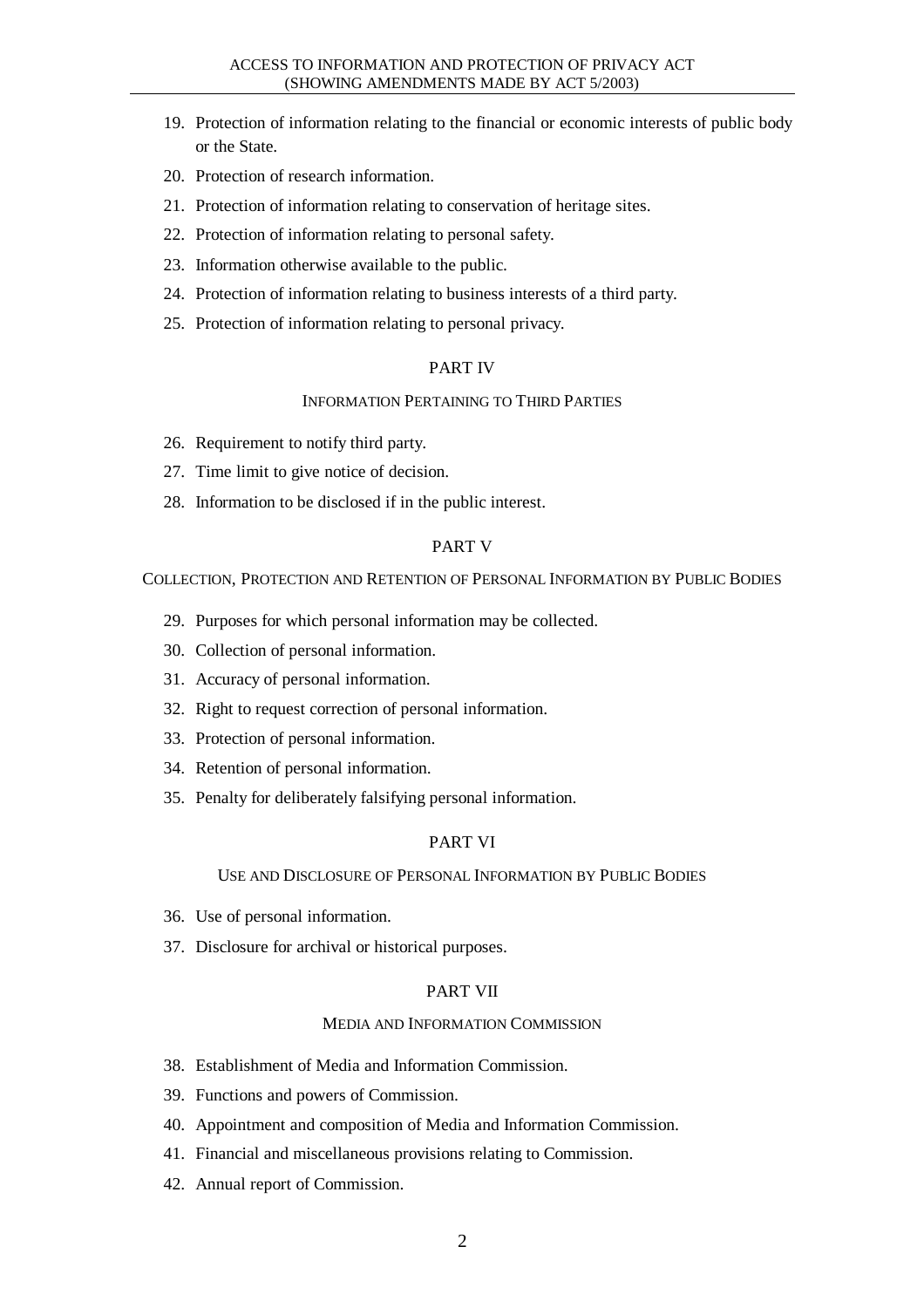### PART VIII

#### MEDIA AND INFORMATION FUND

- 43. Establishing and vesting of Media and Information Fund.
- 44. Objects of Fund.
- 45. Moneys of Fund.
- 46. Levies.
- 47. Holding of Fund.
- 48. Financial year of Fund.
- 49. Accounts and audit of Fund.

### PART IX

#### FURTHER POWERS OF COMMISSION

- 50. Power of Commission to conduct investigations, audits or inquiries.
- 51. Restrictions on disclosure of information by Commission and staff.
- 52. Delegation of powers by Commission.
- 52A. Power of Commission to issue orders.
- 52B. Determinations and inquiries by Commission.

#### PART X

#### REVIEWS BY COMMISSION

- 53. Right to request a review.
- 54. Procedure for seeking review.
- 55. Notice of review.
- 56. [*Repealed*] 57. Onus of proof.
- 58. [*Repealed*]
- 59. [*Repealed*]
- 60. [*Repealed*]
- 61. [*Repealed*]

#### PART XI

#### REGULATION OF MASS MEDIA SERVICES

- 62. [*Repealed*]
- 63. Application of Part XI.
- 64. Abuse of freedom of expression.
- 65. Restriction on ownership of mass media service.
- 66. Registration of mass media services.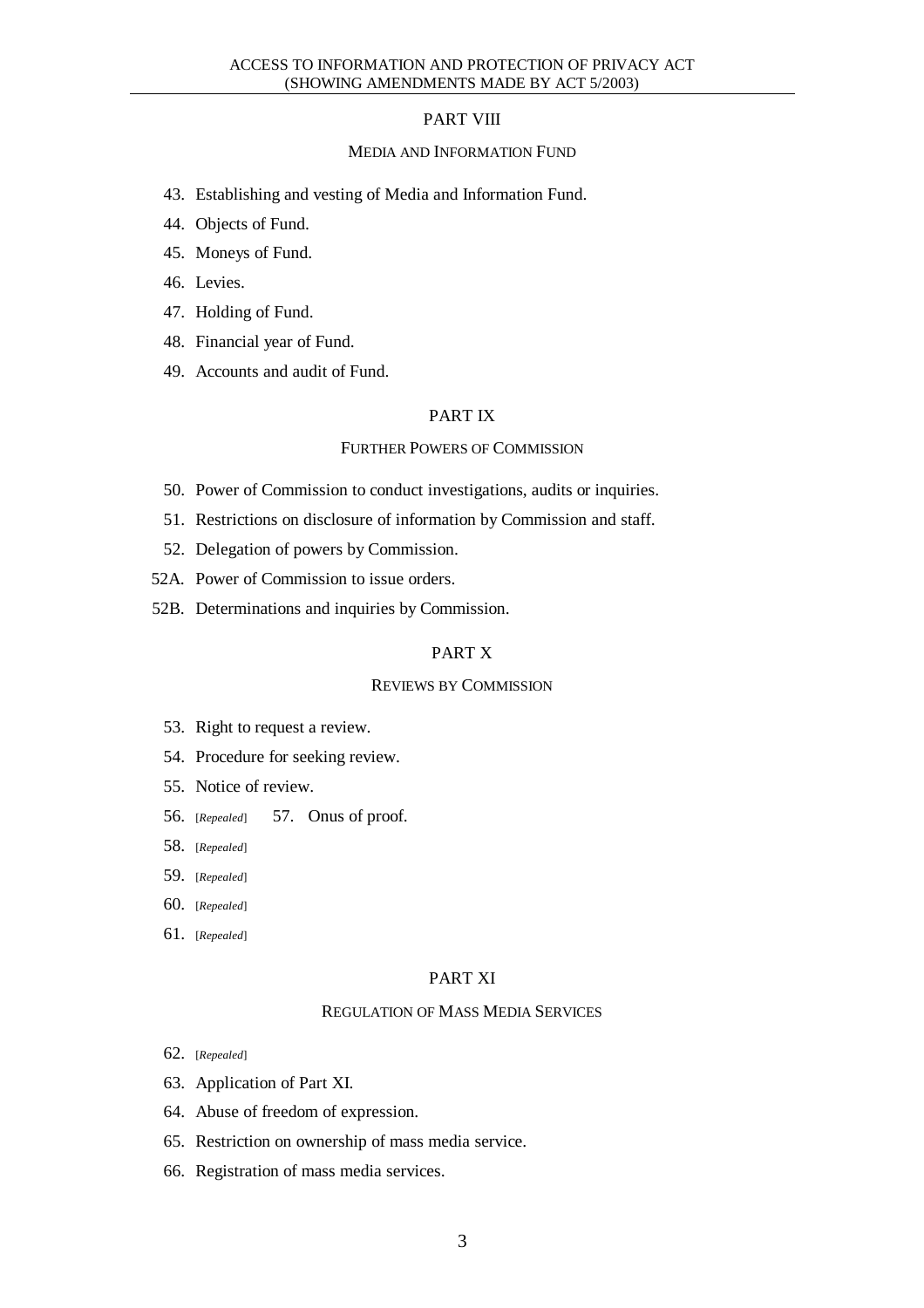- 67. Notification of changes.
- 68. Exemption from registration.
- 69. Refusal of registration of mass media service.
- 70. Registration fee.
- 71. Suspension, cancellation and enforcement of registration certificates.
- 72. Penalties for operating mass media service without registration certificate.
- 73. [*Repealed*]
- 74. News agencies.
- 75. Publisher's imprint.
- 76. Deposit copies.
- 77. Obligatory reports.

#### PART XII

#### JOURNALISTS

- 78. Rights of a journalist.
- 79. Accreditation of journalists.
- 80. Abuse of journalistic privilege.
- 81. [*Repealed*]
- 82. Roll of journalists.
- 83. Prohibition against practice by, or in association with, unaccredited journalists.
- 84. Evidence and duration of accreditation of journalists.
- 85. Conduct and discipline of journalists.
- 86. Correction of untruthful information.
- 87. Manner in which correction is to be made.
- 88. Grounds for the refusal of correction.
- 99. Right of reply.
- 90. Representative offices of foreign mass media services.

#### PART XIII

#### GENERAL PROVISIONS

- 90A. Appeals to Administrative Court.
- 90B. Offences and penalties.
	- 91. Regulatory powers of Minister.
	- 92. Amendment of section 4 of Cap. 11:09.
	- 93. Transitional provisions.

#### FIRST SCHEDULE: Records Excluded from Application of Act.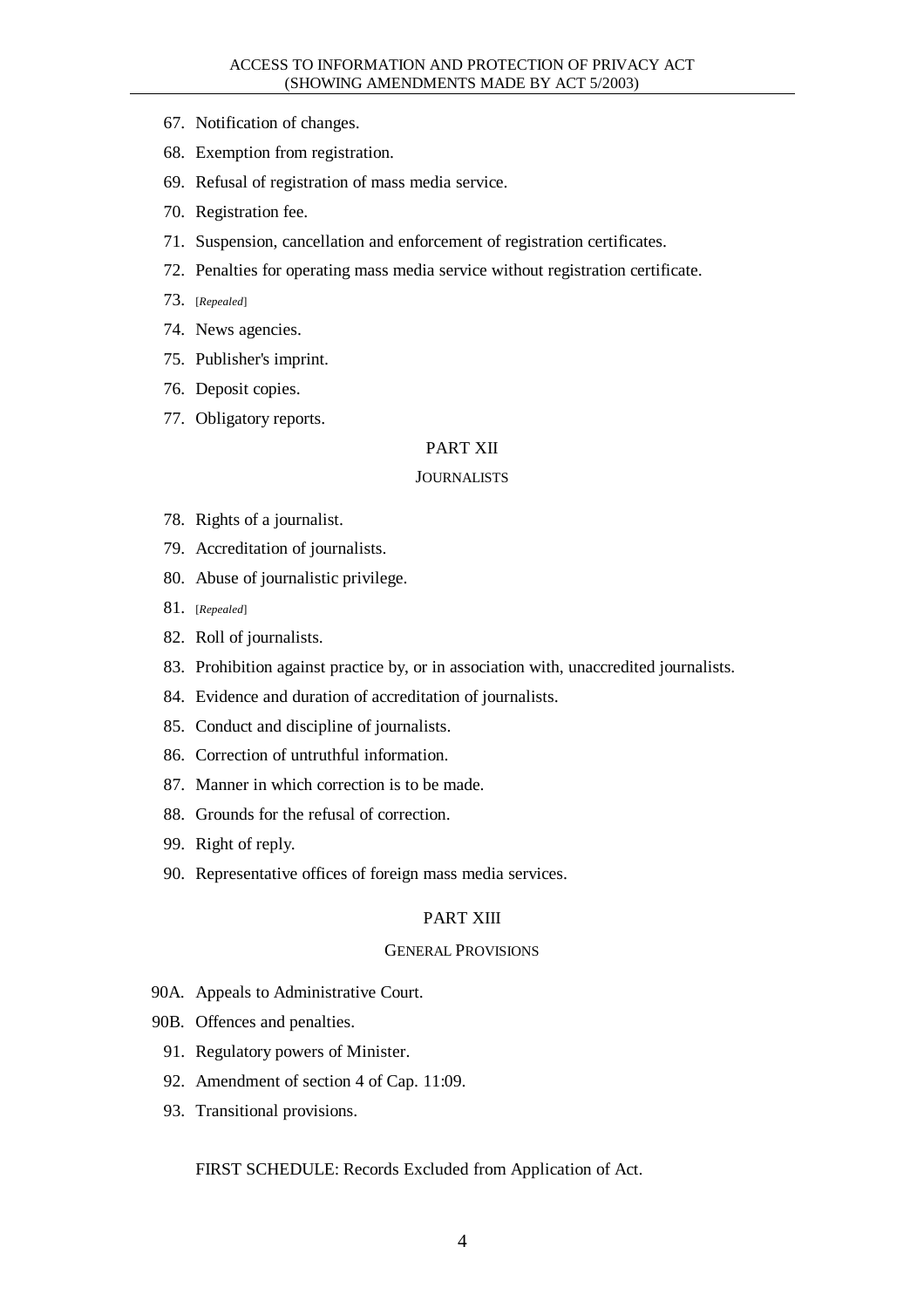SECOND SCHEDULE: Public Bodies and Heads of Public Bodies. THIRD SCHEDULE: Ancillary Powers of Commission. FOURTH SCHEDULE: Provisions Applicable to Commission. FIFTH SCHEDULE: Financial and Miscellaneous Provisions relating to Commission.

# **ACT**

To provide members of the public with a right of access to records and information held by public bodies; to make public bodies accountable by giving the public a right to request correction of misrepresented personal information; to prevent the unauthorised collection, use or disclosure of personal information by public bodies; to protect personal privacy; to provide for the regulation of the mass media; to establish a Media and Information Commission and to provide for matters connected therewith or incidental to the foregoing.

ENACTED by the President and Parliament of Zimbabwe.

### PART I

### PRELIMINARY

# **1 Short title**

This Act may be cited as the Access to Information and Protection of Privacy Act [*Chapter 10:27*].

# **2 Interpretation**

- (1) In this Act—
- "applicant" means a person requesting access in terms of section *six* to a record or information held by a public body;
- "Commission" means the Media and Information Commission established by section *thirty-eight*;

"controlling interest", in relation to a mass media service company, means?

- (a) the majority of the shares in the company; or
- (b) shares representing more than half the share capital of the company; or
- (c) shares of a value in excess of half the share capital of the company; or
- (d) shares entitling the holder or holders thereof to a majority or preponderance of votes in the affairs of the company;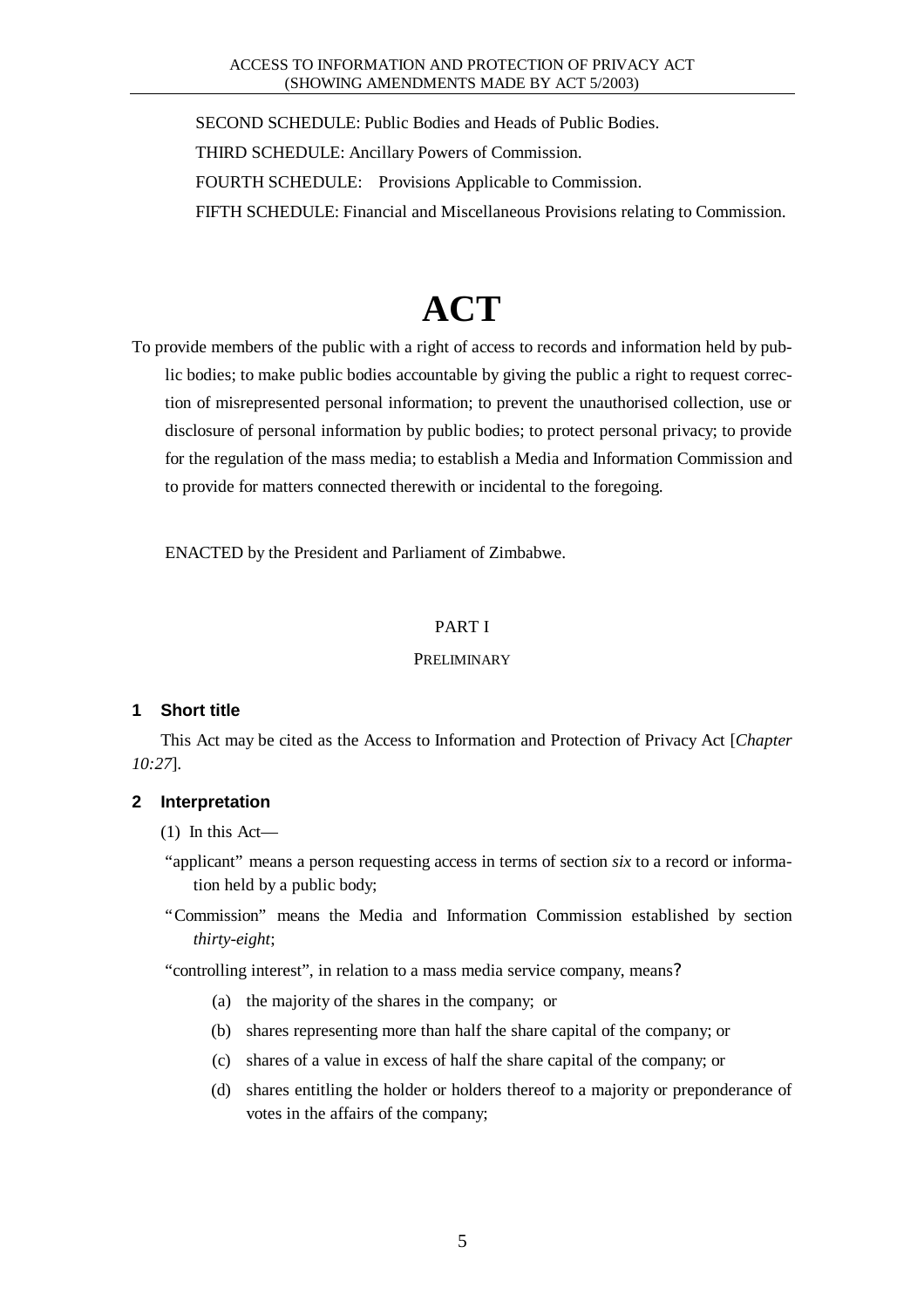- "dissemination", in relation to any mass media product, includes the sale, subscription, delivery, diffusion or distribution of periodically printed publications, audio-recorded programmes, electronically distributed information or teletext programmes;<sup>1</sup>
- "excluded information" means records excluded from the application of this Act in terms of section *four*;
- "Fund" means the Media and Information Fund established by section *forty-three*;
- "head", in relation to a public body, means—
	- (a) the person designated as the head of a public body in the second column of the Second Schedule; or
	- (b) any other person whom the Minister may, from time to time, designate as the head of a public body for the purposes of this Act;
- "journalist" means a person who gathers, collects, edits or prepares news, stories, materials and information for a mass media service, whether as an employee of the service or as a freelancer:<sup>2</sup>
- "judicial administration record" means a record containing information relating to a presiding officer or a justice of the peace, including—
	- (a) scheduling of presiding officers and trials;
	- (b) the content of judicial training programmes;
	- (c) statistics of judicial activity prepared by or for a judge;
- "law enforcement" includes—
	- (a) policing, including criminal intelligence operations; or
	- (b) investigations that lead to a penalty or sanction being imposed; or
	- (c) proceedings that result in a penalty or sanction being imposed; or
	- (d) control of immigration; or
	- (e) national defence and security; or
	- (f) maintenance of public order;
- "legal representative" means—
	- (a) the liquidator of a company;
	- (b) the representative recognised by law of any person who has died, become insolvent or bankrupt or assigned his estate, is an infant or a minor, is of unsound mind or is otherwise under a disability;<sup>3</sup>

"local government body" means—

- (a) a municipality as defined in the Urban Councils Act [*Chapter 29:15*];
- (b) a council as defined in the Rural District Councils Act [*Chapter 29:13*];

l

 $3$  Definition substituted by s. 2 of Act 5/2003.

<sup>&</sup>lt;sup>1</sup> Definition inserted by s. 2 of Act  $5/2003$ .

<sup>&</sup>lt;sup>2</sup> Definition inserted by s. 2 of Act  $5/2003$ .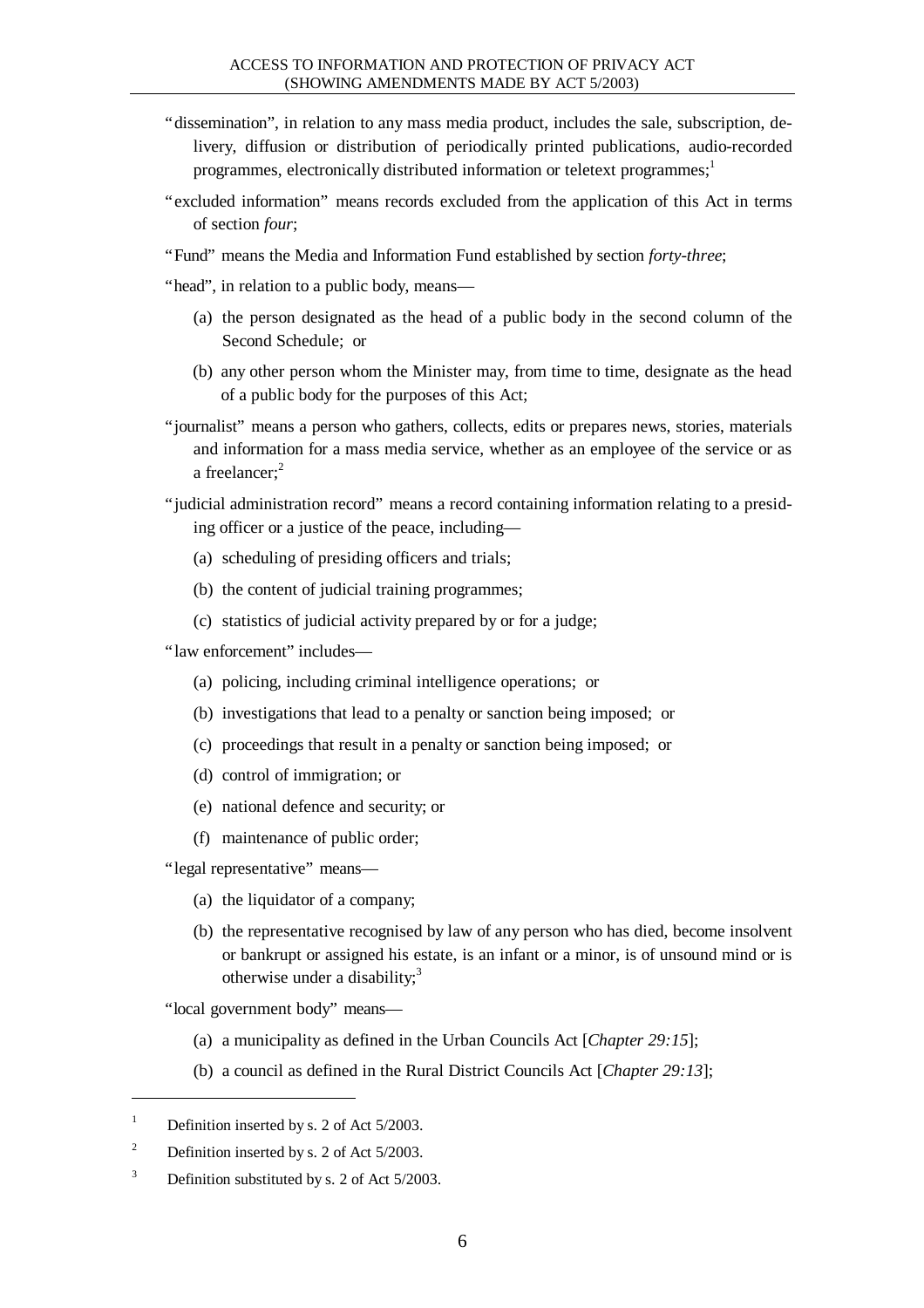- (c) a catchment council or subcatchment council established in terms of the Water Act [*Chapter 20:24*];
- (d) a board of cemetery trustees established under the Cemeteries Act [*Chapter 5:04*];
- (e) any board , committee, commission, panel, agency or corporation that is created or owned by a body referred to in paragraphs (a) to (d) and all the members or officers of which are appointed or chosen by or under the authority of that body;
- "mass media" includes any service, medium or media consisting in the transmission of voice, visual, data or textual messages to an unlimited number of persons, and includes an advertising agency, publisher or, except as otherwise excluded or specially provided for in this Act, a news agency or broadcasting licensee as defined in the Broadcasting Services Act [ *Chapter 12:06*];<sup>4</sup>

"mass media owner" means?

- (a) in the case of a mass media service company, the person who holds a controlling interest in the company; or
- (b) in the case of a mass media service that is not a company, the person who owns or co-owns the service;
- "mass media products" means an advertisement, the total print or part of the total print of a separate issue of a periodically printed publication, a separate issue of a teletext programme, the total data or part of the data of any electronically transmitted material, or audio or video recorded programme;<sup>5</sup>
- "mass media service" means any service that produces mass media products, whether or not it also disseminates them:<sup>6</sup>
- "Minister" means the Minister responsible for information and publicity or any other Minister to whom the President may, from time to time, assign the administration of this Act;
- "National Archives" means the National Archives of Zimbabwe established in terms of the National Archives of Zimbabwe Act [*Chapter 25:06*];
- "periodically printed publication" means a regular newspaper, magazine or journal, bulletin or any other publication with a constant name:<sup>7</sup>
- "personal information" means recorded information about an identifiable person, and includes—
	- (a) the person's name, address or telephone number;
	- (b) the person's race, national or ethnic origin, colour, religious or political beliefs or associations;

 $\overline{a}$ 

<sup>&</sup>lt;sup>4</sup> Definition inserted by s. 2 of Act 5/2003 (see footnote 6.

<sup>&</sup>lt;sup>5</sup> Definition inserted by s. 2 of Act  $5/2003$  (see footnote 6).

<sup>&</sup>lt;sup>6</sup> Definition inserted by s. 2 of Act  $5/2003$  (replacing former definition of "mass media service" or "mass media" with three new definitions – "mass media", "mass media products" and "mass media service").

<sup>&</sup>lt;sup>7</sup> Definition inserted by s. 2 of Act 5/2003.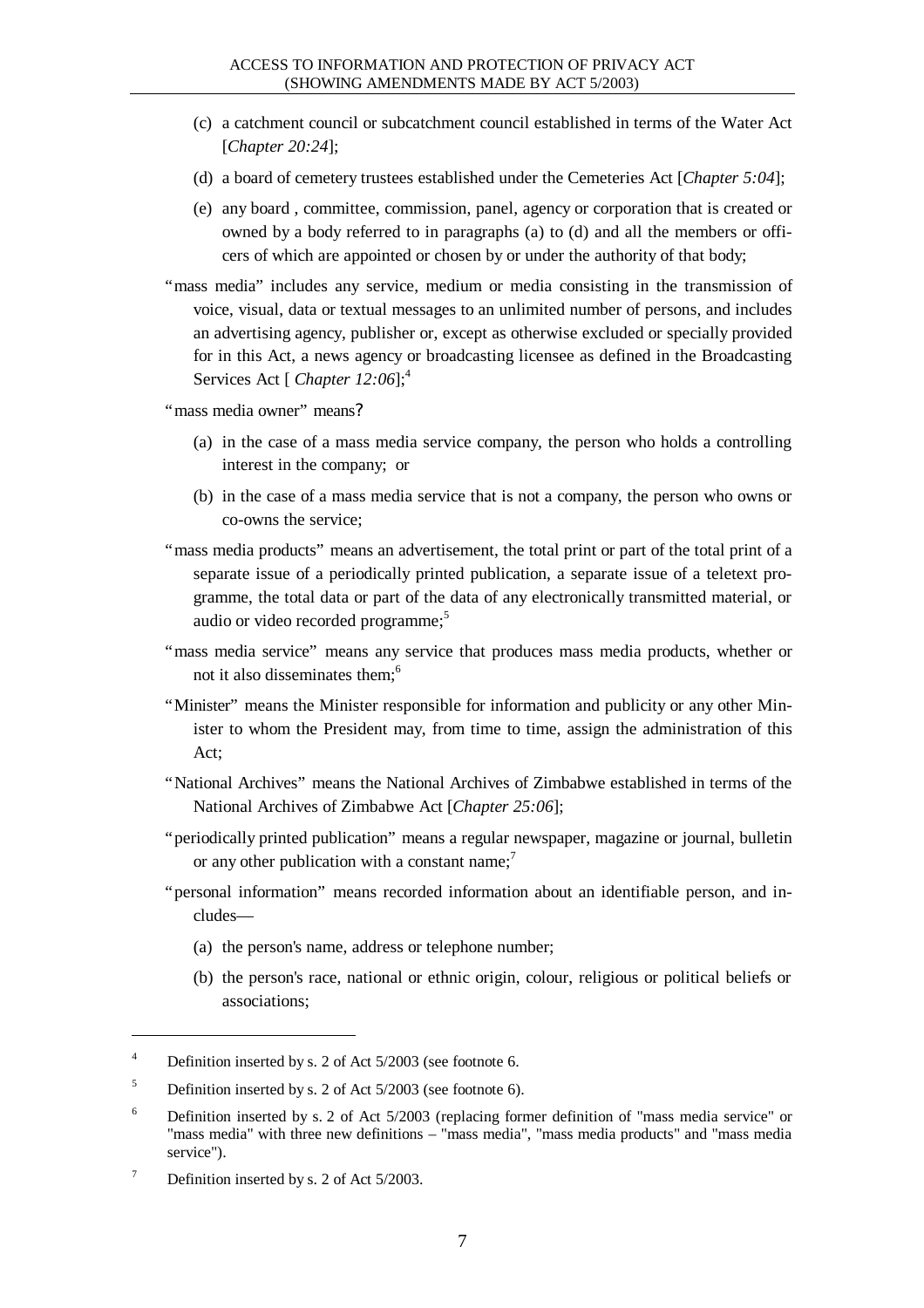#### ACCESS TO INFORMATION AND PROTECTION OF PRIVACY ACT (SHOWING AMENDMENTS MADE BY ACT 5/2003)

- (c) the person's age, sex, sexual orientation, marital status or family status;
- (d) an identifying number, symbol or other particulars assigned to that person;
- (e) fingerprints, blood type or inheritable characteristics;
- (f) information about a person's health care history, including a physical or mental disability;
- (g) information about educational, financial, criminal or employment history;
- (h) anyone else's opinions about the individual; and
- (i) the individual's personal views or opinions, except if they are about someone else;
- (j) personal correspondence, home and family;
- "personal information bank" means a collection of personal information that is organised or retrievable by the name of an individual or by an identifying number, symbol or other particular assigned to that individual and includes personal images;

"prescribe" means prescribe by regulations made in terms of section *ninety-one*;

- "press card" means a document issued to a journalist in terms of section *seventy-nine*;
- "public body" means any body prescribed as a public body in terms of the first column of the Second Schedule to this Act.
- "record" includes books, documents, maps, drawings, photographs, letters, vouchers, papers and any other thing on which information is recorded or stored by graphic, electronic, mechanical or other means, but does not include a computer programme or any other mechanism that produces records;
- "third party", in relation to a request for access to a record or for correction of personal information, means any person, group of persons or organisation other than the person who made the request;
- "trade secret" means information, including a formula, pattern, compilation, programme, device, product, method, technique or process, that is used, or may be used, in business or for any commercial advantage and—
	- (a) derives independent economic value, actual or potential, from not being generally known to the public or to other persons who can obtain economic value from its disclosure or use; and
	- (b) is the subject of reasonable efforts to prevent it from becoming generally known; and
	- (c) the disclosure of which would result in harm or improper benefit.

(2) Where a mass media owner does not manage the mass media service of which he is the owner, any reference to a mass media owner in sections *forty-six*, *sixty-six*, *sixty-seven*, *seventyone*, *seventy-three* and *eighty-six* shall be construed as a reference to the mass media service.

#### **3 Application of Act in relation to other laws**

(1) This Act shall apply to matters relating to access to information, protection of privacy and the mass media and shall be construed as being in addition to and not in substitution for any other law which is not in conflict or inconsistent with this Act.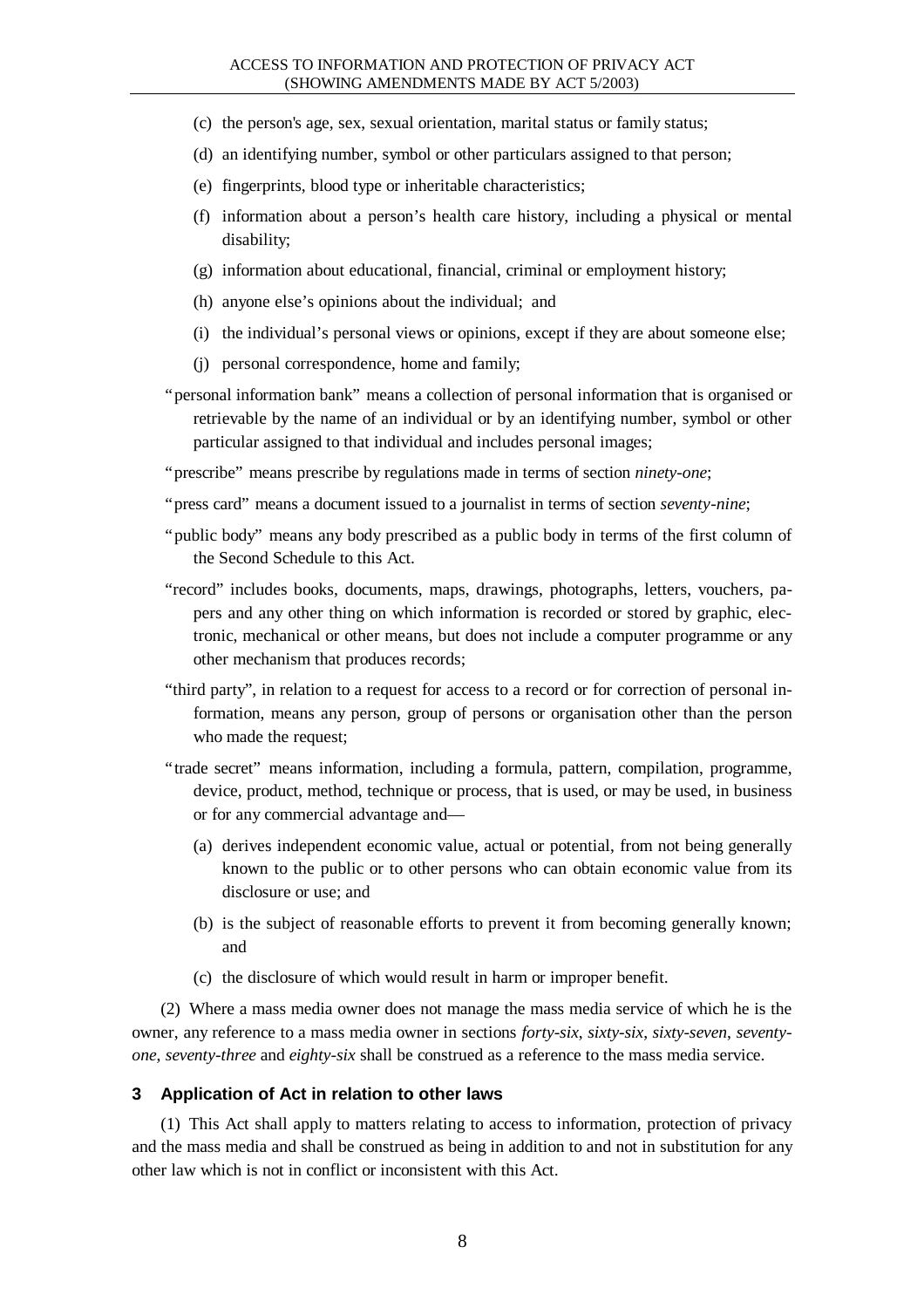(2) If any other law relating to access to information, protection of privacy and the mass media is in conflict or inconsistent with this Act, this Act shall prevail.

# **4 General application of Act**

(1) This Act shall apply to all records in the custody or under the control of a public body, but shall not include the records listed in the First Schedule.

(2) This Act shall not limit the information available by law to a party to a legal proceeding.

### PART II

### ACCESS TO INFORMATION

# **5 Right to information**

(1) Subject to section *ten*, every person shall have a right of access to any record, including a record containing personal information, that is in the custody or under the control of a public body:

Provided that such access shall not extend to excluded information.

(2) Where information can be extracted from a record that contains excluded information, an applicant may have access to the part of the record that is not excluded information.

- (3) Nothing contained in this Act shall confer any rights to information or to a record to—
- (a) a person who is not a citizen of Zimbabwe, or is not regarded as permanently resident in Zimbabwe by virtue of the Immigration Act [*Chapter 4:02*], or is not the holder of a temporary employment or residence permit or students permit issued in terms of that Act;
- (b) any mass media service which is not registered in terms of this Act, or to a broadcaster who is not registered in terms of the Broadcasting Services Act [*Chapter 12:06*]; and
- (c) any foreign state or agency thereof.

# **6 Request for record**

An applicant who requires access to a record that is in the custody or control of a public body shall make a request, in writing, to the public body, giving adequate and precise details to enable the public body to locate the information so requested.

# **7 Fees for access to records and related services by public body**

Subject to any exemption prescribed under this Act or any other enactment, an applicant shall be required to pay such fee as may be so prescribed for—

- (a) obtaining access to any record; and
- (b) any service rendered in connection with the provision of access to any record by the public body concerned.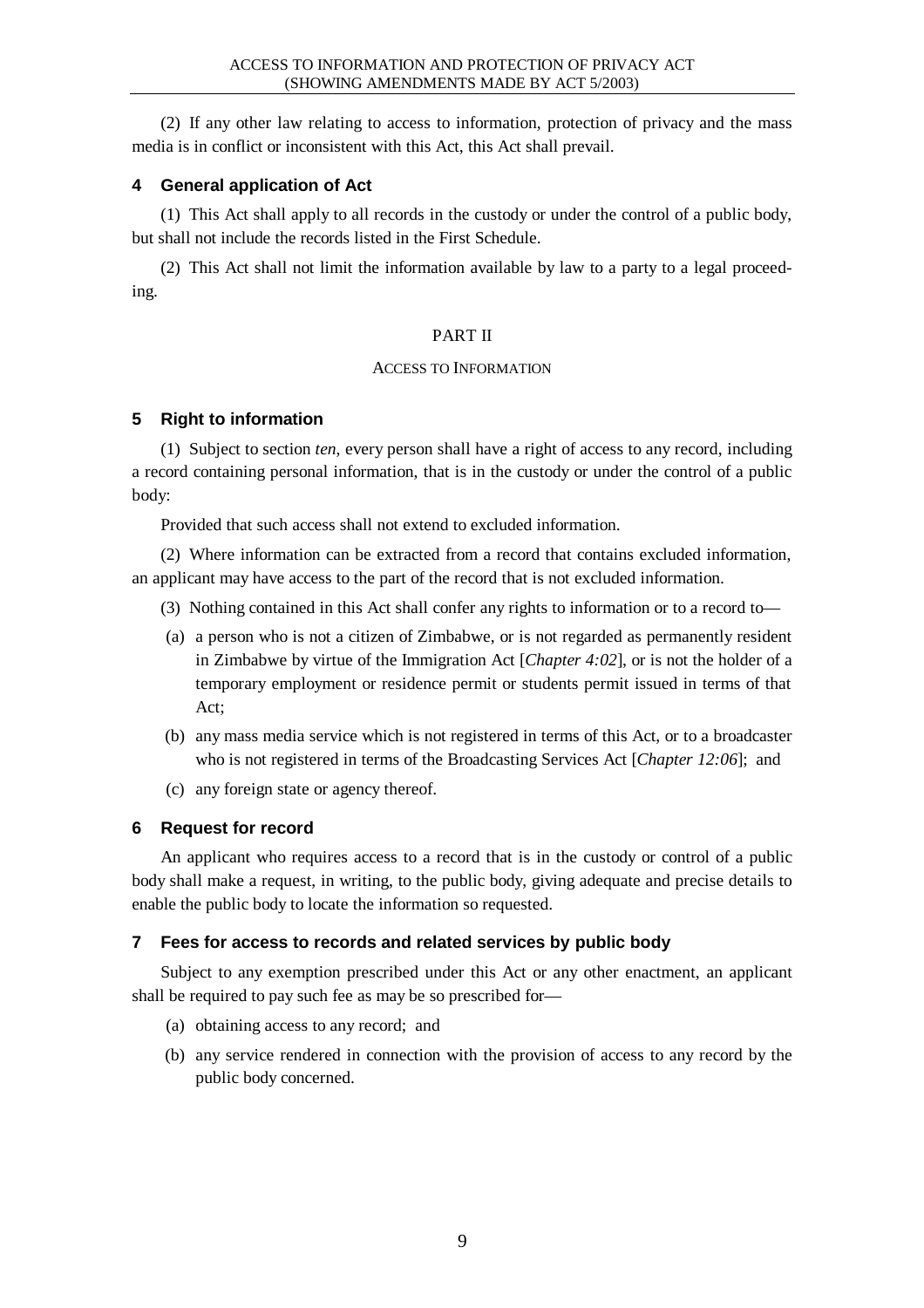# **8 Duty to assist applicants**

(1) The head of a public body shall take every reasonable step to assist an applicant and shall, subject to section *eleven* or *twelve*, respond as soon as is reasonably possible in the circumstances, but not later than thirty days, to each request for access to a record.

- (2) Where necessary, the head of a public body shall create a record for an applicant if—
- (a) the record can be created from a machine readable record in the custody or under the control of the public body using its normal computer hardware and software and technical expertise; and
- (b) creating the record will not unreasonably interfere with the operations of the public body.

# **9 Contents of response**

(1) A response by the head of a public body to a request made in terms of section *six* shall inform the applicant—

- (a) whether or not he is entitled to access to the record or a part of the record; and
- (b) the place where, time when and manner in which such access will be given.

(2) Where the head of a public body refuses access to a record or part of a record, he shall inform the applicant of the reasons therefor.

(3) An applicant whose request for a record or part of a record has been refused by the head of a public body may request the Commission to review the public body's decision.

(4) The head of a public body may refuse a request for a record or part of a record if granting access to such a record—

- (a) will contravene this Act; or
- (b) will result in the disclosure of personal information pertaining to a third party that is protected from disclosure in terms of Part III; or
- (c) is not in the public interest.

# **10 Access to information**

(1) Where an applicant is granted access to a record or part of a record*,* the head of a public body shall—

- (a) give him the opportunity to examine such record or part thereof; or
- (b) where the applicant has requested a copy of a record or part of a record, provide him with such copy if it can be reproduced, and where it cannot be reproduced, give the applicant an opportunity to take notes from such record or part thereof.<sup>8</sup>
- (2) [*Repealed*] 9

 $\overline{a}$ 

# **11 Extension of time limit for responding**

(1) The head of a public body may extend the time for responding to a request by a further period not exceeding thirty days or, with the Commission's permission, for a longer period if—

<sup>8</sup> Paragraph (b) amended by s. 25 of as read with Schedule to Act 5/2003.

 $\overline{Q}$ Subsection (2) repealed by s. 25 of as read with Schedule to Act 5/2003.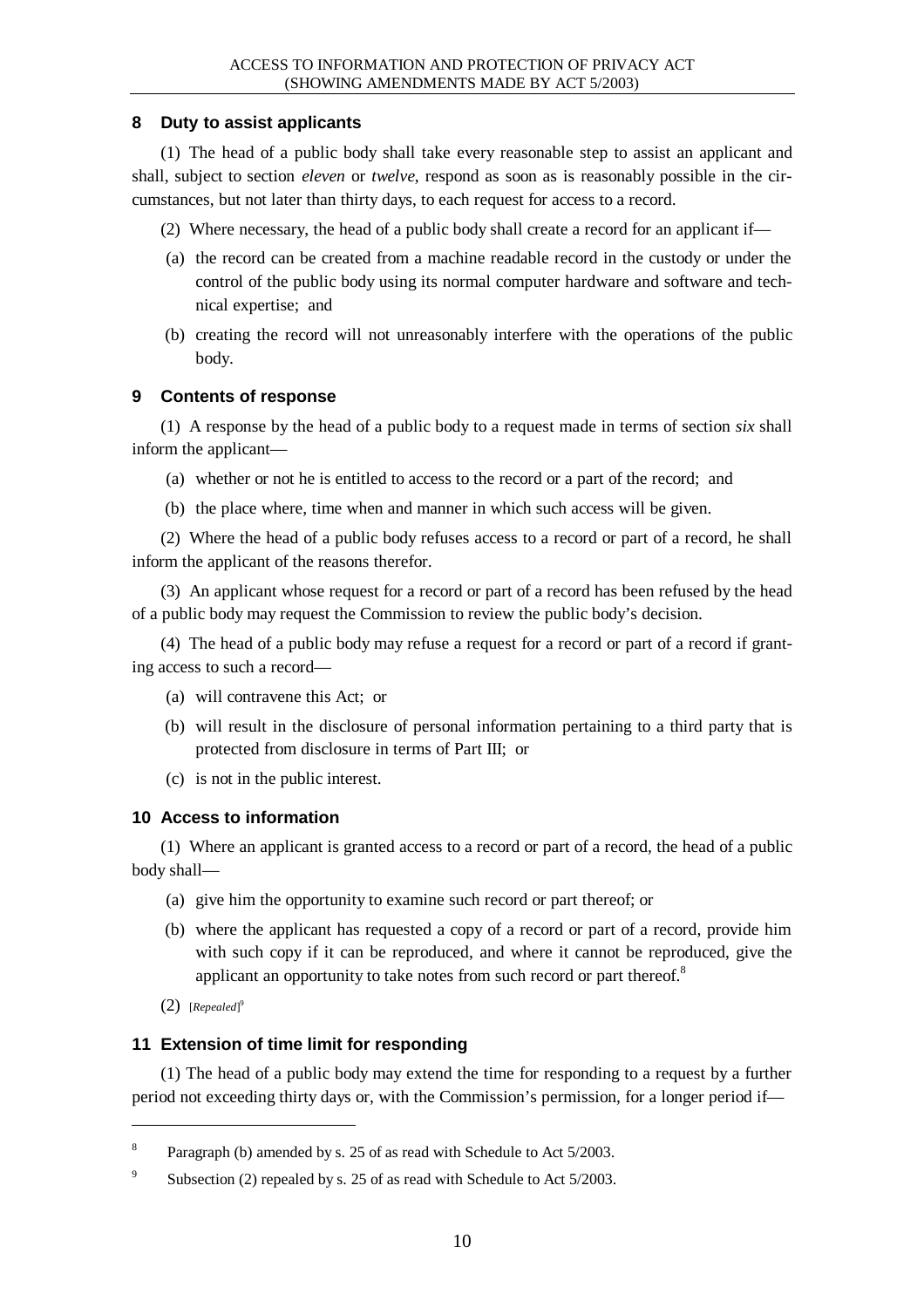- (a) the applicant does not give sufficient detail to enable the public body to identify the requested record; or
- (b) a large number of records is requested or is required to be searched, and meeting the time limit will unreasonably interfere with the operations of the public body; or
- (c) more time is needed to consult with a third party affected by the request or another public body before the head of the public body can decide whether or not to give the applicant access to the requested record.

(2) Where the time is extended in terms of subsection (1), the head of the public body shall inform the applicant—

- (a) of the reason for such extension; and
- (b) when he should expect a response.

### **12 Transfer of request**

(1) The head of a public body may, within ten days after a request for access to a record is received, transfer the request to another public body if it appears to him that the record is in the custody or under the control of that other public body or affects that other body.

(2) Where a request or a record is transferred in terms of subsection (1), the head of the transferring public body shall notify the applicant of such transfer.

(3) The head of the public body to whom the transfer was made shall respond to the applicant's request not later than thirty days after receiving the request, unless the time for responding has been extended in terms of section *eleven*.

### **13 Delegation by head of public body**

(1) The head of a public body may delegate to any person any function of a head of a public body under this Act, except such power of delegation.

(2) A delegation made in terms of subsection (1) shall be in writing and may contain any conditions or restrictions the head of the public body considers appropriate.

### PART III

#### PROTECTED INFORMATION

#### **14 Protection of deliberations of Cabinet and local government bodies**

(1) No information relating to the deliberations of Cabinet or any of its committees shall be revealed or disclosed to any person who is not authorised to have access to such information.

(2) The information referred to in subsection (1) shall include—

(a) any advice, policy considerations and recommendations made to Cabinet; and

(b) any draft legislation or regulations prepared for submission or submitted to Cabinet.

(3) Subsection (1) shall not apply to information contained in a record that has been in existence for twenty-five or more years.

(4) No information relating to the deliberations of a local government body which were held *in camera* shall be revealed or disclosed to any person who is not authorised to have access to such information.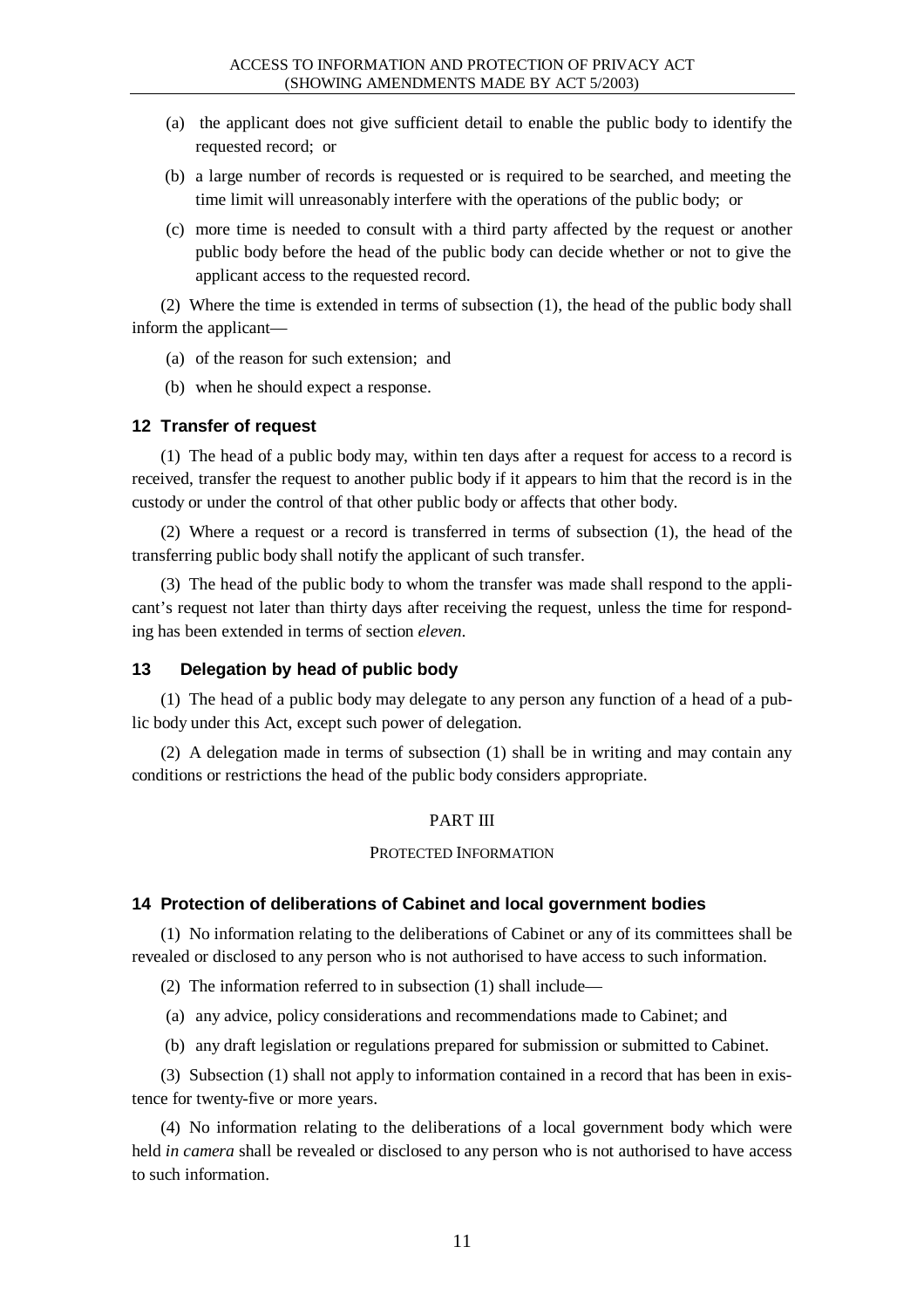(5) Subsection (4) shall not apply to circumstances where the deliberations, resolution or draft resolution was made or considered in the presence of members of the public.

### **15 Protection of advice relating to policy**

(1) The head of a public body may not disclose to an applicant information relating to advice or recommendations given to the President, a Cabinet Minister or a public body.

- (2) Subsection (1) shall not apply to the following classes of information—
- (a) a public opinion poll;
- (b) a statistical survey;
- (c) an appraisal of an employee of the public body;
- (d) a forecast of the economy;
- (e) information relating to the state of the environment;
- (f) an audit or performance report of a public body;
- (g) a consumer test report or a report of a test carried out on a product to test equipment of the public body;
- (h) a feasibility or technical study, including a cost estimate, relating to a policy or project of the public body;
- (i) a report on the results of a field research undertaken before a policy proposal is formulated;
- (j) a report of a committee, council or similar body that has been established to consider any matter and make reports or recommendations to a public body;
- (k) a plan or proposal to establish a new programme or to change a programme, where the original plan or proposal had been approved or rejected by the head of the public body;
- (l) information that the head of the public body has cited publicly as the basis for making a decision or formulating a policy;
- (m) a decision, including the reasons thereof, that is made in the exercise of a discretionary power or an adjudicative function that affects the rights of the applicant;
- (n) information contained in a record that has been in existence for ten or more years.

# **16 Protection of information subject to client-attorney privilege**

The head of a public body shall not disclose to an applicant information that is subject to client-attorney privilege.

# **17 Protection of information whose disclosure will be harmful to law enforcement process and national security**

(1) The head of a public body shall not disclose to an applicant information whose disclosure would—

- (a) prejudice the law enforcement process in any way, including the following—
	- (i) revealing the identity of a confidential source of law enforcement information;
	- (ii) revealing information relating to criminal intelligence that has a reasonable connection with the detection, prevention or suppression of organised criminal activities;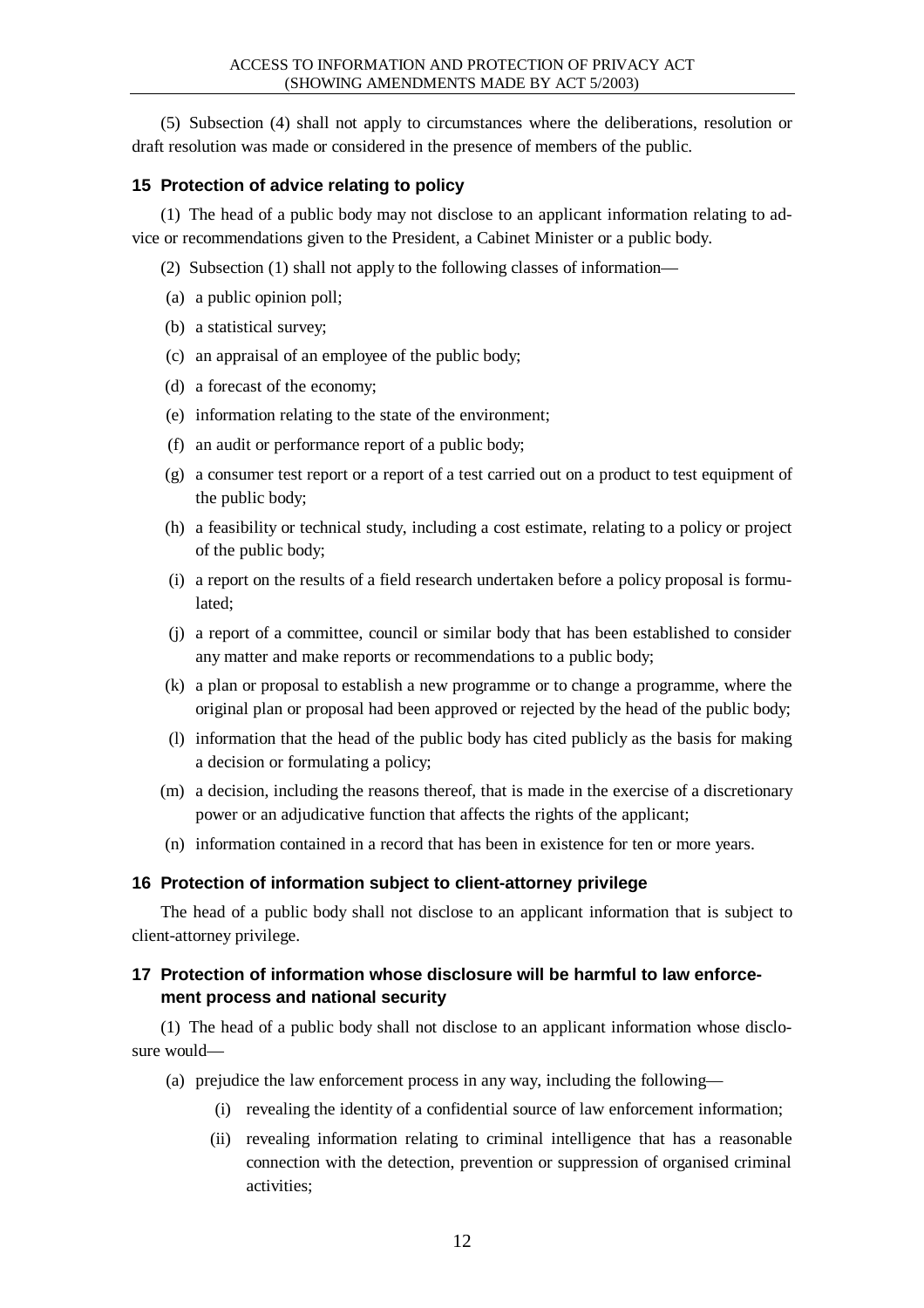- (iii) compromising the effectiveness of investigation techniques and procedures used by the law enforcement agencies;
- (iv) endangering the life or physical safety of a law enforcement officer or any other person;

or

- (b) prejudice the defence and national security of the country and the safety or interests of the country<sup>10</sup>; or
- (c) prejudice the defence and national security of a foreign country with which Zimbabwe has entered into a defence pact; or
- (d) prevent the detection, prevention or suppression of espionage, sabotage or terrorism; or
- (e) reveal any information relating to or used in the exercise of prosecutorial discretion; or
- (f) facilitate the escape from custody of a person who is under lawful detention; or
- (g) harm the security of any property or system, including a building, a vehicle, a computer system or a communications system; or
- (h) prejudice the operations of the defence and security forces within or outside Zimbabwe; or
- (i) result in or facilitate the commission of an offence; or
- (j) result in exposing a person to civil liability for disclosing personal information contained in a law enforcement record; or
- (k) prejudice the custody, supervision or release of a person in custody.
- (2) Notwithstanding subsection (1), the head of a public body may disclose—
- (a) the contents of a report prepared in the course of routine inspections by an agency that is authorized to enforce compliance with any enactment;
- (b) the contents of a report, including statistical analysis, on the degree of success achieved in a law enforcement programme; or
- (c) statistical information on decisions made by the Attorney-General on the prosecution of offences:

Provided that the disclosure of such information will not contravene the prohibitions set out in subsection (1).

(3) The head of a public body may disclose, after the completion of an investigation by the police, the reasons for a decision not to prosecute to—

- (a) a person who was aware and had an interest in the investigation, including a victim or complainant, or relative or friend of a victim or complainant; or
- (b) any member of the public, where the investigation had been made public.

<sup>&</sup>lt;sup>10</sup> Paragraph (b) amended by s. 25 of as read with Schedule to Act 5/2003.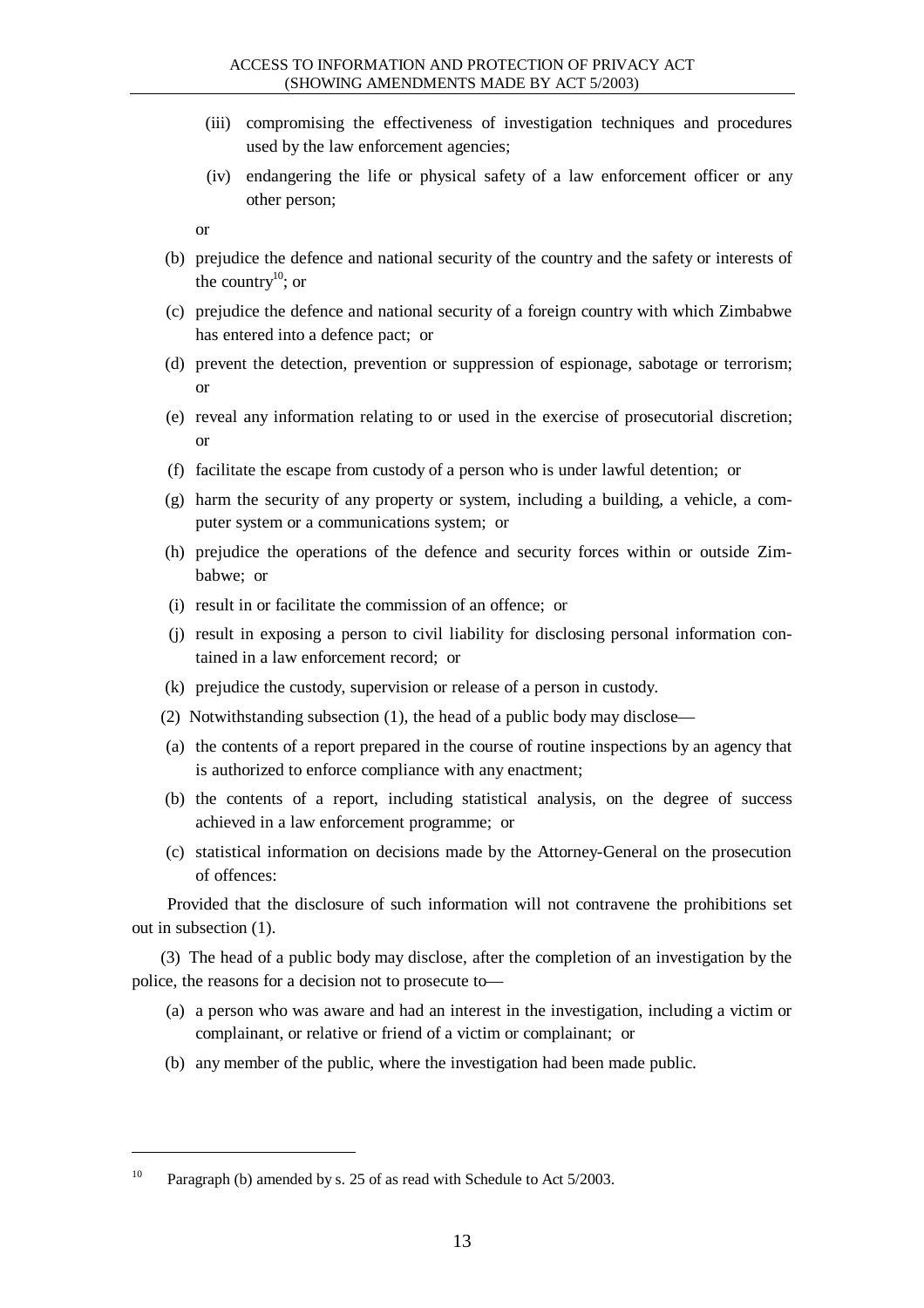# **18 Protection of information relating to inter-governmental relations or negotiations**

(1) The head of a public body may, on the advice of the Minister responsible for local government or the Minister responsible for foreign affairs, as the case may be, refuse to disclose information to an applicant if such disclosure may—

- (a) affect the relations between the government and—
	- (i) a municipal or rural district council; or
	- (ii) the government of a foreign state; or
	- (iii) an international organisation of states;
- (b) divulge information received in confidence from a government, council or organisation referred to in paragraph (a).

(2) Subsection (1) shall not apply to information, other than law enforcement information, contained in a record that has existed for twenty or more years.

# **19 Protection of information relating to the financial or economic interests of public body or the State**

(1) The head of a public body may refuse to disclose to an applicant information which may result in harm to the planning, financial or economic interests of the public body or the State.

- (2) The information referred to in subsection (1) shall include—
- (a) trade secrets of a public body or the State; or
- (b) financial, commercial, scientific or technical information that belongs to a public body or to the State and has monetary value; or
- (c) plans that relate to the management of personnel of or the administration of a public body or the State and that have not yet been implemented or made public; or
- (d) information whose disclosure may result in the premature disclosure of a proposal or project or in undue financial loss or gain to a third party;
- (e) information relating to negotiations made by or for a public body or the State.

(3) Subsection (1) shall not apply to the results of product or environment testing carried out by or for a public body, unless the testing was done—

- (a) as a service to a person, group of persons or organisation who paid a fee for such service; or
- (b) for the purpose of developing methods of testing.

### **20 Protection of research information**

The head of a public body shall not disclose research information to the applicant if such disclosure will result in the loss by the researcher of the right of first publication of the results of such research or any intellectual property rights.

### **21 Protection of information relating to conservation of heritage sites**

(1) The head of a public body may refuse to disclose information to an applicant if the disclosure will result in damage to, or interference with the conservation of—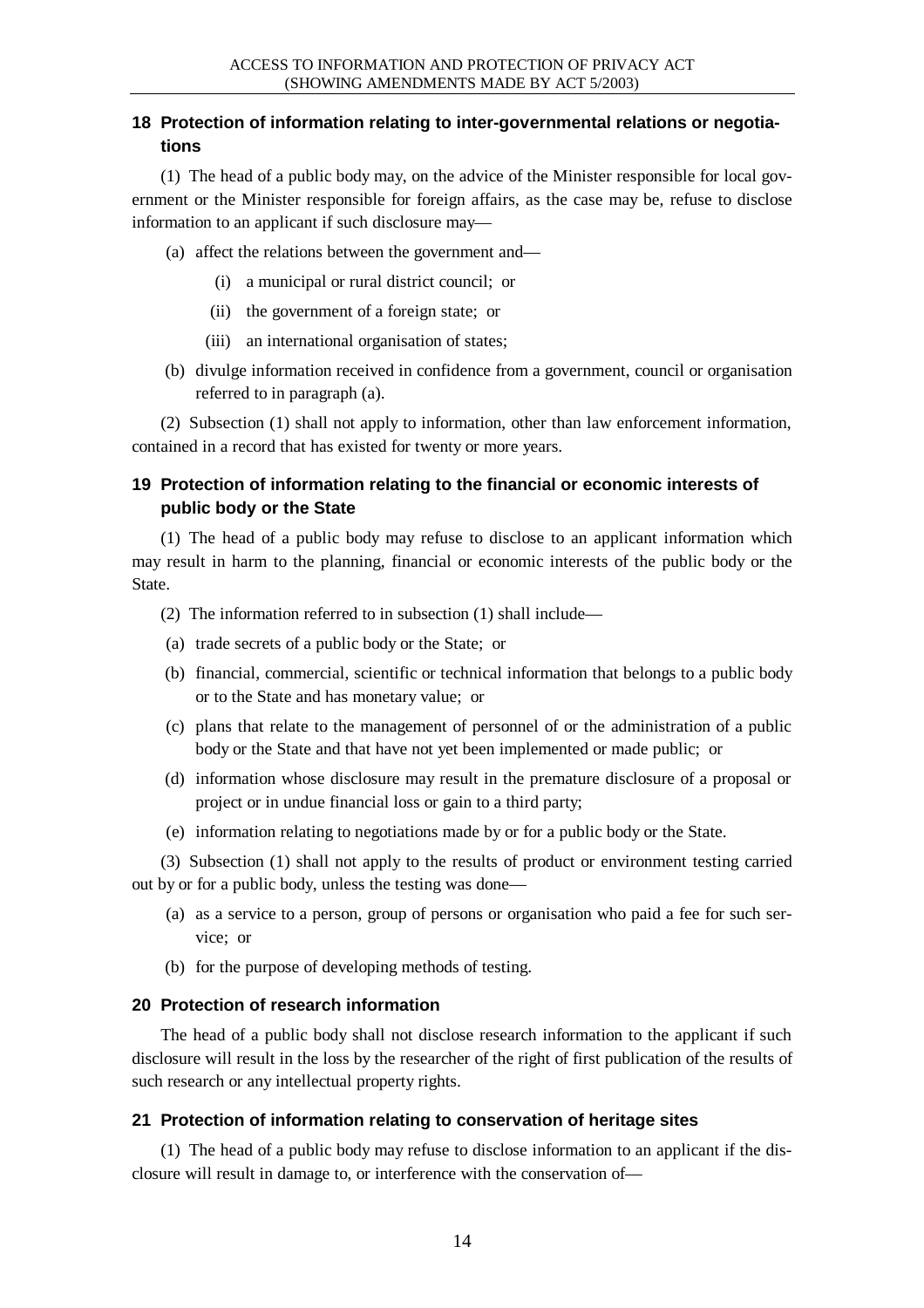- (a) fossil sites, natural sites or sites that have an anthropological or heritage value; or
- (b) an endangered, threatened or vulnerable species, subspecies or race of plants, vertebrates or invertebrates; or
- (c) any other rare or endangered living species.

#### **22 Protection of information relating to personal safety**<sup>11</sup>

 $(1) \dots$ <sup>12</sup>

(2) The head of a public body may refuse to disclose to an applicant personal information concerning the applicant if such disclosure will result in a threat to the applicant's or another person's safety or mental or physical health. $^{13}$ 

#### **23 Information otherwise available to public**

(1) The right of access to information in terms of section *five* shall not be held to be denied where under this Act or any other law the head of a public body refuses to disclose information—

- (a) that is otherwise available to members of the public upon payment of a specific fee; or
- (b) that will be published or released to members of the public within sixty days of the date of receiving the applicant's request.

(2) If the head of a public body refuses to disclose information on the ground referred to in paragraph (b) of subsection (1) and the information is not published after the expiry of sixty days from the date of receiving the request for the information, the applicant may make another request for the information and the head of the public body shall reconsider it.

#### **24 Protection of information relating to business interests of a third party**

(1) The head of a public body may refuse to disclose to an applicant information that will reveal the trade secrets or commercial, financial or employment, scientific or technical information of a third party that was supplied, implicitly or explicitly, in confidence to the public body, and the disclosure of which could reasonably be expected to—

- (a) significantly harm the competitive position or interfere with the negotiating position of the third party; or
- (b) result in similar information being no longer provided to the public body when it is in the public interest that such information continues to be so provided; or
- (c) result in undue financial loss or gain to any person or organisation; or
- (d) reveal information supplied to an arbitrator, mediator, labour officer or other person or body appointed to resolve or inquire into a labour relations dispute; or
- (e) reveal information that will harm the economic interests of the State.

<sup>&</sup>lt;sup>11</sup> Heading substituted by s. 3 of Act  $5/2003$ .

<sup>&</sup>lt;sup>12</sup> Subsection repealed by s. 3 of Act  $5/2003$ .

<sup>&</sup>lt;sup>13</sup> Subsection substituted by s. 3 of Act  $5/2003$ .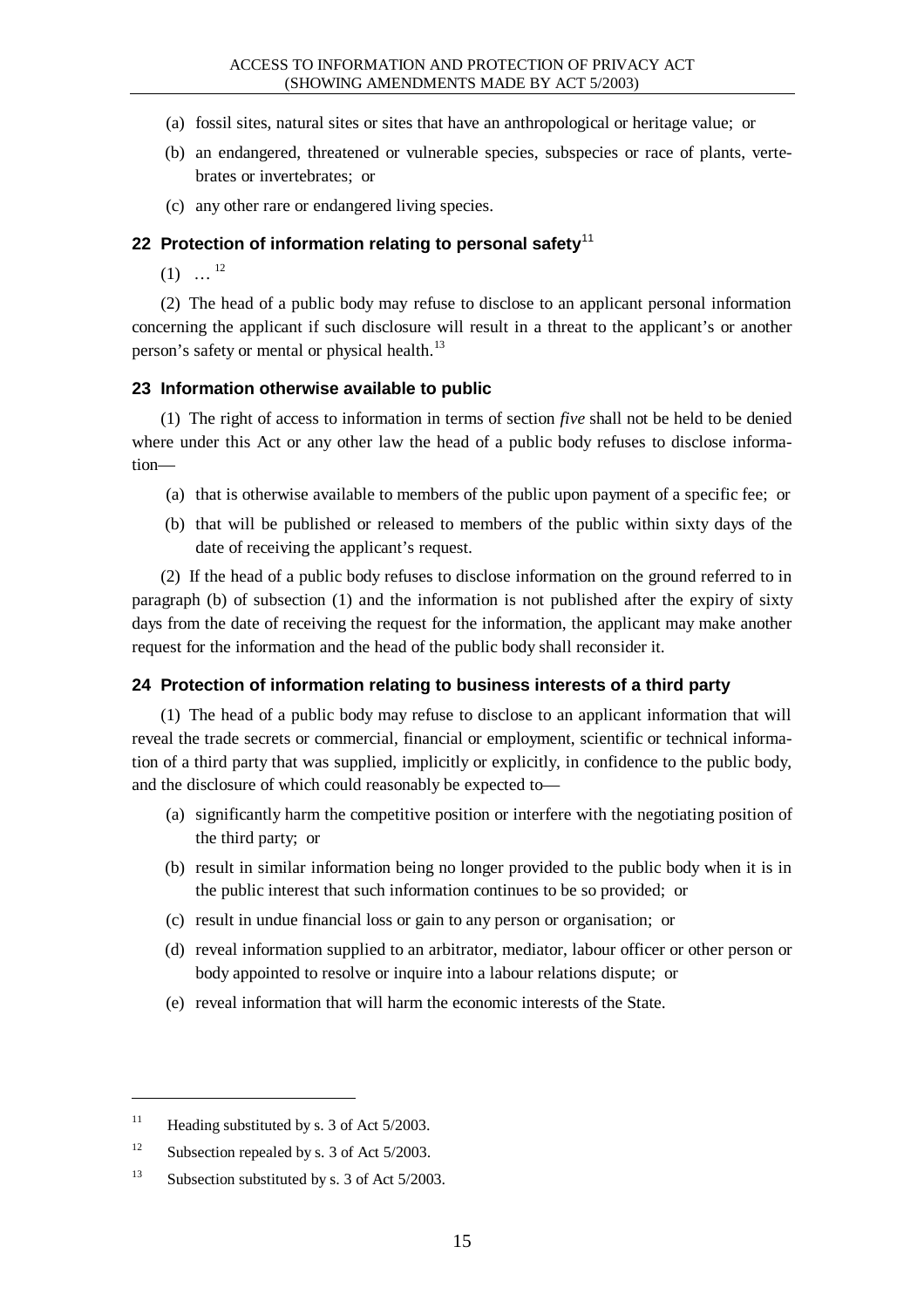(2) The head of a public body shall not disclose to an applicant information contained in a tax return form or gathered for the purpose of determining a person's tax liability or collecting outstanding tax.

- (3) Subsections (1) and (2) shall not apply where—
- (a) the third party consents to the disclosure; or
- (b) the information is contained in a record that is in the custody or control of the National Archives; or
- (c) the information is contained in a record that is in the archives of a public body and has been in existence for thirty or more years.

# **25 Protection of information relating to personal privacy**

(1) The head of a public body shall not disclose personal information to an applicant if the disclosure will result in the unreasonable invasion of a third party's personal privacy.

(2) In determining whether or not a disclosure of personal information constitutes an unreasonable invasion of a third party's personal privacy, the head of a public body shall consider all the relevant circumstances, including whether—

- (a) the disclosure is desirable or necessary for the purpose of subjecting the activities of the government or a public body to public scrutiny;
- (b) the disclosure is likely to promote public health and safety or the protection of the environment;
- (c) the personal information is relevant to a fair determination of the applicant's rights;
- (d) the disclosure will assist in researching or validating the claims, disputes or grievances of indigenous people;
- (e) the third party will be exposed unfairly to financial or other harm;
- (f) subject to subsection (5), the personal information has been supplied in confidence by the third party about himself or herself, or by the third party about another person;<sup>14</sup>
- (g) the personal information is likely to be inaccurate or unreliable;
- (h) the disclosure may unfairly damage the reputation of any person referred to in the record requested by the applicant.

(3) A disclosure of personal information shall be presumed to be an unreasonable invasion of a third party's personal privacy if the personal information—

- (a) relates to a medical, psychiatric or psychological history, diagnosis, condition, treatment or evaluation; or
- (b) was compiled and is identifiable as part of an investigation into a possible violation of law, unless disclosure is necessary to prosecute such violation or to continue the investigation; or
- (c) relates to eligibility for income assistance or social welfare benefits or to the determination of benefit levels; or
- (d) relates to employment, occupational or educational history; or

<sup>&</sup>lt;sup>14</sup> Paragraph substituted by s. 4 of Act 5/2003.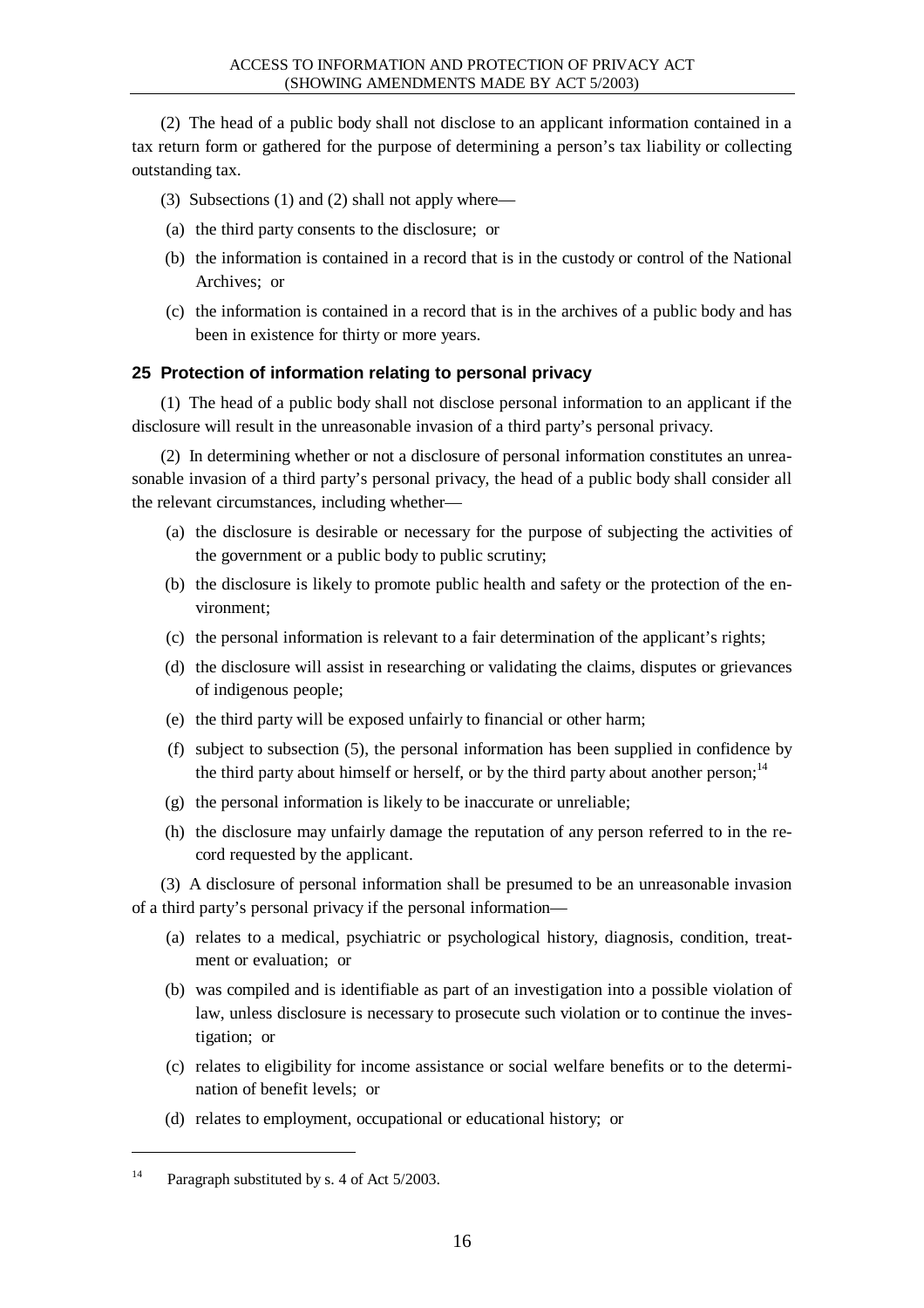- (e) is contained in a tax return or gathered for the purpose of collecting a tax; or
- (f) describes the third party's finances, income, assets, liabilities, net worth, bank balances, financial history or activities, or creditworthiness; or
- (g) consists of personal recommendations or evaluations, character references or personnel evaluations concerning the third party; or
- (h) could reasonably be expected to reveal that the third party supplied, in confidence, a personal recommendation or evaluation, character reference or personnel evaluation; or
- (i) indicates the third party's religious or political beliefs or associations<sup>15</sup>; or
- (j) consists of the third party's name, address, or telephone number and is to be used for mailing lists or solicitations by telephone or other means; or
- (k) constitutes intrusion into personal or family grief.

(4) A disclosure of personal information shall not be considered an unreasonable invasion of a third party's personal privacy if—

- (a) the third party has, in writing, consented to or requested the disclosure; or
- (b) there are compelling circumstances affecting another person's health or safety and notice of disclosure is mailed to the last known address of the third party; or
- (c) disclosure is authorised by any enactment other than this Act; or
- (d) the disclosure is for purposes of research or the compilation of statistics in a manner authorised by law; or
- (e) the information concerns the third party's position, functions or remuneration as an officer, employee or member of a public body; or
- (f) the disclosure reveals financial and other details of a contract to supply goods or services to a public body; or
- (g) the information is about expenses incurred by the third party while travelling on the business and at the expense of a public body; or
- (h) the disclosure reveals the details of, or the reasons for the grant by, a public body or authority of a licence, permit or other benefit whatsoever to the third party:

Provided that?

- (i) the reasons for the grant of the benefit shall not be disclosed if the law under which the benefit was granted provides that the grant is at the sole discretion of the public body or authority, or that the reasons for the grant or refusal of the benefit shall not be disclosed to the beneficiary or any other person;
- (ii) personal information supplied in support of the application for the benefit shall not be disclosed;  $^{16}$

 $\overline{a}$ 

<sup>&</sup>lt;sup>15</sup> Paragraph amended by s. 4 of Act 5/2003.

<sup>&</sup>lt;sup>16</sup> Paragraph substituted by s. 4 of Act 5/2003.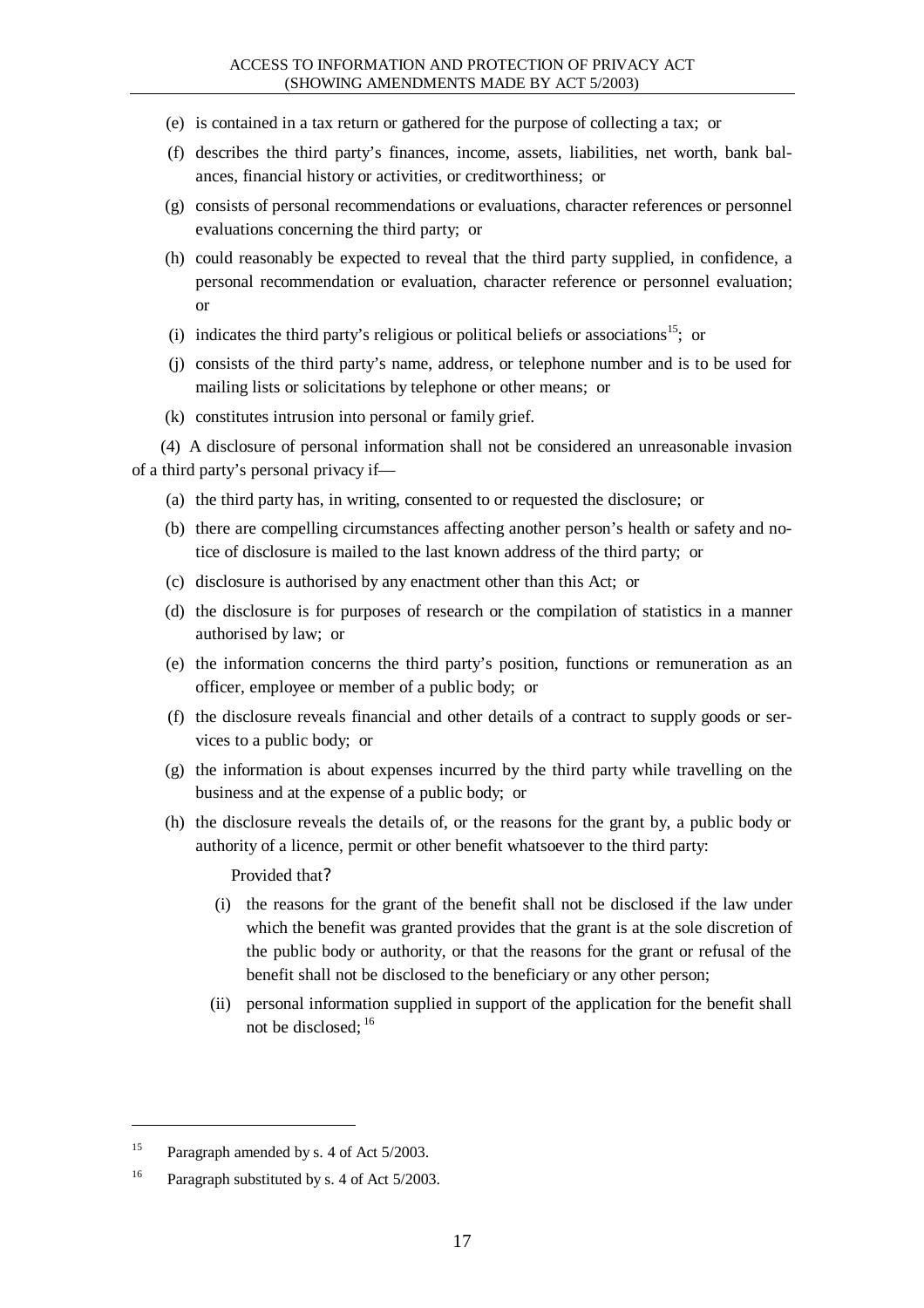(i) the disclosure reveals details of a discretionary benefit of a financial nature granted to the third party by a public body, not including personal information that is supplied in support of an application for the benefit referred to in paragraph (c) of subsection (3).

(5) The head of a public body shall, when refusing to disclose personal information supplied in confidence as described in paragraph (f) of subsection (2), give the applicant a summary of the information, if such summary can be prepared without disclosing the identity of the third party who supplied such personal information.<sup>17</sup>

(6) The head of a public body may allow the third party to prepare the summary of personal information referred to in subsection (5).

### PART IV

### INFORMATION PERTAINING TO THIRD PARTIES

# **26 Requirement to notify third party**

(1) The head of a public body shall, if he intends to give an applicant access to a record that he has reason to believe contains information pertaining to a third party that may be protected from disclosure in terms of Part III, notify the third party, in writing, of his intention to give such access and afford him an opportunity within twenty days after the notice is given to make written representations to the public body explaining why the information should not be disclosed.

(2) Where the head of a public body has been approached by an applicant with a request to give information pertaining to a third party and he does not intend to give the applicant access to such information, he shall notify the third party, in writing, of his intention not to give such access to a record.

(3) The head of a public body shall, when giving notice in terms of subsection (1), also give the applicant a notice stating that—

- (a) the record he has requested contains information whose disclosure may affect the interests or invade the personal privacy of a third party; and
- (b) the third party is being given an opportunity to make representations concerning disclosure; and
- (c) a decision will be made within thirty days on whether or not to give the applicant access to the record.
- (4) The notice referred to in subsection (2) shall—
- (a) advise the third party that a request has been made by an applicant for access to a record containing information whose disclosure may affect his interests or invade his personal privacy; and
- (b) describe the contents of the record; and
- (c) state that, within twenty days after the notice is given, the third party may, in writing, consent to the disclosure thereof.

<sup>&</sup>lt;sup>17</sup> Subsection amended by s. 4 of Act  $5/2003$ .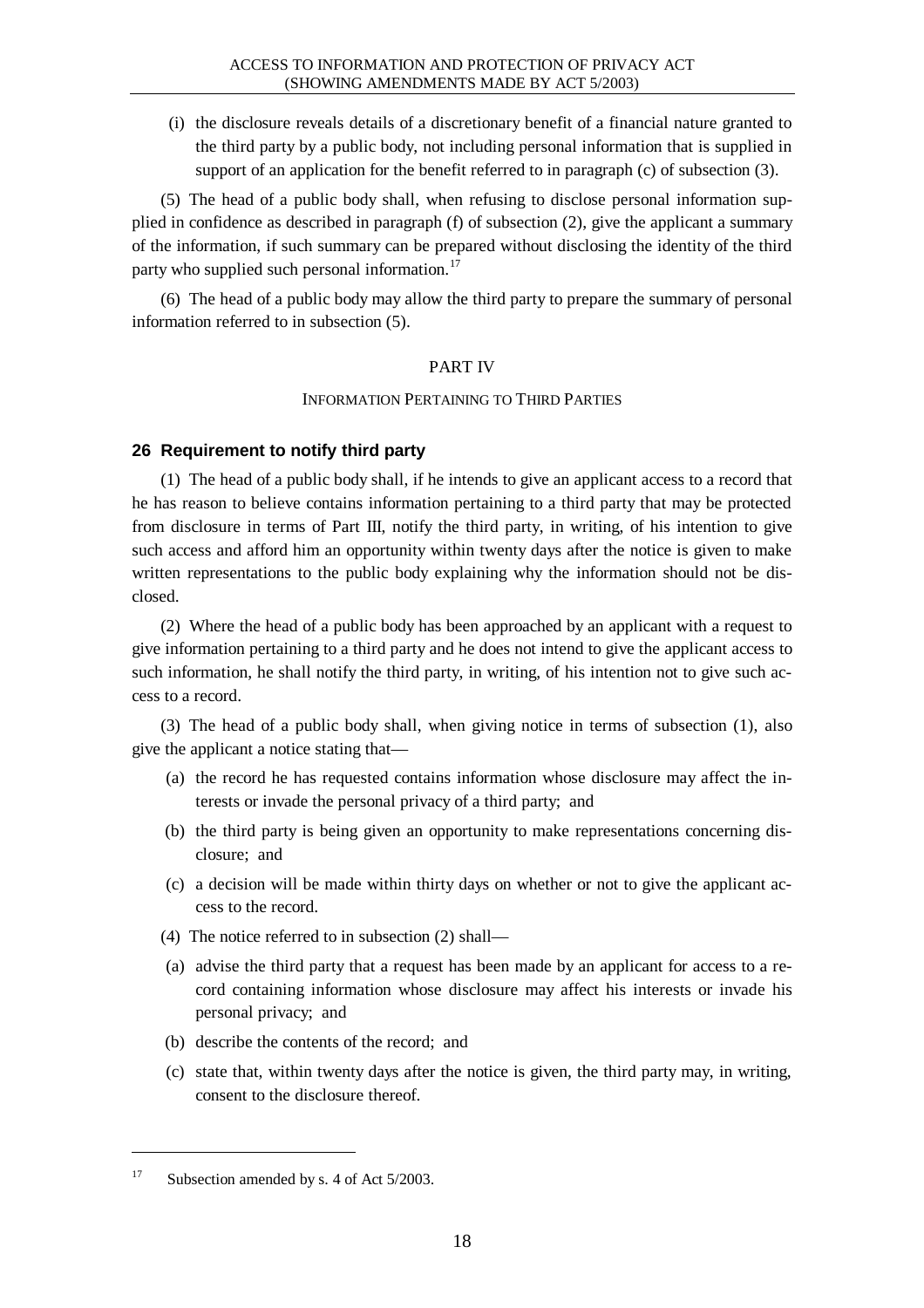### **27 Time limit to give notice of decision**

(1) Within thirty days after notice is given in terms of subsection (1) or (2) of section *twenty-six*, the head of the public body shall decide whether or not to give access to the record or to part of the record, but no decision may be made before—

- (a) the lapse of twenty-one days after the day notice is given; or
- (b) the day a response is received from the third party;

whichever occurs first.

(2) After reaching a decision in terms of subsection (1), the head of the public body shall give notice, in writing, of his decision to both the applicant and the third party.

(3) If the head of the public body decides to give access to the record or to part of the record, the notice shall state that the applicant will be given access to the record within twenty days after the date the notice is given, unless the third party requests a review in terms of Part X.

### **28 Information to be disclosed if in the public interest**

- (1) The head of a public body shall have a duty to disclose to—
- (a) an applicant; or
- (b) members of the public or interested or affected persons, whether or not a request has been made;

information concerning—

- (i) the risk of significant harm to the health or safety of members of the public; or
- (ii) the risk of significant harm to the environment; or
- (iii) any matter that threatens national security; or
- (iv) any matter that is in the interest of public security or public order, including any threat to public security or public order:

Provided that information concerning any threat to public security or public order shall only be disclosed to the relevant law enforcement authorities<sup>18</sup>; or

- (v) any matter that assists in the prevention, detection or suppression of crime.<sup>19</sup>
- $(vi) \dots^{20}$

l

(2) Before disclosing any information in terms of subsection (1), the head of a public body shall, if possible, notify any third party to whom the information relates or directly affects and the Commission.

(3) If it is not reasonably possible to comply with subsection (2), the head of the public body shall mail a notice of disclosure in the prescribed form to the last known address of the third party and to the Commission.

<sup>&</sup>lt;sup>18</sup> Paragraph substituted by s. 5 of Act  $5/2003$ .

<sup>&</sup>lt;sup>19</sup> Paragraph substituted by s. 5 of Act  $5/2003$ .

<sup>&</sup>lt;sup>20</sup> Paragraph repealed by s. 5 of Act  $5/2003$ .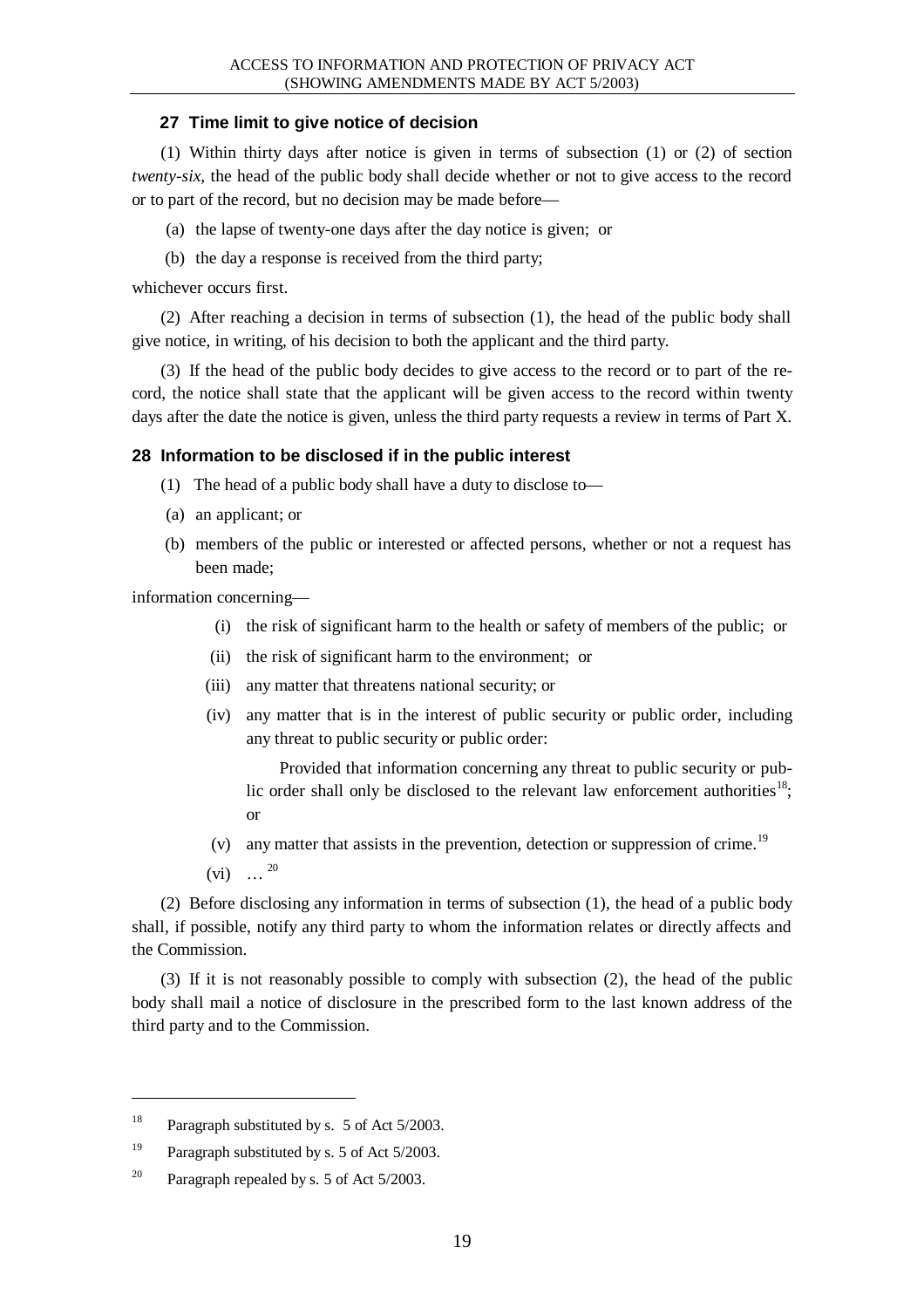# PART V

COLLECTION, PROTECTION AND RETENTION OF PERSONAL INFORMATION BY PUBLIC BODIES

### **29 Purposes for which personal information may be collected**

A public body may only collect personal information if—

- (a) the collection of that information is expressly authorized in terms of an enactment;
- (b) the information is to be collected for the purposes of national security, public order and law enforcement; or
- (c) the information is to be collected for the purposes of public health; or
- (d) the information relates directly to and is necessary for an operating programme, function or activity of the public body;
- (e) the information will be used to formulate public policy.

### **30 Collection of personal information**

(1) A public body shall collect personal information directly from the person to whom it relates unless—

- (a) another method of collection is authorized by—
	- (i) that individual; or
	- (ii) the Commission; or
	- (iii) another enactment;

or

- (b) the information is to be collected for the purpose of—
	- (i) determining the suitability for granting an honour or award, including an honorary degree, scholarship, prize or bursary; or
	- (ii) proceedings before a court or judicial or quasi-judicial tribunal; or
	- (iii) collecting a debt or fine or making a payment; or
	- (iv) law enforcement.

(2) A public body shall inform a person from whom it intends to collect personal information of the purpose for which the personal information is being collected and the legal authority for collecting it.

- (3) Subsection (2) shall not apply if—
- (a) the information relates to law enforcement; or
- (b) the Commission excuses a public body from complying with the subsection if doing so would result in the collection of inaccurate information, or defeat the purpose of, or prejudice the use for which, the information is to be collected.

### **31 Accuracy of personal information**

A public body shall, if it intends to use an individual's personal information to make a decision that will directly affect that individual, take every reasonable step to ensure that the information is accurate and complete.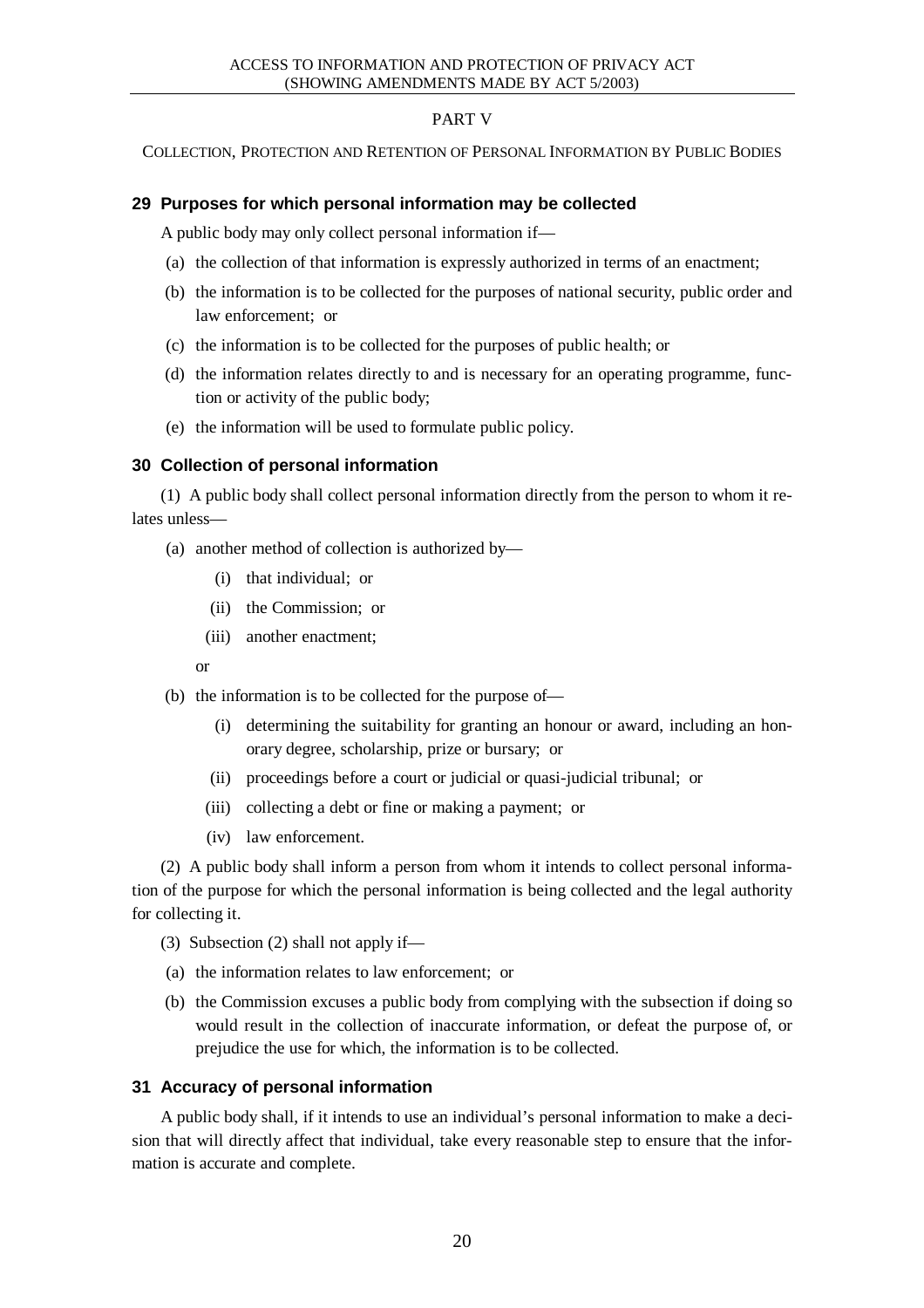### **32 Right to request correction of personal information**

(1) Where a person has reason to believe that personal information relating to him that is in the custody or control of a public body contains an error or omission, he may request the head of that public body to correct such information.

(2) The head of a public body shall, upon receiving a request in terms of subsection (1), correct or annotate the personal information on the record pertaining to the person making the request.

(3) The head of a public body shall, when correcting or annotating personal information upon a request made in terms of subsection (1), notify the correction to any other public body or any third party to whom that information has been disclosed during the last twelve months preceding the request for a correction.

# **33 Protection of personal information**

The head of a public body shall protect personal information that is under his custody or control by taking reasonable steps to ensure that there is adequate security and there is no unauthorised access, collection, use, disclosure or disposal of such personal information.

### **34 Retention of personal information**

If a public body uses an individual's personal information to make a decision that directly affects the individual, the public body shall retain that information for at least one year after using it so that the individual has a reasonable opportunity to have access to it.

### **35 Penalty for deliberately falsifying personal information<sup>21</sup>**

Any person who, when required under any enactment to supply to a public body any personal information verbally or in writing about himself or herself or a third party, supplies any information which he or she knows to be false or does not have reasonable grounds for believing to be true, shall be guilty of an offence and liable to a fine not exceeding level five or to imprisonment for a period not exceeding six months or to both such fine and such imprisonment.

### PART VI

### USE AND DISCLOSURE OF PERSONAL INFORMATION BY PUBLIC BODIES

# **36 Use of personal information**

A public body may only use personal information—

- (a) for the purpose for which that information was obtained or compiled, or for a use consistent with that purpose; or
- (b) if the person to whom the information relates has consented, in the prescribed manner, to such use. $22$

 $\overline{a}$ 

<sup>&</sup>lt;sup>21</sup> Section substituted by s. 6 of Act  $5/2003$ .

<sup>&</sup>lt;sup>22</sup> Paragraph amended by s. 25 of as read with Schedule to Act  $5/2003$ .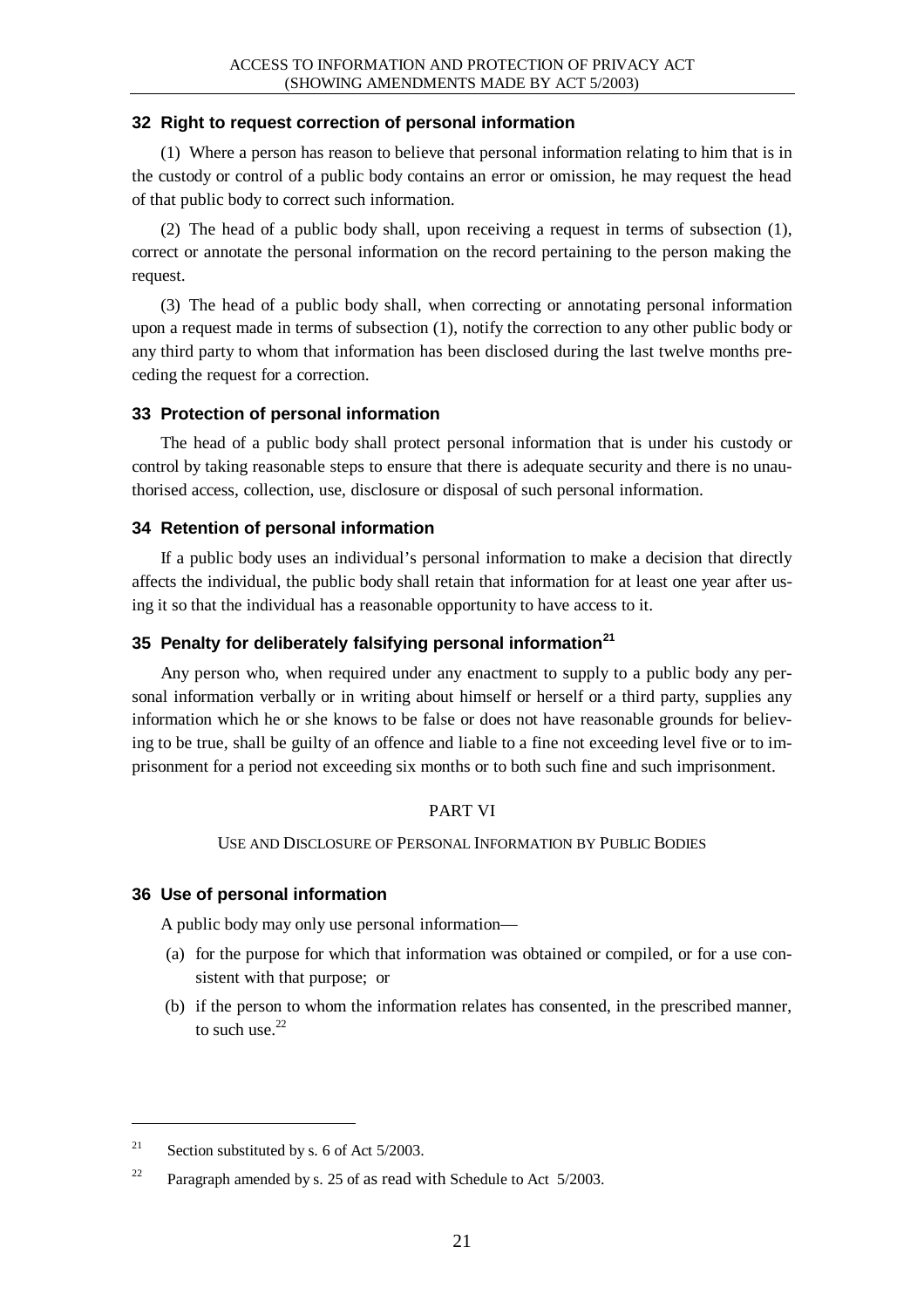### **37 Disclosure for archival or historical purposes**

The National Archives, or the archives of a public body, may disclose personal informationto a third party for the purpose of historical research or any other lawful purpose  $if^{23}$ 

- (a) such disclosure would not result in an unreasonable invasion of a person's personal privacy in terms of this Act; or
- (b) the information is about a person who has been deceased for thirty or more years.

### PART VII

### MEDIA AND INFORMATION COMMISSION

# **38 Establishment of Media and Information Commission**

(1) For the purposes of this Act, there is hereby established a Commission, to be known as the Media and Information Commission, which shall be a body corporate capable of suing and being sued in its own name and, subject to this Act, of performing all acts that bodies corporate may by law perform.

# **39 Functions and powers of Commission**

- (1) Subject to this Act, the powers and functions of the Commission shall be—
- (a) to ensure that Zimbabweans have access to information and effective control of mass media services; and
- (b) to receive and act upon comments from the public about the administration and performance of the mass media in Zimbabwe; and
- (c) to comment on the implications of proposed legislation or programmes of public bodies on access to information and protection of privacy; and
- (d) to comment on the implications of automated systems for collection, storage, analysis or transfer of information or for access to information or protection of privacy; and
- (e) to inform the public about this Act; and
- (f) to engage in or commission research into anything affecting the achievement of the purposes of this Act; and
- (g) to conduct investigations in terms of Part IX to ensure compliance with the provisions of this Act; and
- (h) to advise the Minister on the adoption and establishment of standards and codes relating to the operation of mass media; and
- (i) to receive, evaluate for accreditation and consider applications for accreditation as a journalist; and
- (j) to enforce professional and ethical standards in the mass media; and
- (k) to review the decisions of public bodies in terms of Part X; and
- (l) to bring to the attention of the head of a public body any failure to meet the prescribed standards for fulfilling the duty to assist applicants; and

<sup>&</sup>lt;sup>23</sup> Words substituted by s. 25 of as read with Schedule to Act  $5/2003$ .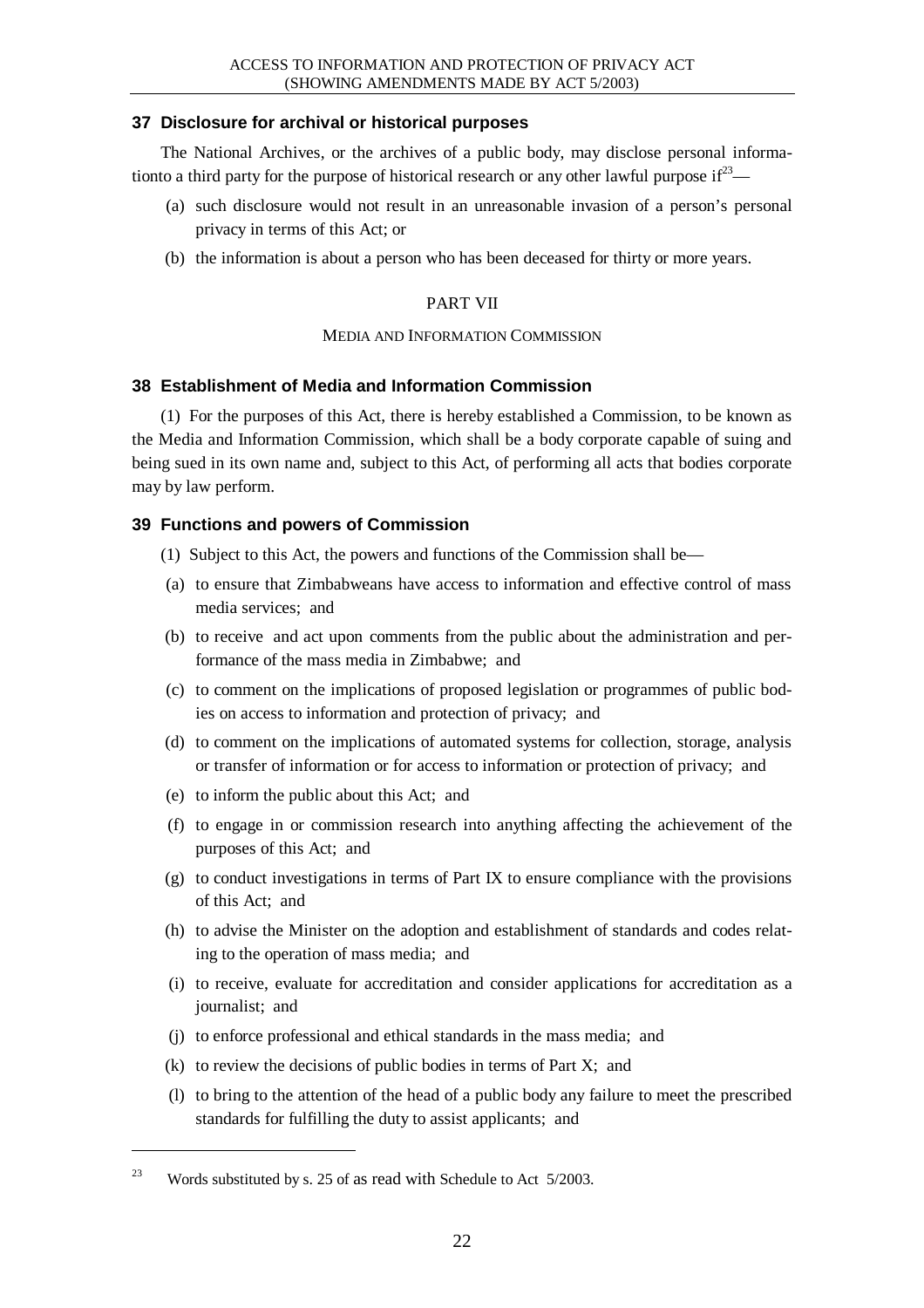- (m) to authorise a public body, at the request of its head, to disregard requests that would unreasonably interfere with the operations of the public body; and
- (n) to accredit journalists; and
- (o) to monitor the mass media and raise user awareness of the mass media; and
- (p) to register mass media in Zimbabwe; and
- (q) to investigate and resolve complaints against any mass media service in terms of the provisions of this Act.

(2) In the exercise of its functions, the Commission shall have regard to the desirability of securing the following objects—

- (a) to foster freedom of expression in Zimbabwe;
- (b) to make information easily accessible to persons requiring it;
- (c) to ensure accurate, balanced and unbiased reporting by the mass media in Zimbabwe;
- (d) the development of mass media that uphold professional and ethical codes of conduct;
- (e) to promote the preservation of the national security and integrity of Zimbabwe;
- (f) to foster a Zimbabwean national identity and integrity;
- $(g)$  ...<sup>24</sup>

(3) Subject to this Act, for the better exercise of its functions, the Commission shall have power to do or cause to be done, either by itself or through its agents, all or any of the things specified in the Third Schedule, either absolutely or conditionally and either solely or jointly with others.

### **40 Appointment and composition of Media and Information Commission**

(1) The operations of the Commission shall, subject to this Act, be controlled and managed by a Board.

(2) Subject to subsection (3), the Board shall consist of no fewer than five members and not more than seven members (at least three of whom shall be nominated by an association of journalists and an association of media houses) appointed by the Minister after consultation with the President and in accordance with any directions that the President may give him.

 (3) The Fourth Schedule shall apply to the qualifications of members of the Board and the Commission, their terms and conditions of office, vacation of office, suspension and dismissal, and the procedure to be followed by the Commission at meetings.

### **41 Financial and miscellaneous provisions relating to Commission**

The Fifth Schedule shall govern the financial and certain other aspects of the operation of the Commission.

### **42 Annual report of Commission**

l

(1) As soon as possible after the end of each year, the Board shall submit to the Minister an annual report on matters dealt with by the Commission during that year.

<sup>&</sup>lt;sup>24</sup> Paragraph repealed by s. 25 of as read with Schedule to Act  $5/2003$ .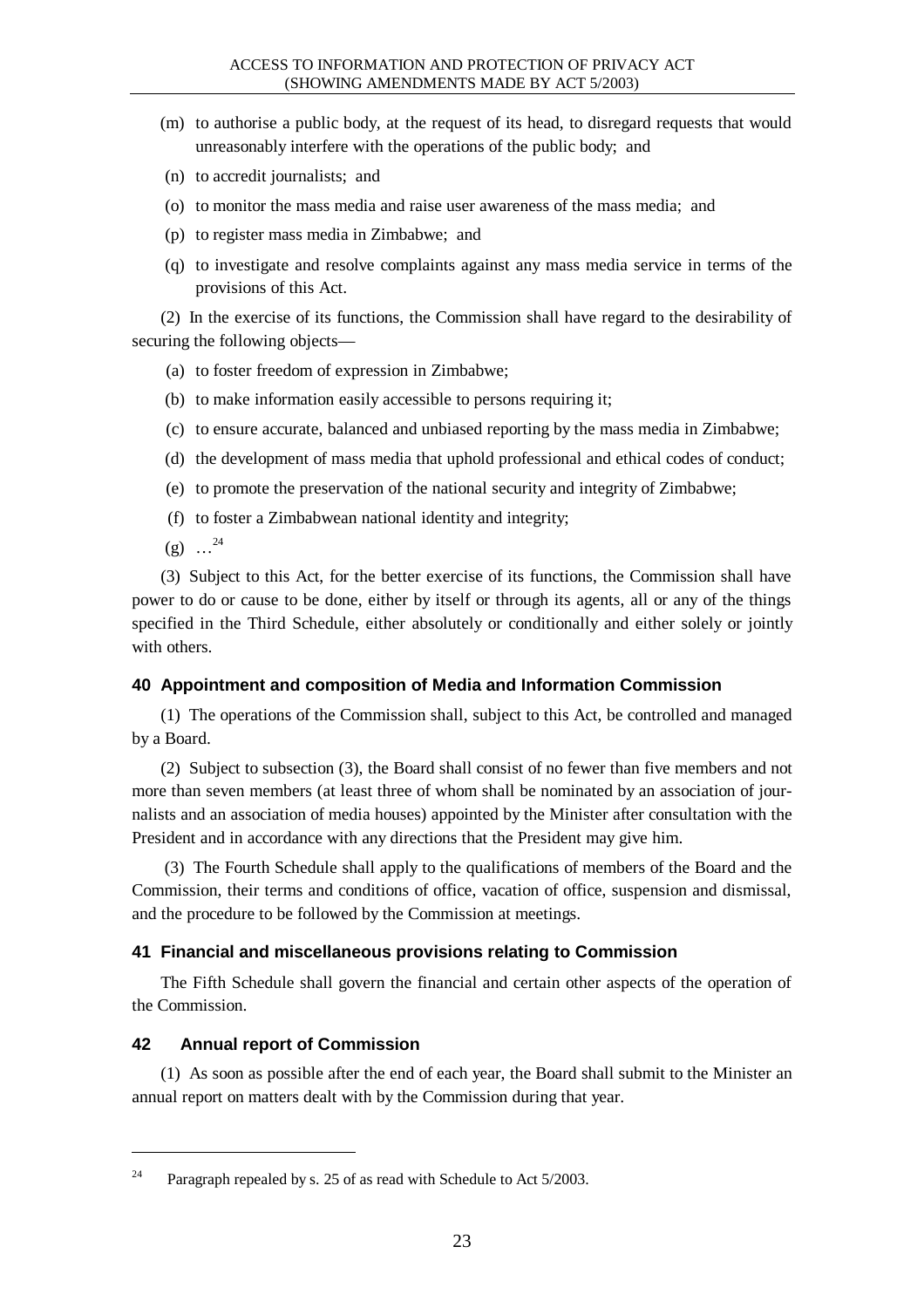(2) At any time the Commission may submit a special report to the Minister on any matter upon which the commission considers it desirable to report.

# PART VIII

### MEDIA AND INFORMATION FUND

# **43 Establishment and vesting of Media and Information Fund**

(1) There is hereby established a fund to be known as the Media and Information Fund.

(2) Subject to this Part, the Fund shall be vested in and administered by the Commission as trustee.

# **44 Objects of Fund**

The objects of the Fund shall be—

- (a) the standardisation of mass media services and the maintenance of high standards of quality in the provision of such services; and
- (b) to assist in the training of persons in the provision of mass media services; and
- (c) to promote and contribute towards research and development in the field of information and mass media;
- (d) to promote public awareness on the right of access to information and protection of privacy;

in accordance with an annual implementation plan prepared by the Commission in consultation with registered mass media services $25$ .

# **45 Moneys of Fund**

The Fund shall consist of—

- (a) such moneys as may be raised by levies imposed in terms of section *forty-six*;
- (b) such moneys as may be payable to the Fund from moneys appropriated by an Act of Parliament for the purpose of the Fund; and
- (c) any surplus of income over expenditure at the end of the Commission's financial year appropriated in terms of paragraph 3 of the Fifth Schedule;
- (d) any other moneys to which the Fund may be lawfully entitled; and
- (e) accreditation fees.

# **46 Levies**

l

(1) Every mass media owner, other than a broadcasting licensee as defined in the Broadcasting Services Act [*Chapter 12:06*], shall pay the prescribed annual levy to the Fund.

(2) The dates on which the levies to the Fund become payable and the manner in which they shall be paid shall be as prescribed.

<sup>&</sup>lt;sup>25</sup> Concluding words amended by s. 25 of as read with Schedule to Act  $5/2003$ .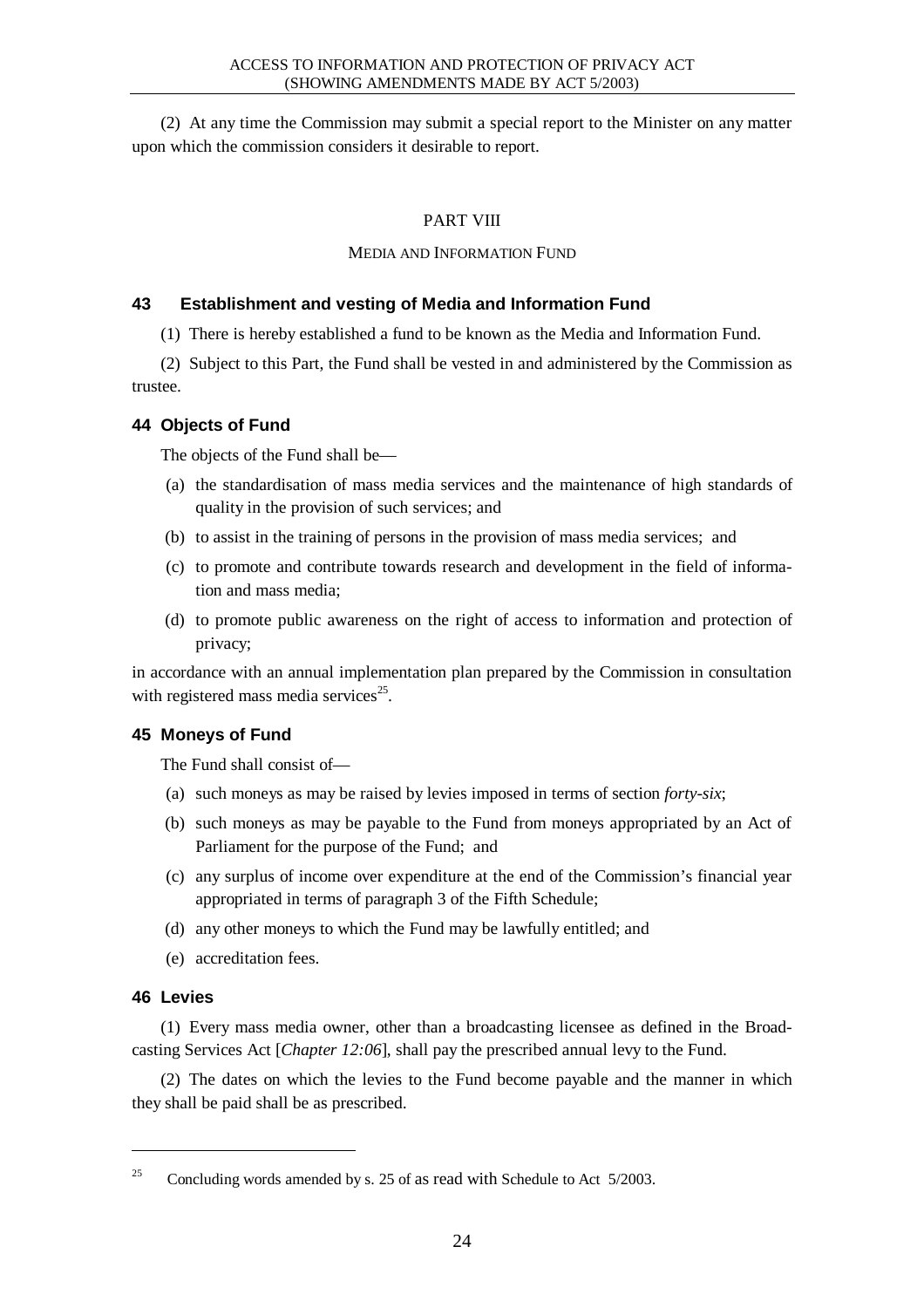(3) Where any mass media owner fails to pay the whole or any part of a levy within seven days after the date when it is due to the Fund the owner shall be liable to pay to the Fund an amount equivalent to double the levy due.

 (4) The Commission may, by action in a competent court, recover the amount of a levy or penalty payable in terms of this section.

### **47 Holding of Fund**

(1) All moneys received on behalf of the Fund shall be paid into a banking account and no money shall be withdrawn therefrom except by means of cheques signed by such persons as are authorised in that behalf by the Commission.

(2) Any part of the Fund not immediately required for the purposes of the Fund may be invested in such manner as the Minister may determine:

Provided that such moneys shall not be invested directly in any securities issued by a mass media service company<sup>26</sup>.

### **48 Financial year of Fund**

The financial year of the Fund shall be the period of twelve months ending on the 31st December in each year.

# **49 Accounts and audit of Fund**

(1) The Commission shall cause proper books of accounts of the Fund to be kept, together with adequate financial and other records in relation thereto, and, within three months after the end of the financial year to which the accounts relate, shall submit the accounts to the Comptroller and Auditor-General for audit in terms of subsection (2).

(2) The accounts of the Fund shall be audited by the Comptroller and Auditor-General, who shall have all the powers conferred upon him by section 9 of the Audit and Exchequer Act [*Chapter 22:03*] as though the assets of the Fund were public moneys or State property.

### PART IX

FURTHER POWERS OF COMMISSION

### **50 Power of Commission to conduct investigations, audits or inquiries**

(1) For the purpose of conducting an investigation, inquiry or hearing in terms of this Act, the Commission shall have the same powers, rights, and privileges as are conferred upon a Commissioner by the Commissions of Inquiry Act [*Chapter 10:07*], other than the power to order a person to be detained in custody, and sections 9 to 13 and 15 to 18 of that Act shall apply, *mutatis mutandis*, in relation to any hearing and determination of any matter before the Commission under this Act and to any person summoned to give or giving evidence before the Commission.

(2) The Commission may require any record, including a record containing personal information held by a public body, to be produced as evidence.

<sup>&</sup>lt;sup>26</sup> Proviso amended by s. 25 of as read with Schedule to Act  $5/2003$ .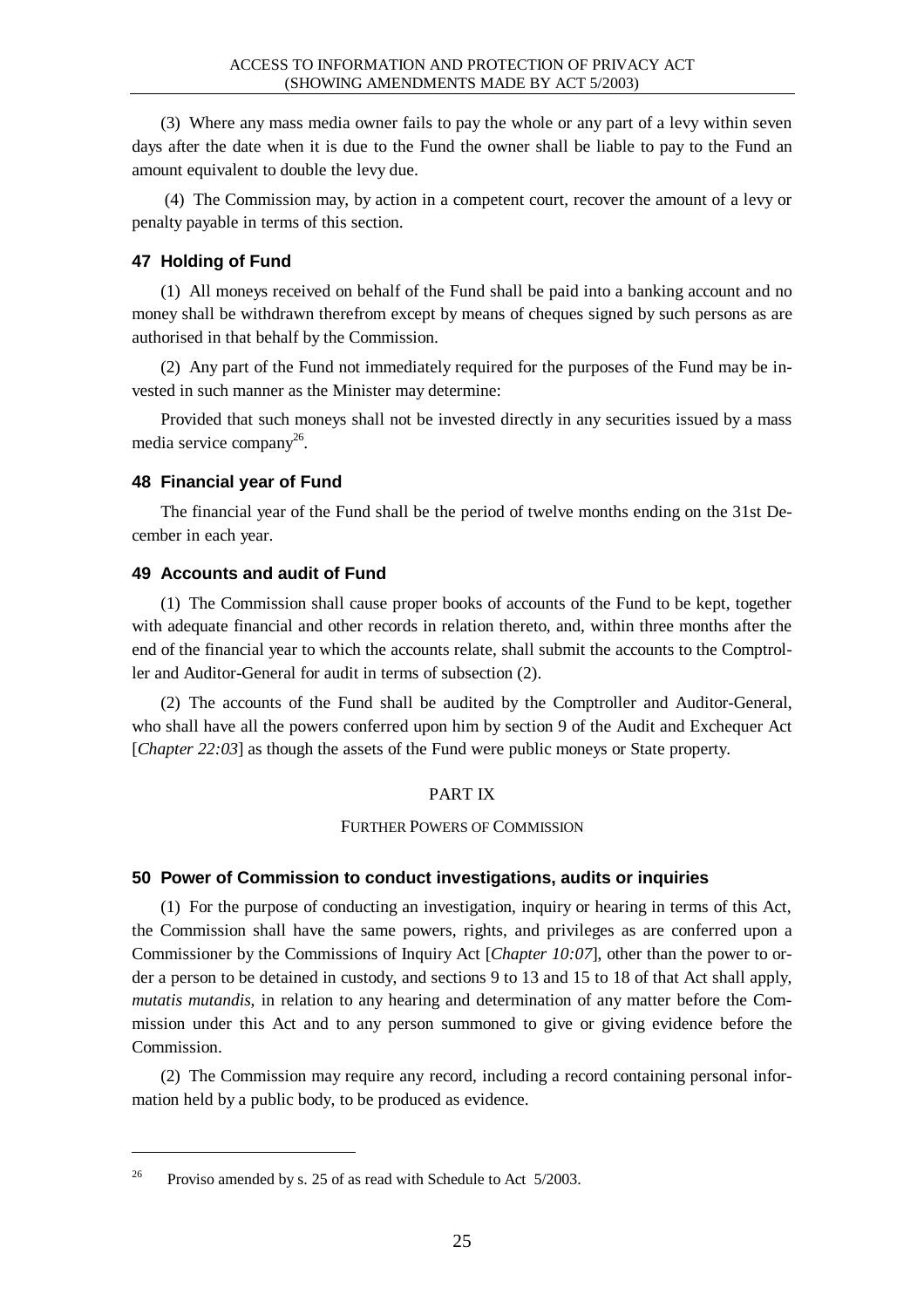(3) A public body requested by the Commission to produce a record in terms of subsection (2) shall do so within a period of ten days from the day that such record was requested

# **51 Restrictions on disclosure of information by Commission and staff**

(1) The Commission and any person acting for or under its direction shall not disclose any information obtained during the performance of their duties, powers and functions under this Act, except in the circumstances provided for in subsections (2) to (5).

(2) The Commission may disclose, or may authorize anyone acting on its behalf or under its direction to disclose, information that is necessary to—

- (a) conduct an investigation, audit or inquiry under this Act; or
- (b) establish the grounds for findings and recommendations contained in a report made under this Act.

(3) In conducting an investigation, audit or inquiry under this Act and in a report made under this Act, the Commission and anyone acting for or under the direction of the Commission shall take every reasonable precaution to avoid disclosing information that a head of a public body may not disclose in terms of this Act.

(4) The Commission may disclose to the Attorney-General information relating to the commission of an offence if it considers that there is enough evidence to prove the commission of an offence.

(5) The Commission may disclose, or may authorize anyone acting for or under its direction to disclose, information in an appeal.

# **52 Delegation of powers by Commission**

(1) The Commission may delegate to any person any duty, power or function under this Act except the power to delegate in terms of this section.

(2) A delegation made in terms of subsection (1) shall be in writing and may contain any conditions or restrictions that the Commission considers appropriate.

# **52A Power of Commission to issue orders**<sup>27</sup>

- (1) Subject to sections *fifty two B* and *ninety A*, the Commission shall have power—
- (a) to issue orders in relation to any matter referred to in paragraphs (a) to (e) or (g) of subsection (1) of section *fifty-two B*;
- (b) on its own initiative or at the request of any person, to issue orders—
	- (i) requiring that a duty imposed by or under this Act be performed;
	- (ii) extending a time limit in terms of section *eleven* or extending any other time limit in terms of this Act;
	- (iii) confirming, exempting or reducing a fee, or ordering a refund, in the appropriate circumstances;
	- (iv) confirming a decision not to correct personal information or specify how personal information is to be corrected;

<sup>&</sup>lt;sup>27</sup> Section inserted by s. 7 of Act  $5/2003$ .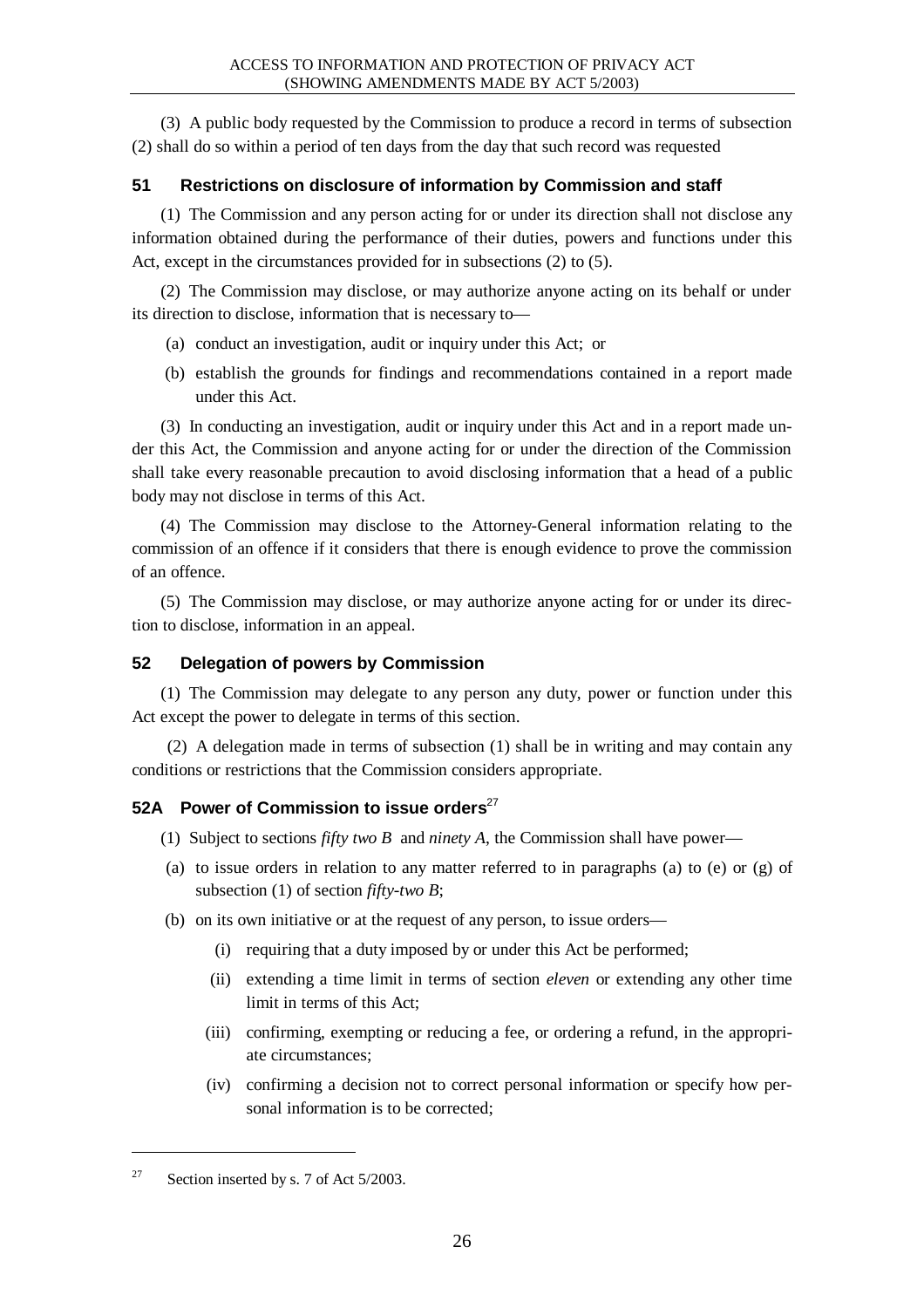- (v) requiring a public body to stop collecting, using or disclosing personal information in contravention of this Act;
- (vi) requiring the head of a public body to destroy personal information collected in contravention of this Act.

(2) The Commission may specify any terms or conditions subject to which an order is issued in terms of this section, including the time within which the person to whom the order is issued shall comply with the order.

# **52B Determinations and inquiries by Commission**<sup>28</sup>

- (1) The Commission shall, in relation to the determination by it of the following matters?
- (a) a request for a review in terms of Part X;
- (b) an application for registration of a mass media service, in terms of Part XI;
- (c) whether to suspend or cancel any registration certificate or make any other order in terms of section *seventy-one*;
- (d) whether to exercise any power referred to in subsection (2) of section *eighty-five*;
- (e) an appeal received by it in terms of section *eighty-six* or *eighty-seven*;
- (f) whether to issue an order in terms of paragraph (b) of subsection (1) of section *fiftytwo A*;

(g) any other matter in terms of this Act which it is required or empowered to determine;

do either of the following—

- (i) if it considers that the matter involves no substantial dispute of fact or law, and after affording any party concerned an opportunity to make written representations to it within the time it specifies, determine the matter and give notice of its determination orally or in writing to the party or the parties concerned; or
- (ii) if it considers that the matter involves any substantial dispute of fact or law, conduct an inquiry in terms of the following provisions of this section.

(2) The Commission shall conduct an inquiry and may decide all questions of fact and law arising in the course of the inquiry.

(3) An inquiry in terms of subsection (2) may be conducted *in camera*.

(4) The Commission shall give every person who has an interest in the matter an opportunity to make representations during the inquiry.

(5) The Commission may decide—

- (a) whether representations are to be made orally or in writing; and
- (b) whether a person other than the persons referred to in subsection (4) is entitled to be present during or to have access to or to comment on representations made to the Commission by another person.

(6) Every person appearing before the Commission at an inquiry may be represented at the inquiry by a legal practitioner.

<sup>&</sup>lt;sup>28</sup> Section inserted by s. 7 of Act  $5/2003$ .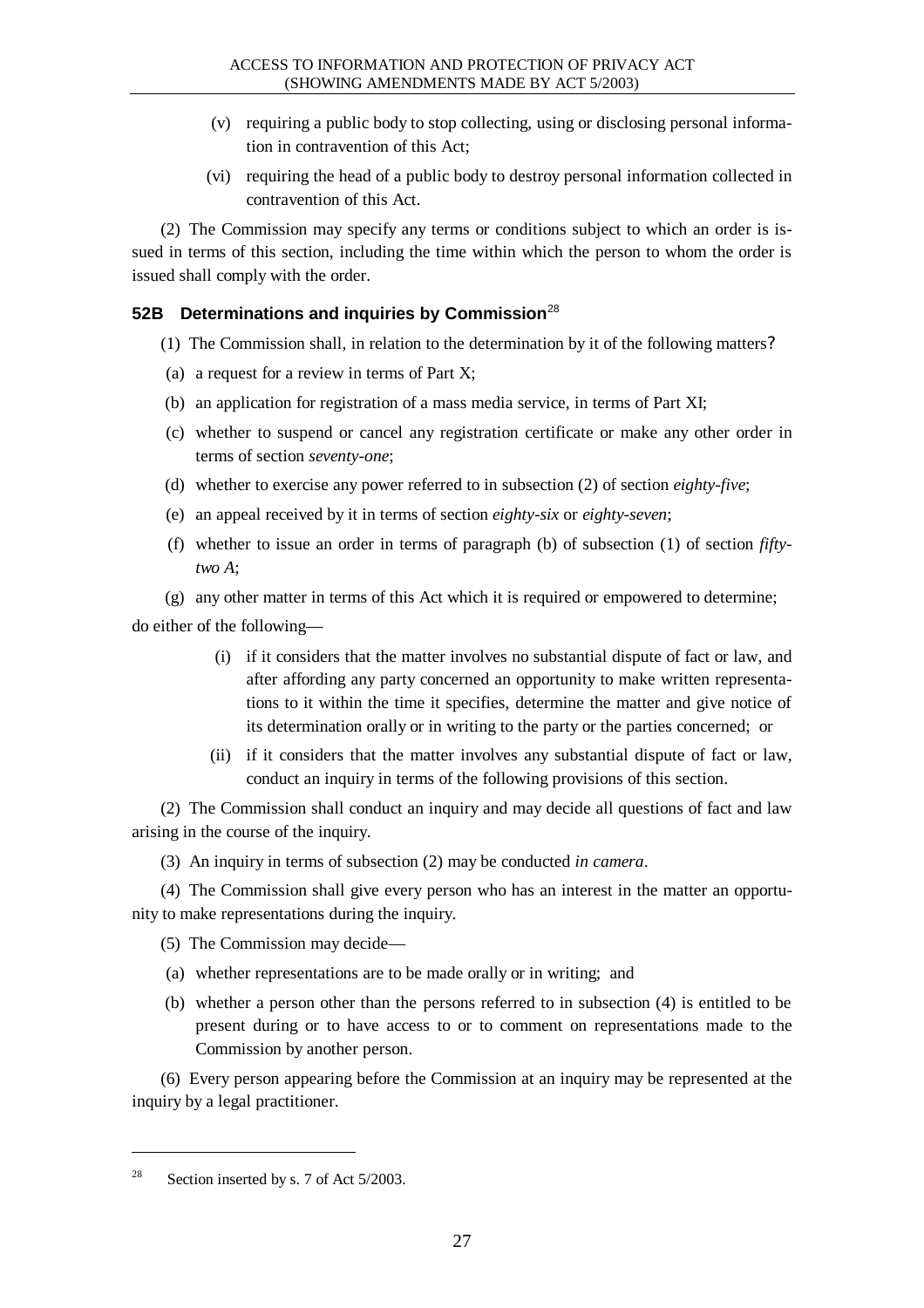(7) An inquiry into any matter shall be completed within ninety days from the date of commencement of the inquiry.

(8) On completing an inquiry the Commission shall make a written determination of its findings and may, on the basis of those findings, issue an appropriate order to the parties concerned in the matter and give a copy of it to the Minister and any other party considered by the Commission to have an interest in the matter.

(9) Any person aggrieved by any order or determination of the Commission made in terms of section *fifty-two A* or *fifty-two B <sup>29</sup>* may, within twenty-eight days after being notified of that order or determination, appeal to the Administrative Court.

### PART X

#### REVIEWS BY THE COMMISSION

#### **53 Right to request a review**

(1) A person who makes a request to a head of a public body, other than the Commission, for access to a record or for correction of personal information may request the Commission to review any decision or act of the head of that public body that relates to that request.

 (2) A third party notified of a decision to give access may request the Commission to review any decision made by the head of the public body.

#### **54 Procedure for seeking review**

(1) For the purposes of this section, the failure by a head of a public body to respond within the time limit to a request for access to a record shall be deemed to be a decision to refuse access to the record.

(2) A person requesting a review in terms of this Part shall make such request, in writing, to the Commission.

(3) A request for a review of a decision of the head of a public body in terms of subsection (1) shall be made within thirty days from the date of the decision:

Provided that the Commission may allow a longer period upon a request made to the Commission for the extension of the period.

### **55 Notice of review**

The Commission shall, on receiving a request for a review, give a copy of the request to the head of the public body and any other person that the Commission considers appropriate

**56 …** 30

 $\overline{a}$ 

### **57 Onus of proof**

(1) At an inquiry into a decision to refuse an applicant access to all or part of a record, the head of the public body shall bear the onus of proving that the applicant has no right of access to the record or part thereof.

<sup>&</sup>lt;sup>29</sup> Note by Law Reviser: This is section 52B. The reference should, therefore, be to "this section".

 $30$  Section repealed by s. 8 of Act 5/2003.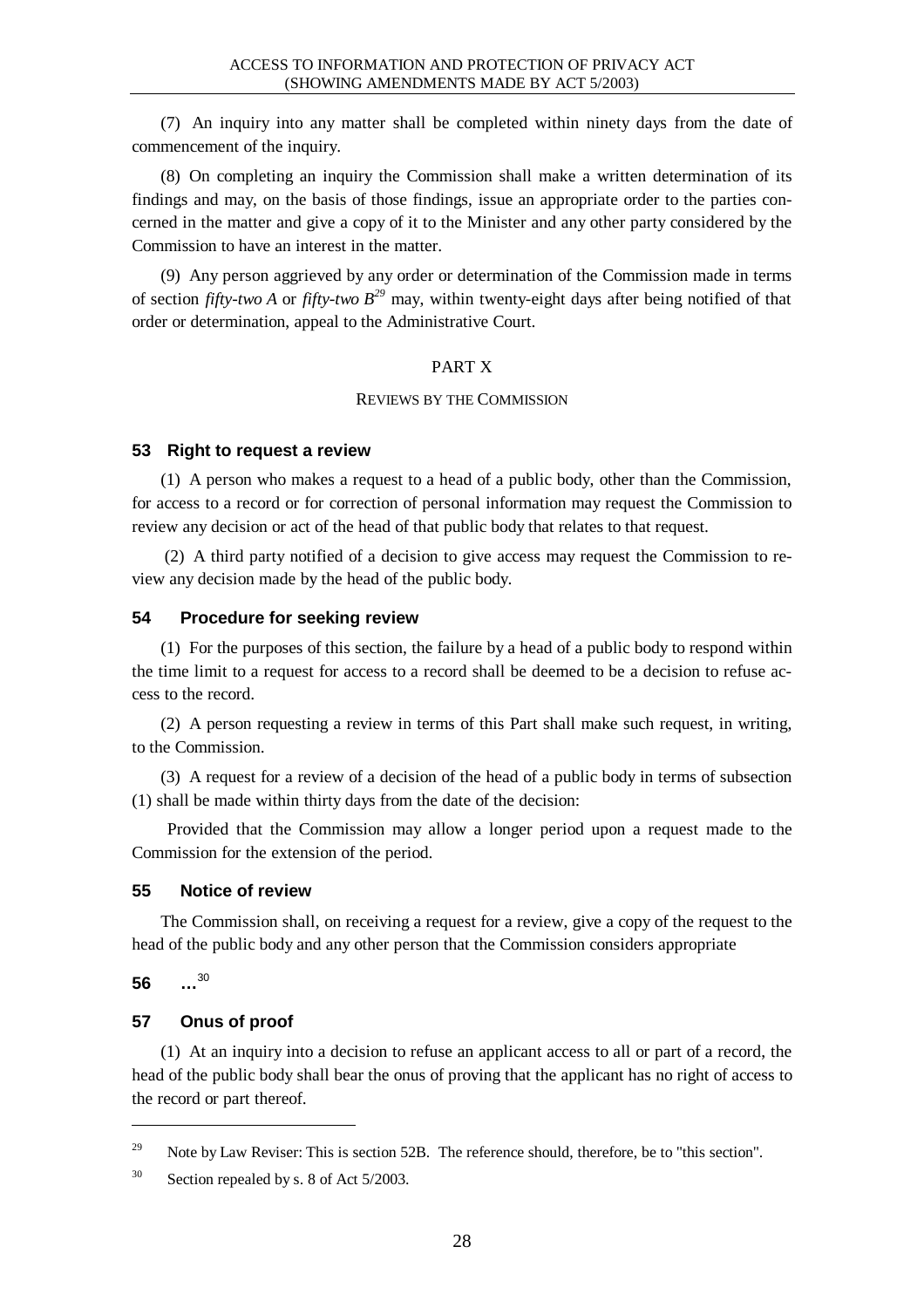(2) If the record or that part that the applicant is refused access to contains personal information about a third party, the applicant shall bear the onus of proving that disclosure of the information would not be an unreasonable invasion of the third party's personal privacy.

(3) At an inquiry into a decision to give an applicant access to all or part of a record containing information that relates to a third party, the third party shall bear the onus of proving that the applicant has no right of access to the record or part thereof.

**58 …** 31

**59 …** 32

**60 …** 33

**61 …** 34

### PART XI

### REGULATION OF MASS MEDIA SERVICES

**62 … 35**

# **63 Application of Part XI**

This Part shall apply to all mass media owners in Zimbabwe and foreign mass media that disseminate mass media products in Zimbabwe.

# **64 Abuse of freedom of expression<sup>36</sup>**

A person registered in terms of this Part who makes use, by any means, of a mass media service for the purposes of publishing—

- (a) information which he or she intentionally or recklessly falsified in a manner which—
	- (i) threatens the interests of defence, public safety, public order, the economic interests of the State, public morality or public health; or
	- (ii) is injurious to the reputation, rights and freedoms of other persons;

or

 $\overline{a}$ 

- (b) information which he or she maliciously or fraudulently fabricated; or
- (c) any statement—
	- (i) threatening the interests of defence, public safety, public order, the economic interests of the State, public morality or public health; or

<sup>36</sup> Section substituted by s. 9 of Act 5/2003.

 $31$  Section repealed by s. 8 of Act 5/2003.

 $32$  Section repealed by s. 8 of Act 5/2003.

 $33$  Section repealed by s. 8 of Act 5/2003.

<sup>&</sup>lt;sup>34</sup> Section repealed by s. 8 of Act 5/2003.

<sup>&</sup>lt;sup>35</sup> Section repealed by s. 8 of Act 5/2003.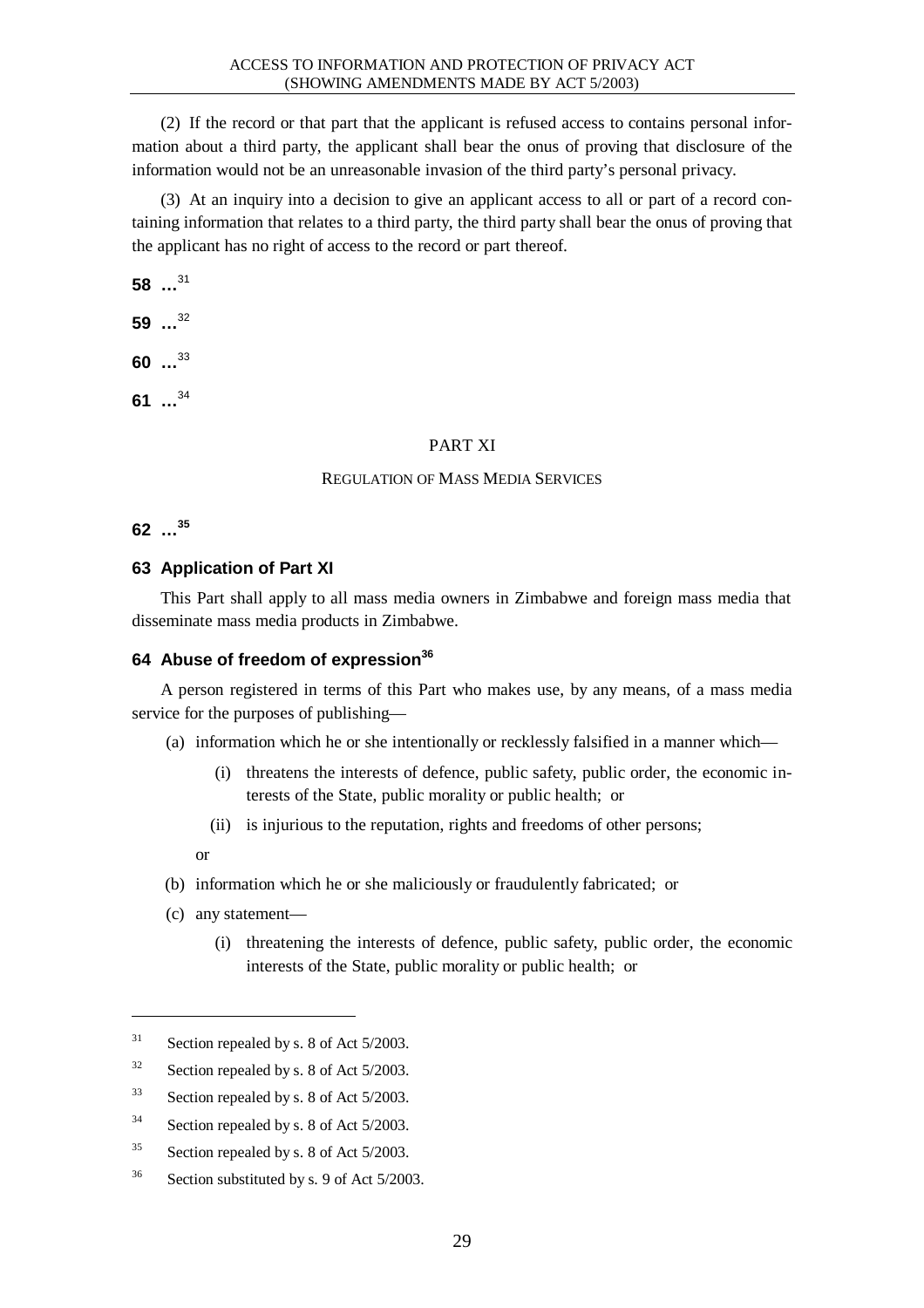(ii) injurious to the reputation, rights and freedoms of other persons;

in the following circumstances—

- A. knowing the statement to be false or without having reasonable grounds for believing it to be true; and
- B. recklessly, or with malicious or fraudulent intent, representing the statement as a true statement;

shall be guilty of an offence and liable to a fine not exceeding level fourteen or to imprisonment for a period not exceeding three years.

# **65 Restriction on ownership of mass media service**

- (1) The following persons and bodies may not be mass media owners—
- (a) any individual who is not a citizen of Zimbabwe or any body corporate in which a controlling interest is not held, directly or indirectly, whether through any individual, company or association or otherwise, by one or more individuals who are citizens of Zimbabwe;
- (b) an association of persons or an organisation whose activity is banned or prohibited by law; or
- (c) any person who is insolvent or bankrupt under a law in force in Zimbabwe or any other country, and has not been rehabilitated or discharged.
- (2) No person other than—
- (a) a citizen of Zimbabwe or person who is regarded as permanently resident in Zimbabwe by virtue of the Immigration Act [*Chapter 4:02*]; or
- (b) a body corporate in which a controlling interest is not held, directly or indirectly, whether through any individual, company or association or otherwise, by one or more individuals who are citizens of Zimbabwe or are regarded as permanently resident in Zimbabwe by virtue of the Immigration Act [*Chapter 4:02*];

may hold or acquire any shares in a mass media service.

(3) Nothing contained in this section shall prevent any person who is an existing mass media owner as at 31st January, 2002, from continuing to be a mass media owner after that date to the extent of his ownership on that date.

# **66 Registration of mass media services**

(1) Subject to section *sixty-eight*, a mass media owner shall carry on the activities of a mass media service only after registering and receiving a certificate of registration in terms of this Act*.* 37

(2) An application for the registration of a mass media service whose products are intended for dissemination in Zimbabwe shall be submitted by its owner to the Commission in the form and manner prescribed and accompanied by the prescribed fee.

(3) The Commission shall, upon receiving an application for registration, send a notification of receipt of the application to the owner or person authorised by him indicating the date

<sup>&</sup>lt;sup>37</sup> Subsection amended by s. 10 of Act 5/2003.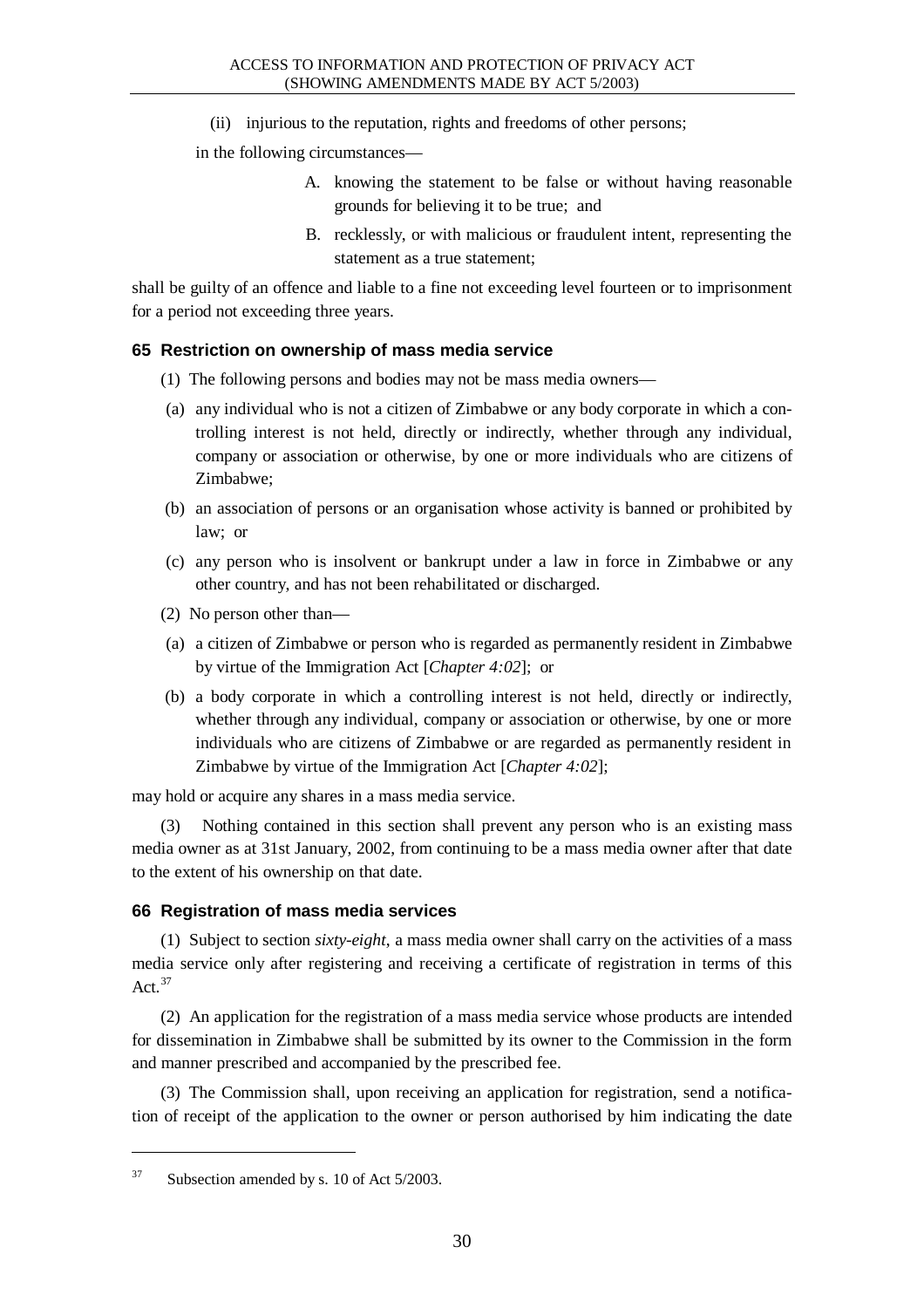when the application was received, and the Commission shall consider such application within a month of receiving it.

(4) A mass media service shall be registered when it is issued with a certificate of registration by the Commission.

(5) A certificate issued in terms of subsection (4) shall be valid for a period of two years and may be renewed thereafter.

(6) The registered owner shall start circulating his mass media's products six months from the date of the issue of the registration certificate, failing which the registration certificate shall be deemed to be cancelled.

(7) The owner of a registered mass media service may, in the form and manner and subject to payment of the fee prescribed, apply to the Commission for the renewal of the registration of the mass media service upon the same terms and conditions that applied when the mass media service was originally registered:

Provided that if there are any material changes in the particulars furnished in connection with the original application for registration, the owner concerned shall make a new application for registration of the mass media service in terms of subsection  $(2)$ .<sup>38</sup>

### **67 Notification of changes**

A mass media service shall be required to notify the Commission of any changes if—

- (a) the owner is replaced;
- (b) the co-owners change;
- (c) the name, language, form and frequency of the periodical dissemination of mass media products is altered;
- (d) the area where the mass media products are circulated is changed;
- (e) the editorial office changes its place of location and form.

# **68 Exemption from registration<sup>39</sup>**

The following mass media services and activities are exempted from registering in terms of this Act—

- (a) a mass media service founded by or under an Act of Parliament;
- (b) a mass media service consisting of the activities of a person holding a licence issued in terms of the Broadcasting Services Act [*Chapter 12:06*], to the extent that such activities are permitted by such licence; or
- (c) a representative office of a foreign mass media service permitted to operate in Zimbabwe in terms of section *ninety*;
- (d) the production of publications by any enterprise, association, institution or other person that are disseminated exclusively to members or employees of that enterprise, association, institution or other person:

 $\overline{a}$ 

<sup>38</sup> Subsection inserted by s. 10 of Act 5/2003.

<sup>&</sup>lt;sup>39</sup> Section substituted by s. 11 of Act 5/2003.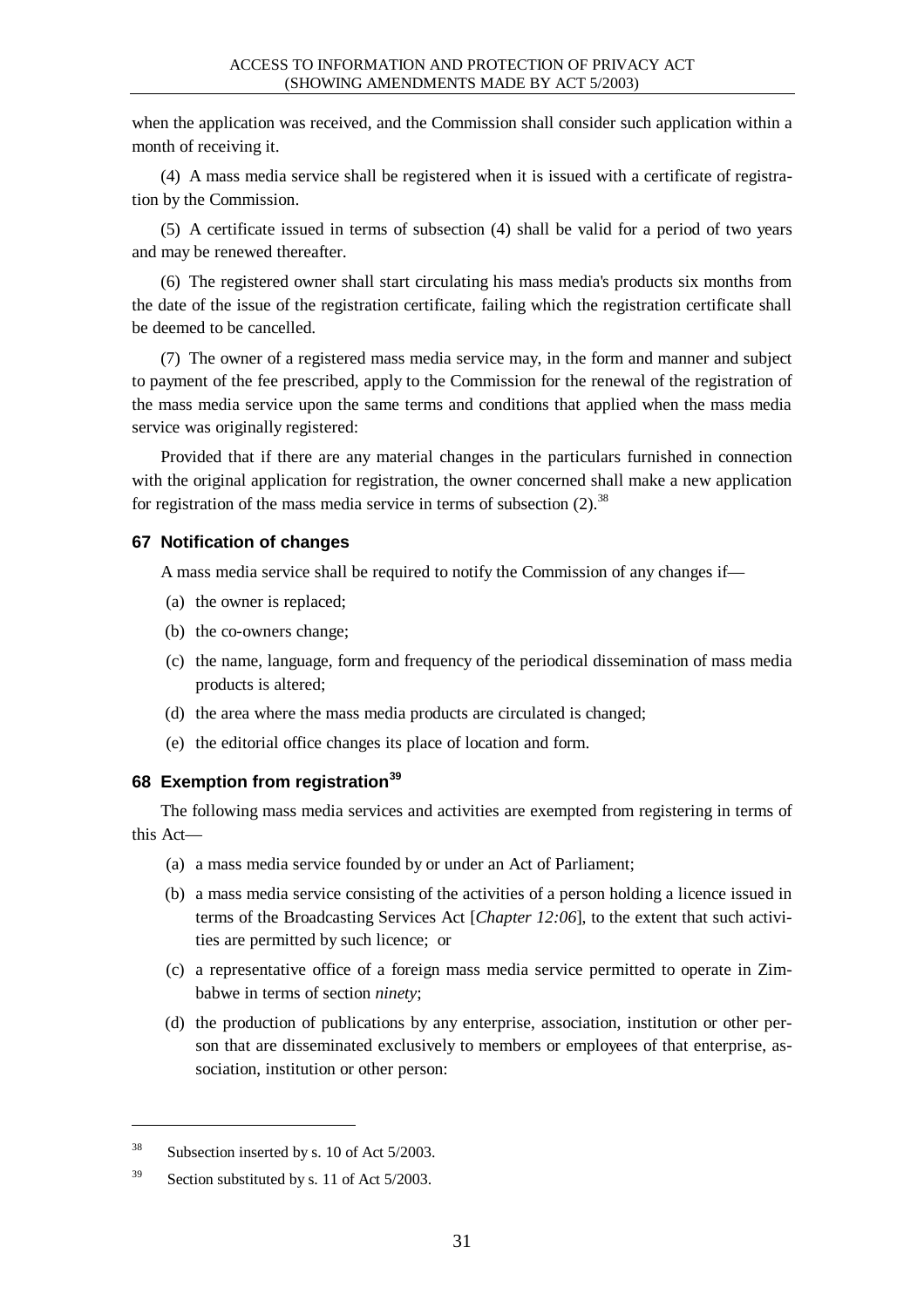Provided that the Commission may require the enterprise, association, institution or other person producing any such publication to register as a mass media service in terms of this Part if—

- (i) the publication is sold in a public place to members of the public or is otherwise not disseminated exclusively to members or employees of the enterprise, association, institution or other person concerned; or
- (ii) the number of publications produced significantly exceeds the number of members or employees to whom the publication is intended to be disseminated, or exceeds a prescribed number.

### **69 Refusal of registration of mass media service**

- (1) The Commission may not refuse to register a mass media service unless—
- (a) it fails to comply with the provisions of this Act ; or
- (b) the information indicated in an application for registration is false, misleading or contains any misrepresentation; or
- (c) that mass media service seeks to be registered in the name of an existing registered mass media service;

and the Commission shall forward a written notification of the refusal of registration, stating the grounds upon which such refusal is based.

(2) An appeal shall lie to the Administrative Court against any decision made or action taken by the Commission in terms of this section.

 $(3)$  ...<sup>40</sup>

l

# **70 Registration fee**

The registration fee shall be as prescribed by the Minister:

Provided that the Minister may prescribe a higher fee for established mass media services specialising in commercial mass media services and advertising and a lower fee for a mass media service specialising in producing materials intended for children, adolescents and disabled persons and used for educational, philanthropic and social purposes.

# **71 Suspension, cancellation and enforcement of registration certificates**

(1) Subject to this section, the Commission may, whether on its own initiative or upon the investigation of a complaint made by any interested person against the mass media service, suspend or cancel the registration certificate of a mass media service if it has reasonable grounds for believing that?

- (a) the registration certificate was issued in error or through fraud or there has been a misrepresentation or non-disclosure of a material fact by the mass media owner concerned; or
- (b) a mass media service concerned does not publish or go on air within twelve months from the date of registration; or

<sup>&</sup>lt;sup>40</sup> Subsection (2) substituted for former subsections (2) and (3) by s. 12 of Act  $5/2003$ .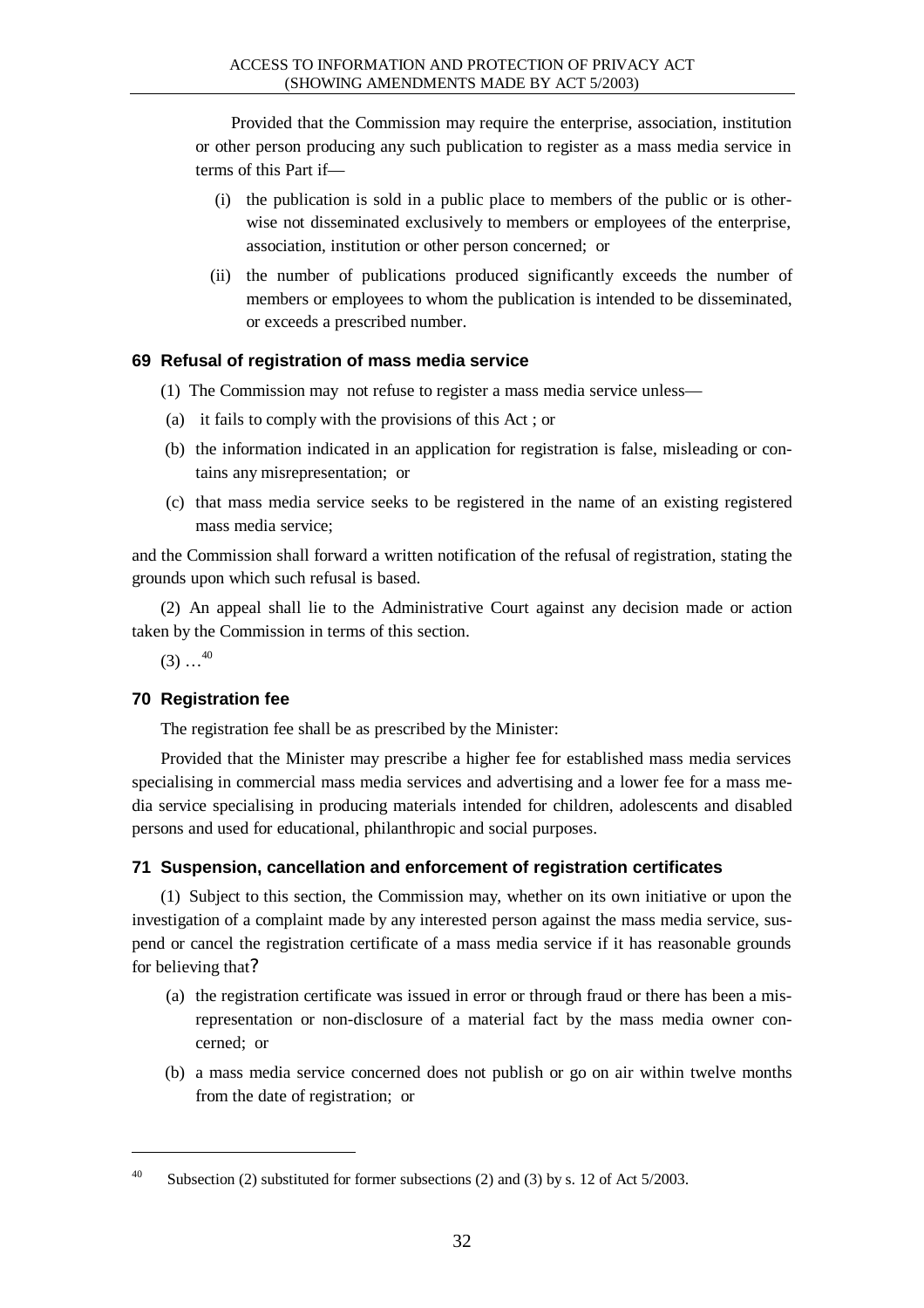(c) the mass media service concerned has contravened section *sixty-five*, *seventy-five, seventy-six, seventy-seven* or *eighty-nine* of this Act.<sup>41</sup>

(2) The Commission shall not refund the registration fee if a certificate of registration is cancelled in terms of subsection (1).

(3) A mass media service whose certificate of registration is cancelled in terms of this section by reason of fraud, misrepresentation or non-disclosure of a material fact or contravention of sections *sixty-five*, *seventy-five* and *eighty-nine* shall cease to operate forthwith and may not reapply for registration until after the expiry of a period of one year.

(4) Before taking any action in terms of subsection (1), the Commission shall notify the mass media service in writing of its intention to suspend or cancel the registration certificate of the mass media service and the reasons for doing so, and shall call upon the mass media service to show cause, within such reasonable period as may be specified in the notice, why the registration certificate should not be suspended or cancelled, as the case may be.

(5) If, at the expiry of the period specified in the notice given in terms of subsection (4), and after considering any representations made by the mass media service, the Commission is satisfied for any reason specified in subsection (1) that the registration certificate concerned should be suspended or cancelled, the Commission may, by notice in writing to the mass media service, suspend or cancel the registration certificate or take such other action as it considers appropriate.

(6) Without derogation from its powers in terms of subsection (1), where the Commission is satisfied that a mass media service is contravening, has contravened or is likely to contravene any of the provisions of this Act, the Commission may serve upon the mass media service an order?

- (a) requiring the mass media owner to do, or not to do, such things as are specified in the order for the purpose rectifying or avoiding any contravention or threatened contravention of this Act; and
- (b) stipulating the period within which any requirement referred to in paragraph (a) shall be commenced and completed.

(7) Before serving an order in terms of subsection (6), the Commission shall serve a notice upon the mass media owner concerned?

- (a) specifying the grounds upon which the order is to be issued and what the Commission considers is required for the purpose of rectifying or avoiding any contravention or threatened contravention of this Act; and
- (b) stipulating the maximum period that the Commission considers reasonable for the implementation of any requirement it proposes to order; and
- (c) calling upon the mass media owner, if he wishes to make representations, to make them to the Commission within such period from the date of service of the notice as it shall specify.

<sup>&</sup>lt;sup>41</sup> Paragraph amended by s. 25 of as read with Schedule to Act  $5/2003$ .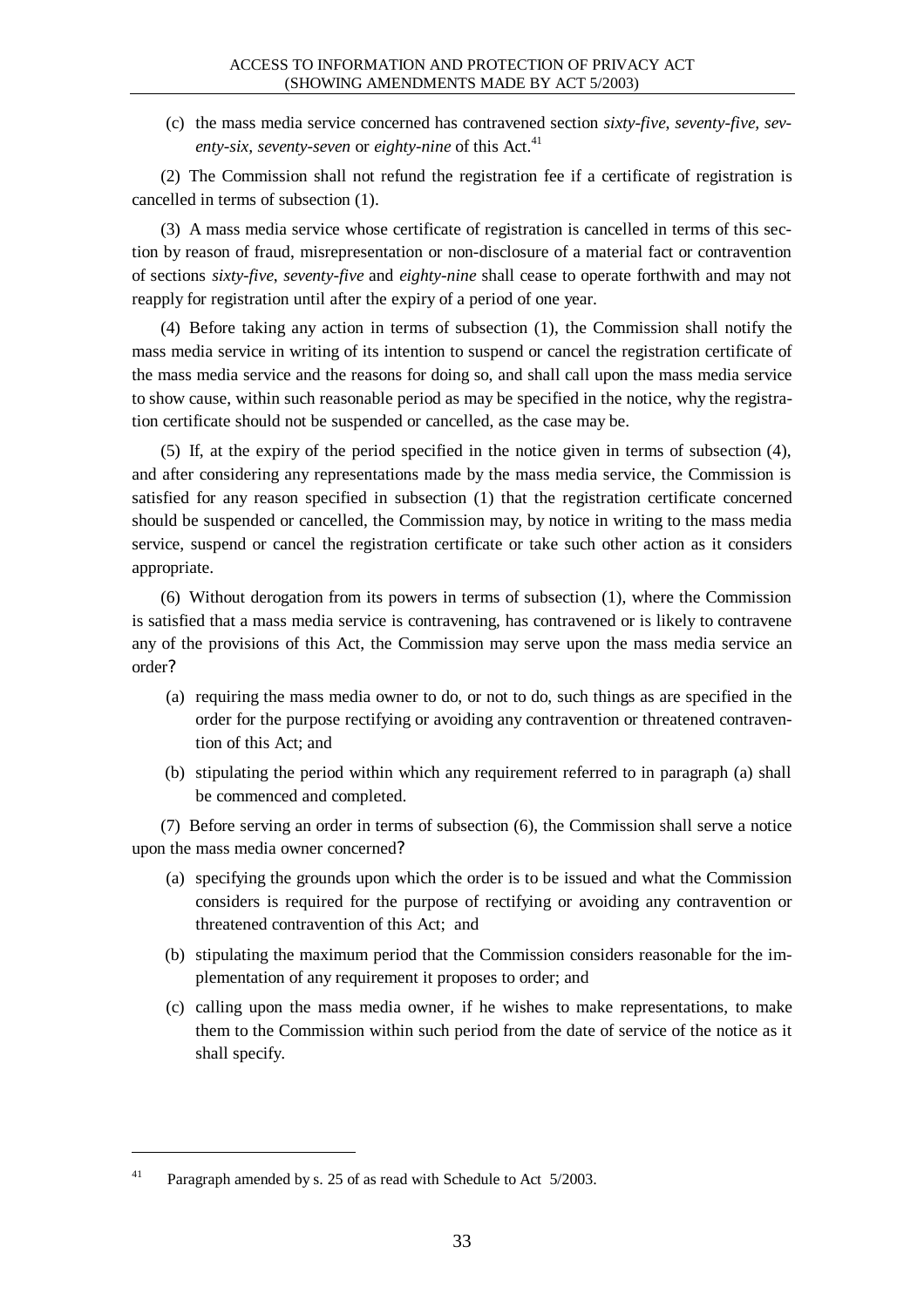(8) After considering any representations made in terms of paragraph (c) of subsection (7), the Commission may serve, or refrain from or defer serving, an order in terms of subsection (6), or serve an order on different terms.

(9) An order served in terms of subsection (6) may specify a penalty for each day that the mass media service subjected to the order is in default of compliance with the order, not exceeding the period and amount prescribed.

(10) The amount of any penalty imposed in terms of subsection (9) shall form part of the funds of the Commission.

(11) Any mass media owner who is aggrieved by any decision or order of the Commission made in terms of this section may, within twenty-eight days after being notified of the decision or action of the Commission concerned, appeal in writing to the Minister, submitting with his appeal such fee as may be prescribed.

(12) For the purpose of determining an appeal noted in terms of subsection (11), the Minister may require the Commission to furnish him with the reasons for the decision or action that is the subject of the appeal and a copy of any evidence upon which the reasons are based.

(13) The Minister, after due and expeditious inquiry, may make such order on any appeal noted in terms of subsection (11) as he considers just.

(14) An appeal shall lie to the Administrative Court against any order of the Minister in terms of subsection (12).

(15) An appeal in terms of subsection (14) shall be made in the form and manner and within the period prescribed in rules of court.

#### **72 Penalties for operating mass media service without registration certificate**

(1) No person shall carry on or operate a mass media service without a valid registration certificate, licence or permit issued in terms of this Act or any other law**.**

(2) A person who contravenes subsection (1) shall be guilty of an offence and liable, upon conviction, to a fine not exceeding level twelve or to imprisonment for a period not exceeding two years or to both such fine and such imprisonment.<sup>42</sup>

(3) In addition to any fine imposed in terms of subsection (2) and without derogation from any of its powers granted under any enactment a court convicting a person of contravening subsection (1) may declare forfeited to the State any product, equipment or apparatus used for the purpose of or in connection with the offence.

(4) The proviso to subsection (1) and subsections (3), (4), (5) and (6) of section 62 of the Criminal Procedure and Evidence Act [*Chapter 9:07*] shall apply, *mutatis mutandis*, in relation to a declaration made in terms of subsection (3).

<sup>&</sup>lt;sup>42</sup> Subsection (2) amended by s. 25 of as read with Schedule to Act  $5/2003$  (level twelve substituted for former three hundred thousand dollars.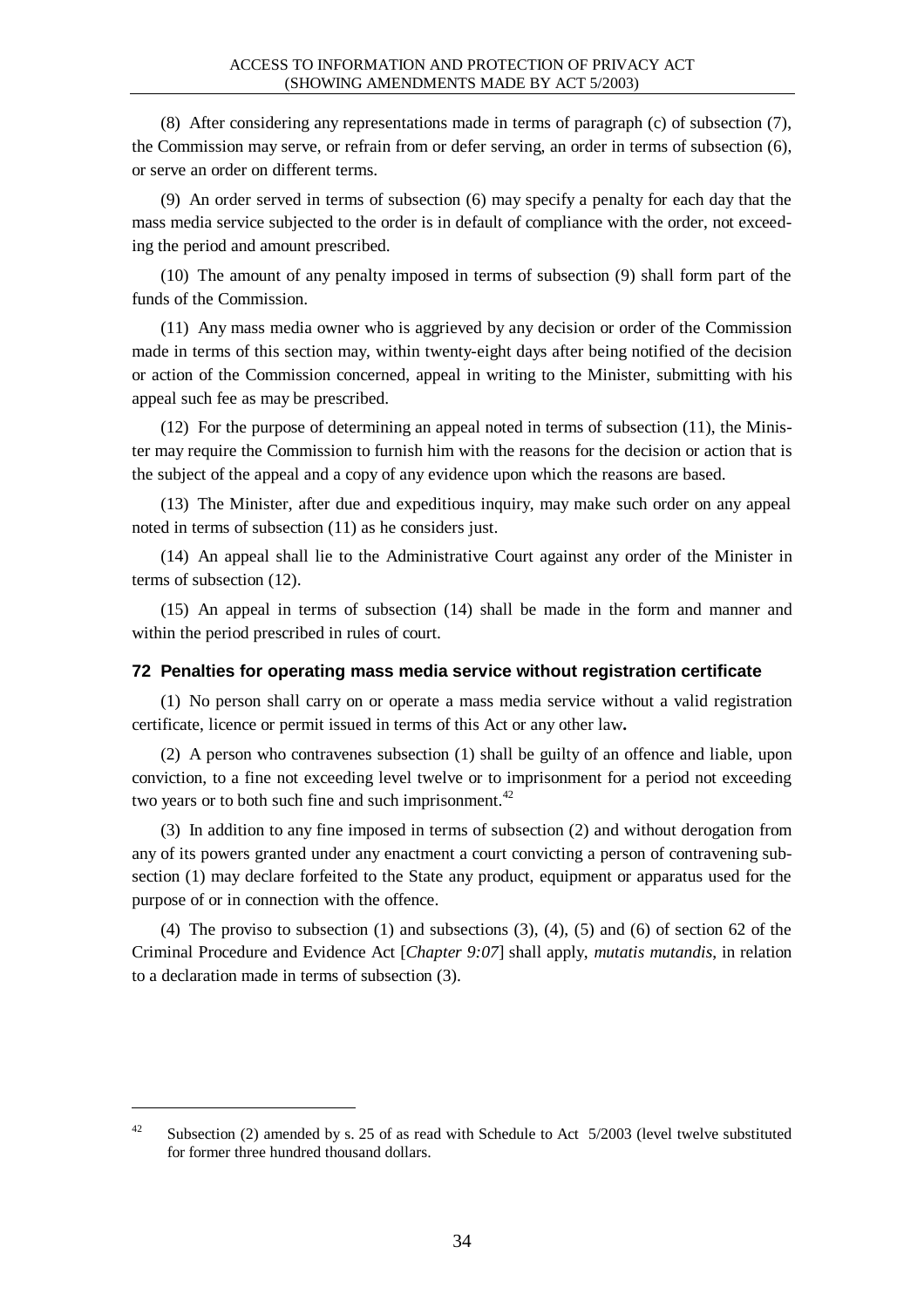# **73 …** 43

# **74 News agencies**

(1) Subject to this Act, no person shall carry on or operate a news agency without a valid registration certificate issued in terms of this Part.

(2) Sections *sixty-eight* to *seventy-two* shall apply to the registration of a news agency.<sup>44</sup>

(3) A person who contravenes subsection (1) shall be guilty of an offence and liable, upon conviction, to a fine not exceeding level twelve or to imprisonment for a period not exceeding two years or to both such fine and such imprisonment.<sup>45</sup>

(4) In addition to any fine imposed in terms of subsection (2) and without derogation from any of its powers granted under any enactment, a court convicting a person of contravening subsection (1) may declare forfeited to the State any equipment or apparatus used for the purpose of or in connection with the offence.

(5) The proviso to subsection (1) and subsections (3), (4), (5) and (6) of section 62 of the Criminal Procedure and Evidence Act [*Chapter 9:07*] shall apply, *mutatis mutandis*, in relation to a declaration in terms of subsection (3).

 (6) Any messages or materials belonging to a news agency and distributed by another mass media service shall state the name of the news agency.

(7) A registration certificate issued in terms of subsection (1) shall be valid for two vears.<sup>46</sup>

(8) A registered news agency may, in the form and manner and subject to payment of the fee prescribed, apply to the Commission for the renewal of its registration upon the same terms and conditions that applied when it was originally registered:

Provided that if there are any material changes in the particulars furnished in connection with the original application for registration, the news agency concerned shall make a new application for registration in terms of subsection  $(1)$ .<sup>47</sup>

# **75 Publisher's imprint**

Every issue of a periodically printed publication or electronic programme shall contain a publisher's imprint as prescribed.

# **76 Deposit copies**

l

The mass media service shall send free deposit copies of a periodical to the Commission and the National Archives.

 $43$  Section repealed by s. 13 of Act 5/2003.

<sup>44</sup> Subsection amended by s. 14 of Act 5/2003.

<sup>&</sup>lt;sup>45</sup> Subsection amended by s. 14 of Act 5/2003 (level twelve substituted for three hundred thousand dollars).

<sup>46</sup> Subsection inserted by s. 14 of Act 5/2003.

<sup>&</sup>lt;sup>47</sup> Subsection inserted by s. 14 of Act  $5/2003$ .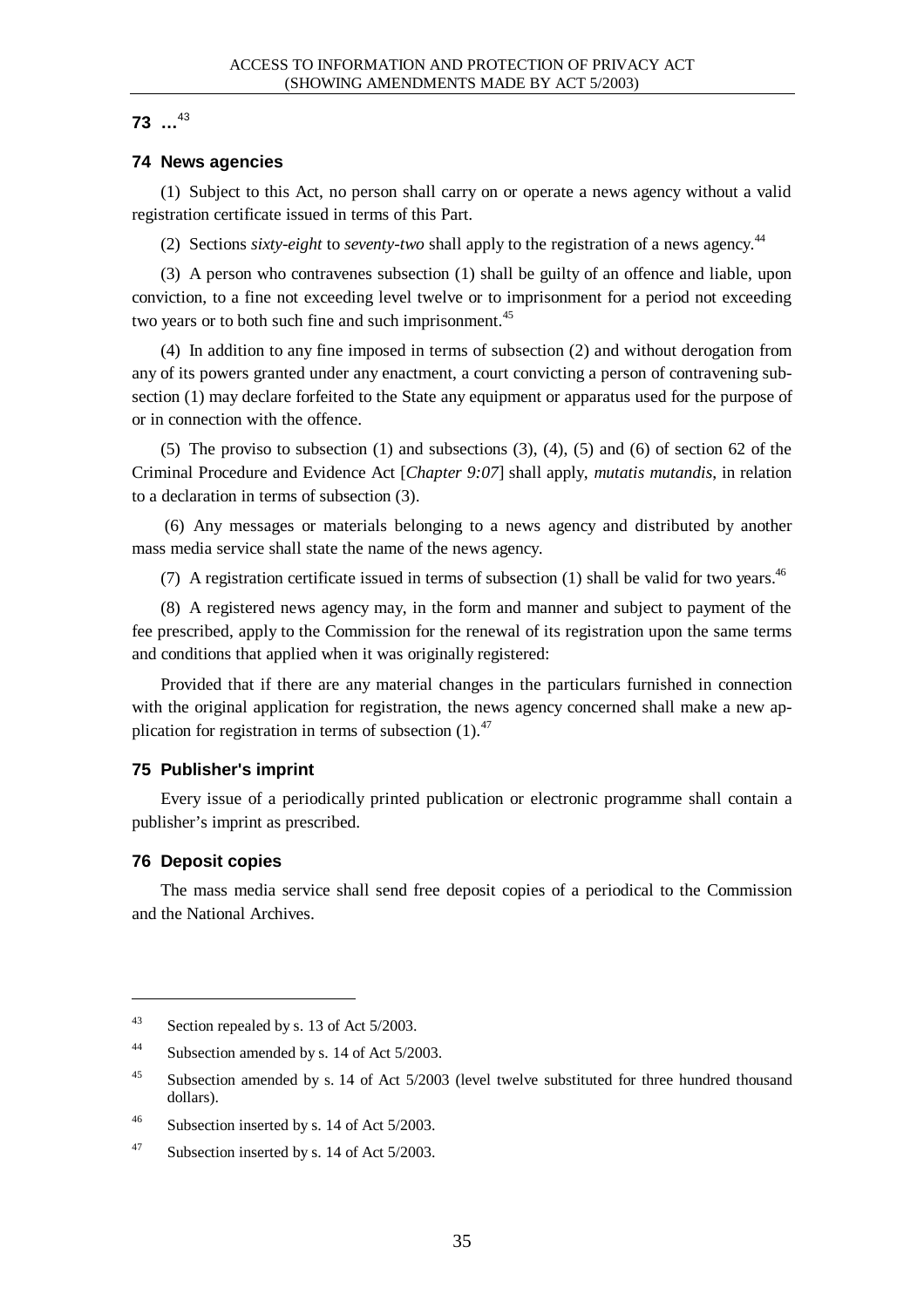# **77 Obligatory reports**<sup>48</sup>

A mass media service shall, if ordered to do so by the Commission, publish, free of charge the full particulars or a summary approved by the Commission of a decision of a court or the Commission pertaining to its mass media service—

- (a) on the front page or centrespread, if it is a newspaper; or
- (b) if it is an electronic mass media service, on three consecutive occasions during prime time;

or in such other manner as the Commission may prescribe.

### PART XII

#### **JOURNALISTS**

### **78 Rights of a journalist**

Subject to this Act and any other law, a journalist shall have the following rights (hereafter in this Act collectively referred to as "journalistic privilege" $)^{49}$ -

- (a) to enquire, gather, receive and disseminate information;
- (b) to visit public bodies with the express purpose of carrying out duties as a journalist;
- (c) to get access to documents and materials as prescribed in this Act;
- (d) to make recordings with the use of audio-video equipment, photography and cinephotography;
- (e) to refuse to prepare under his signature reports and materials inconsistent with his convictions;
- (f) to prohibit the publication of, remove his or her signature from or attach conditions to the manner of using a report or material whose content was distorted, in his or her opinion, in the process of editorial preparation; or  $50$
- (g) to circulate reports and materials he prepared under his signature, under a pseudonym or without any signature.

### **79 Accreditation of journalists**

(1) No journalist shall exercise the rights provided in section *seventy-eight* in Zimbabwe without being accredited by the Commission.

(2) Subject to subsection (4), no journalist shall be accredited who is not a citizen of Zimbabwe, or is not regarded as permanently resident in Zimbabwe by virtue of the Immigration Act [*Chapter 4:02*].

(3) Any person who wishes to be accredited as a journalist shall make an application to the Commission in the form and manner and accompanied by the fee, if any, prescribed:

<sup>48</sup> Section substituted by s. 15 of Act 5/2003.

<sup>49</sup> Introductory words amended by s. 16 of Act 5/2003.

<sup>50</sup> Paragraph substituted by s. 16 of Act 5/2003.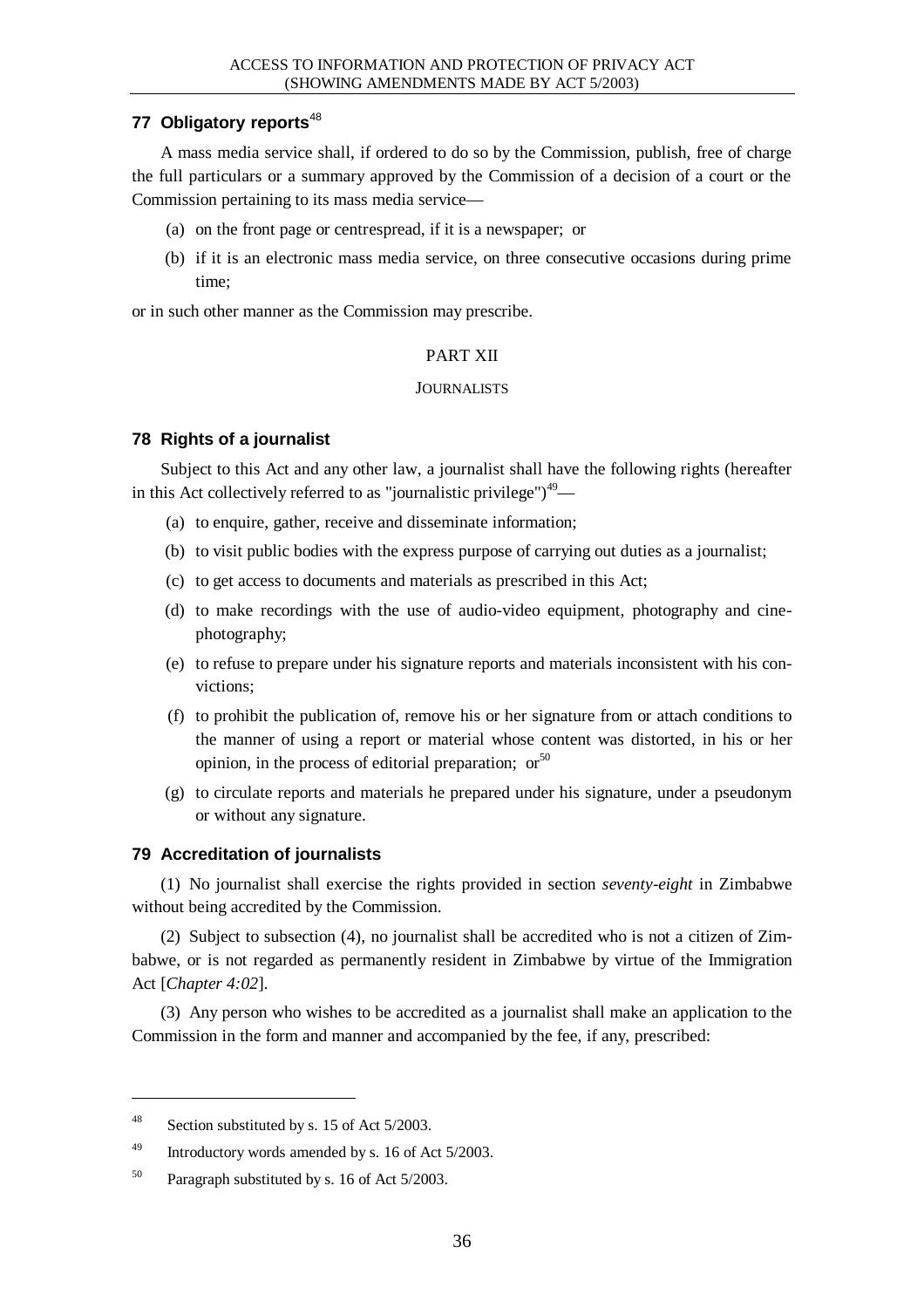Provided that a mass media service or news agency may file an application for accreditation on behalf of journalists employed by such mass media service or news agency.

(4) A journalist who is not a citizen of Zimbabwe, or is not regarded as permanently resident in Zimbabwe by virtue of the Immigration Act [*Chapter 4:02*], may be accredited for any period specified by the Commission not exceeding thirty days:

Provided that the Commission may, for good cause shown or for the purpose of enabling the journalist to work for the duration of any event he or she is accredited to cover, extend the period by a specified number of days.<sup>51</sup>

(5) The Commission may accredit an applicant as a journalist and issue a press card to the applicant if it is satisfied that the applicant—

- (a) has complied with the prescribed formalities; and
- (b) possesses the prescribed qualifications; and
- (c) is not disqualified by virtue of subsection (2), or applies for accreditation in terms of subsection (4).

(6) Every news agency that operates in Zimbabwe, whether domiciled inside or outside Zimbabwe, shall in respect of its local operations not employ or use the services of any journalist other than an accredited journalist who is a citizen of Zimbabwe, or is regarded as permanently resident in Zimbabwe by virtue of the Immigration Act [*Chapter 4:02*]:

Provided that the news agency may employ or use the services of a journalist referred to in subsection (4) for the duration of that journalist's accreditation.

# **80 Abuse of journalistic privilege**<sup>52</sup>

A journalist who abuses his or her journalistic privilege by publishing—

- (a) information which he or she intentionally or recklessly falsified in a manner which—
	- (i) threatens the interests of defence, public safety, public order, the economic interests of the State, public morality or public health; or
	- (ii) is injurious to the reputation, rights and freedoms of other persons;
	- or

 $\overline{a}$ 

- (b) information which he or she maliciously or fraudulently fabricated; or
- (c) any statement—
	- (i) threatening the interests of defence, public safety, public order, the economic interests of the State, public morality or public health; or
	- (ii) injurious to the reputation, rights and freedoms of other persons;

in the following circumstances—

- A. knowing the statement to be false or without having reasonable grounds for believing it to the true; and
- B. recklessly, or with malicious or fraudulent intent, representing the statement as a true statement;

 $51$  Subsection substituted by s. 17 of Act 5/2003.

<sup>52</sup> Section substituted by s. 18 of Act 5/2003.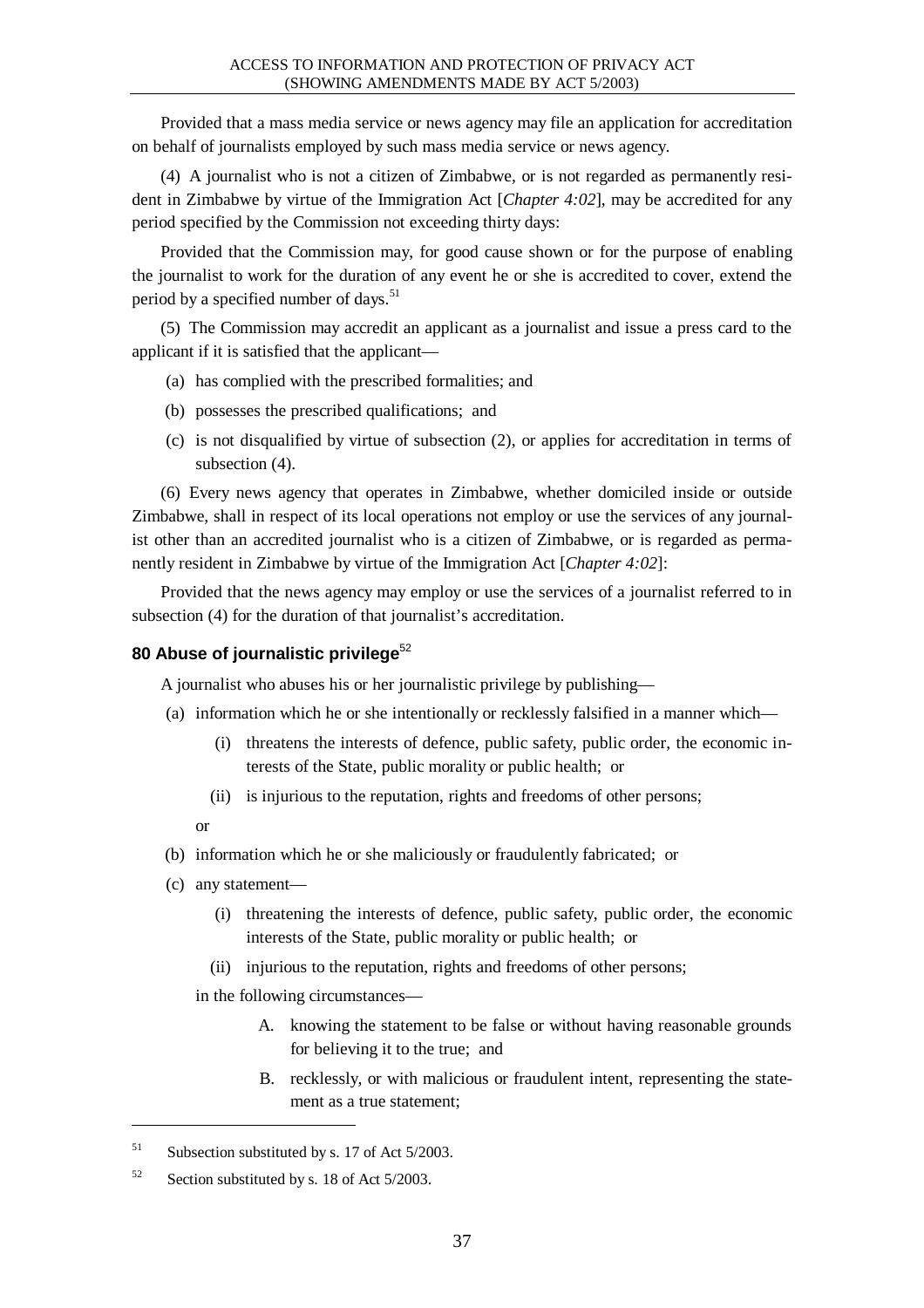shall be guilty of an offence and liable to a fine not exceeding level seven or to imprisonment for a period not exceeding two years.

**81 … 53**

# **82 Roll of journalists**

The Commission shall maintain a roll of all journalists and shall issue to every person whose name is entered in the roll, a certificate of accreditation in the prescribed form.

# **83 Prohibition against practice by, or in association with, unaccredited journalists**

(1) No person other than a accredited journalist shall practise as a journalist nor be employed as such or in any manner hold himself out as a journalist.<sup>54</sup>

(2) No person who has ceased to be a accredited journalist as a result of the deletion of his name from the roll, or who has been suspended from practising as a journalist, shall, while his name is so deleted, or is so suspended, continue to practice directly or indirectly as a journalist, whether by himself or in partnership or association with any other person, nor shall he, except with the written consent of the Commission, be employed in any capacity whatsoever connected with the journalistic profession.

# **84 Evidence and duration of accreditation of journalists**

(1) A press card shall constitute evidence that the holder thereof is accredited as a journalist, and shall be valid for a period or any part of a period of twelve months ending on the 31st December each year.

(2) The holder of a press card may, in the form and manner and accompanied by the fee, if any, prescribed, make an application to the Commission for its renewal upon the same terms and conditions that applied when the initial press card was issued:

Provided that if there are any material changes in the particulars furnished in connection with the original application for accreditation, the holder of a press card concerned shall make a new application for accreditation in terms of section *seventy-nine*.

# **85 Conduct and discipline of journalists**

(1) The Commission shall, in consultation with such organisations it considers to be representative of journalists, develop a code of conduct governing the rules of conduct to be observed by journalists.

(2) The Commission shall be responsible for enforcing the code of conduct referred to in subsection (1) and shall, for that purpose, have the following powers in relation to any journalist who contravenes the code or any provision of this Act—

- (a) deleting his name from the roll of journalists; or
- (b) ordering his suspension for a specified period; or

 $\overline{a}$ 

<sup>53</sup> Section repealed by s. 19 of Act 5/2003.

<sup>54</sup> Subsection amended by s. 25 of as read with Schedule to Act 5/2003.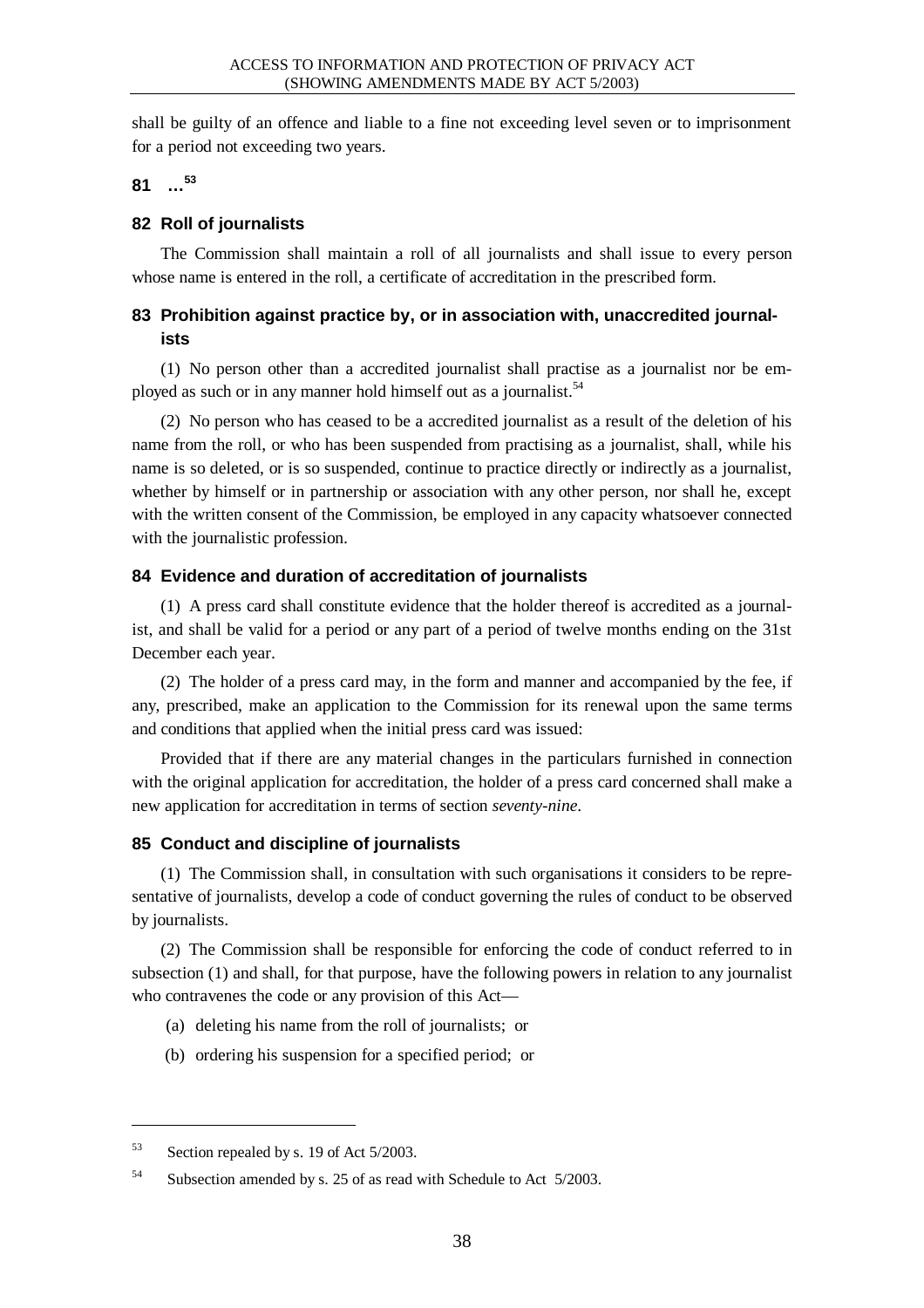- (c) imposing such conditions as it deems fit subject to which he shall be allowed to practice; or
- (d) ordering him to pay a penalty not exceeding fifty thousand dollars; or
- (e) cautioning him; or
- (f) referring the matter for prosecution.

(3) Before exercising any power in terms of subsection (2), the Commission shall notify the journalist in writing of its proposed action and the reasons for it, and shall call upon the journalist to show cause, within such reasonable period as shall be specified in the notice, why the proposed action should not be taken.

(4) At the expiry of the period specified in the notice given in terms of subsection (3), and after considering any representations made by the journalist and affording the journalist a fair hearing, the Commission may, by notice in writing to the journalist, take such action as it considers appropriate.

(5) The amount of any penalty imposed in terms of paragraph (d) of subsection (2) shall form part of the funds of the Commission.

(6) An appeal shall lie to the Administrative Court against any decision made or action taken by the Commission in terms of this section.

 $(7)$  ...<sup>55</sup>

l

# **86 Correction of untruthful information**

(1) A person or his legal representative shall have the right, at no cost, to demand from a mass media service correction of untruthful information that denigrates his honour and dignity and that was published by that mass media service.<sup>56</sup>

(2) A mass media owner shall be obliged to publish a correction in the next issue after the date of receipt of the demand for a correction of its text.

(3) If a person has submitted a text of the correction, the text shall be disseminated as long as it does not contravene a provision of this Act.

(4) A person aggrieved by a decision of a mass media owner to refuse to publish a correction may appeal to the Commission.

#### **87 Manner in which correction is to be made**

(1) A correction shall indicate the information published by the given mass media service that was not truthful, and when it was published by that mass media service.<sup>57</sup>

(2) A correction shall be published in the same manner as the refuted report or material was published and shall be set up with the same type and featured under the heading "Correction".

(3) A person aggrieved by the manner in which a correction in terms of this section is made or published may appeal in the time and manner prescribed to the Commission.<sup>58</sup>

<sup>&</sup>lt;sup>55</sup> Subsection repealed by s. 25 of as read with Schedule to Act 5/2003.

<sup>56</sup> Subsection amended by s. 25 of as read with Schedule to Act 5/2003.

<sup>57</sup> Subsection amended by s. 20 of Act 5/2003.

<sup>58</sup> Subsection inserted by s. 20 of Act 5/2003.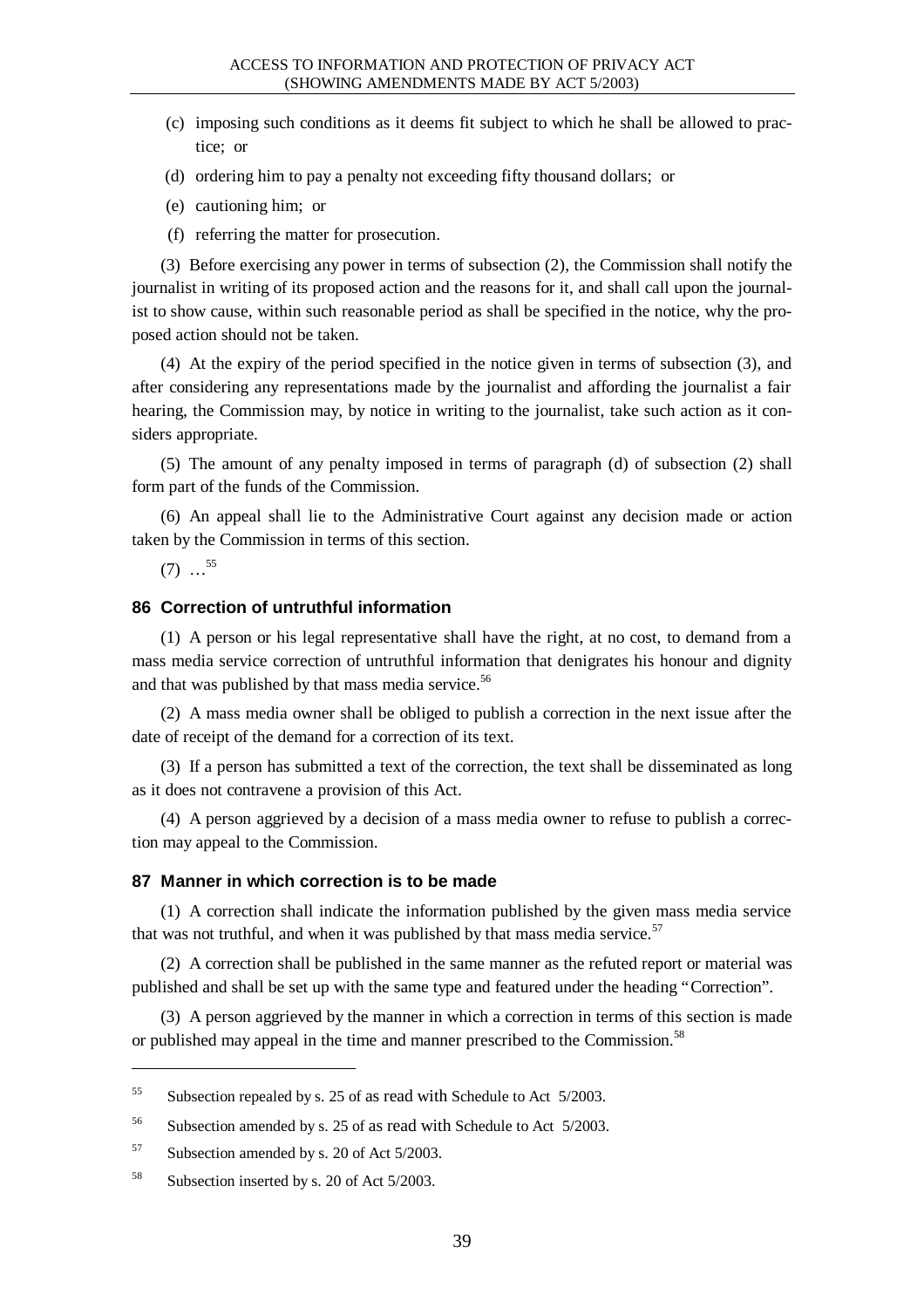### **88 Grounds for the refusal of correction**

- (1) A correction may be refused if the demand or the submitted text of correction—
- (a) represents an abuse of the freedom of expression as set out in section *sixty-four*;
- (b) contradicts a decision of a court;
- (c) is anonymous;
- (d) was received by the mass media service after the expiration of one year since the day of the publication of the information to be corrected by the mass media service.
- $(2)$  ...<sup>59</sup>

# **89 Right of reply<sup>60</sup>**

(1) A person or organisation in respect of whom a mass media service has published information that is not truthful or impinges on his rights or lawful interests shall have a right of reply in the same mass media service at no cost to him, and the reply shall be given the same prominence as the as that accorded to the offending information.<sup>61</sup>

(2) The reply shall be published in the earliest possible issue of the publication in which the offending information appeared after the request for the reply is received. $62$ 

### **90 Representative offices of foreign mass media services**

(1) A representative office of a foreign mass media service shall not be set up or operated in Zimbabwe except with the permission of the Commission. $63$ 

(2) Application for permission in terms of subsection (1) shall be made in the form and manner prescribed.

(3) The permission to set up or operate a representative office of a foreign mass media service shall be valid for twelve months.<sup>64</sup>

(4) A foreign mass media service may, in the form and manner and subject to payment of the fee prescribed, apply to the Commission for the renewal of permission to operate a representative office upon the same terms and conditions that applied when it originally applied for permission:

Provided that if there are any material changes in the particulars furnished in connection with the original application for permission, the foreign mass media service concerned shall make a new application for permission in terms of subsection  $(1)$ .<sup>65</sup>

 $\overline{a}$ 

<sup>65</sup> Subsection inserted by s. 22 of Act 5/2003.

<sup>59</sup> Subsection repealed by s. 25 of as read with Schedule to Act 5/2003.

<sup>&</sup>lt;sup>60</sup> Subsection repealed by s. 25 of as read with Schedule to Act  $5/2003$ .

<sup>&</sup>lt;sup>61</sup> Subsection amended by s. 21 of Act  $5/2003$ .

 $62$  Subsection substituted by s. 21 of Act 5/2003.

 $63$  Subsection amended by s. 22 of Act 5/2003.

<sup>&</sup>lt;sup>64</sup> Subsection inserted by s. 22 of Act 5/2003.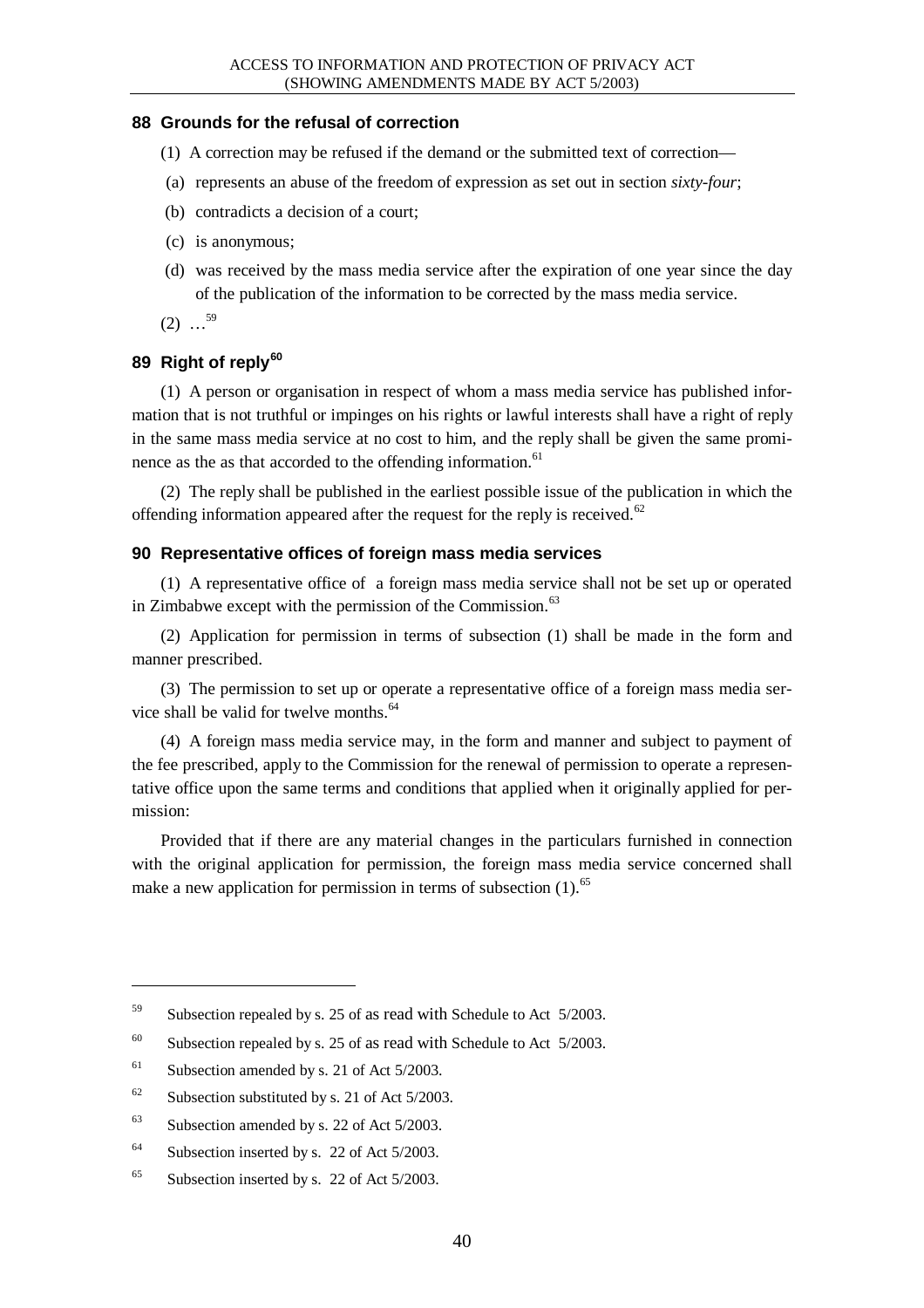### PART XIII

#### GENERAL PROVISIONS

# **90A Appeals to Administrative Court<sup>66</sup>**

(1) Any appeal to the Administrative Court shall be made in the form and manner prescribed and within the period prescribed in the rules of court.

(2) For the purpose of determining an appeal in terms of subsection (1) the President of the Administrative Court shall be assisted by two assessors.

(3) On an appeal in terms of subsection (1), the Administrative Court may, subject to subsection (4), confirm, vary or set aside the order, determination or decision appealed against and may make such order, whether as to costs or otherwise, as it thinks just.

(4) Any person whose appeal against a refusal by the Commission to register a mass media service in terms of section *sixty-nine* or news agency section *seventy-four* or give permission for the setting up within Zimbabwe of a representative office of a foreign mass media service in terms of section *ninety*, is upheld shall not be entitled to be registered or permitted but shall have his or her matter remitted to the Commission for re-determination in terms of Part XI or section *ninety*, as the case may be.

### **90B Offences and penalties**<sup>67</sup>

- (1) Any person who wilfully—
- (a) makes a false statement to, or misleads or attempts to mislead the Commission or any other person in the performance of their duties, powers or functions in terms of this Act; or
- (b) obstructs the Commission or any other person in the performance of their duties, powers or functions in terms of this Act; or
- (c) fails to comply with an order made by the Commission;

shall be guilty of an offence and liable to a fine not exceeding level seven or to imprisonment for a period not exceeding two years or to both such fine and such imprisonment.

(2) Any person who wilfully contravenes section *sixty-five*, *seventy-five*, *seventy-six*, *seventy-seven* or *eighty-nine* shall be guilty of an offence and liable to a fine not exceeding level five or to imprisonment for a period not exceeding six months or to both such fine and such imprisonment

### **91 Regulatory powers of Minister**

(1) The Minister may, by regulation, order or notice, prescribe matters that, by this Act, are required or permitted to be prescribed or that in the opinion of the Minister are necessary or convenient to be prescribed for carrying out or giving effect to this Act.

(2) Without derogating from the generality of subsection (1), regulations, orders or notices made in terms of subsection (1) may provide for—

 $\overline{a}$ 

<sup>&</sup>lt;sup>66</sup> Section inserted by s. 23 of Act 5.2003.

<sup>67</sup> Section inserted by s. 23 of Act 5.2003.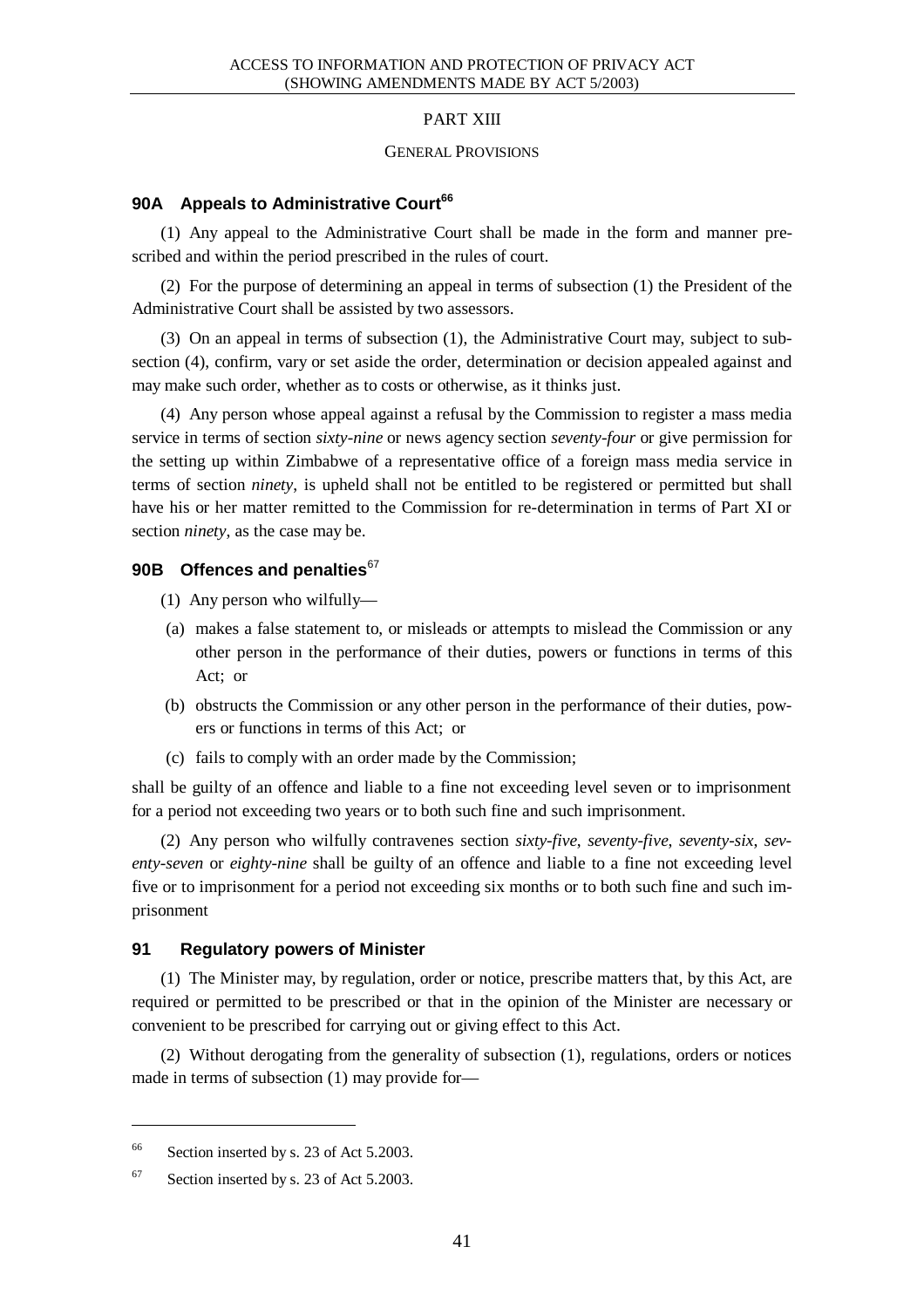- (a) the form, manner and period in which applications for registration shall be made;
- (b) the form, manner and period in which complaints against public bodies, mass media services and journalists shall be dealt with;
- (c) the amount of annual levy payable to the Fund*;*
- (d) the manner in which moneys held in the Fund may be invested;
- (e) the fees to be paid for applications, accreditation and registration and the manner of their payment;
- (f) the form, manner and period in which requests for information from public bodies shall be made;
- (g) the standards to be observed by employees of public bodies when responding to requests for information;
- (i) the procedures to be followed when disclosing information;
- (j) persons, organisations or institutions exempted from the provisions of this Act;
- (k) the fee to be paid to a public body to access information or a record;
- (l) personal information that may be disclosed by a public body;
- (m) the information to be contained in an application for registration of a mass media service;
- (n) information to be disclosed for research or statistical purposes;
- (o) the form and manner of publisher's imprints;
- (p) the qualifications for accreditation as a journalist: $68$
- (q) the period for when contributions to the Fund will be made;
- (r) periodicals or publications exempt from registration.

### **92 Amendment of section 4 of Cap. 11:09**

The Official Secrets Act [*Chapter 11:09*] is amended in section 4 by the insertion after subsection (1) of the following subsection?

"(1a) For the avoidance of doubt it is declared that subsection (1) shall not apply to the disclosure in accordance with the Access to Information and Protection of Privacy Act [*Chapter 10:27*] (Act No. 5 of 2002) of any document or information by a person who, being the head of a public body as defined in that Act, has lawful access to that document or information.".

### **93 Transitional provisions**

l

(1) Any person who, immediately before the date of commencement of this Act, was lawfully operating a mass media service shall be deemed to be registered for the purpose of providing the same service for a period of three months from the date of commencement of this Act, and any application for registration made after that date in terms of this Act for a certificate of

<sup>&</sup>lt;sup>68</sup> Paragraph amended by s. 25 of as read with Schedule to Act 5/2003.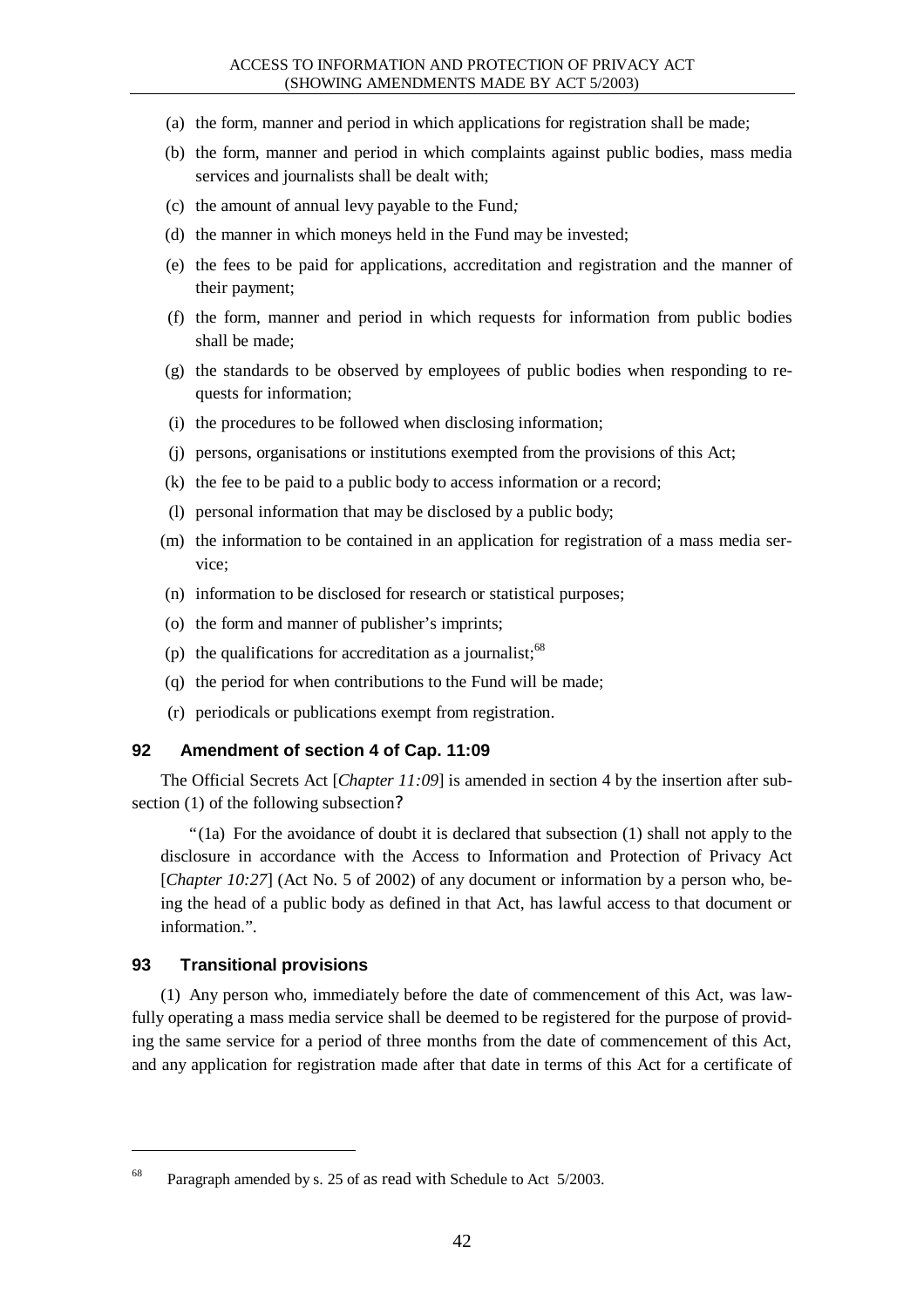registration to provide that service shall be treated as an application for a new certificate and not for the renewal of a certificate.<sup>69</sup>

(2) Any journalist who was accredited before the coming into operation of this Act shall be deemed to be accredited for the remainder of the year 2002.

### FIRST SCHEDULE (*Section 4*)

RECORDS EXCLUDED FROM APPLICATION OF ACT

- (a) A personal note, communication or draft decision of a person who is acting in a judicial or quasi-judicial capacity;
- (b) any record that is protected in terms of the Privileges, Immunities and Powers of Parliament Act [*Chapter 2:08*];
- (c) a record that is created by or for, or is in the custody or control of a person in terms of the Children's Act [*Chapter 5:06*] and relates to the exercise of that person's functions under that Act;
- (d) a record of a question that is to be used in an examination or test;
- (e) a record containing teaching materials or research information of employees of a postsecondary educational body;
- (f) material placed in the National Archives or the archives of a public body by or for a person or agency other than a public body;
- (g) any record or information relating to any matter or issue referred to in section 31K of the Constitution, and any matter or issue relating to the exercise of the functions and powers of the President.

### SECOND SCHEDULE (*Section 2*)

### PUBLIC BODIES AND HEADS OF PUBLIC BODIES

### PART I

# *Public Body Head* Any government department The Permanent Secretary Any statutory corporation, authority, board, committee, commission or council, or other statutory body The chairperson, chief executive officer, director-general, general manager

Any government agency or office of which the The person in charge of such agency or office

 $69$  Subsection amended by s. 24 of Act 5/2003.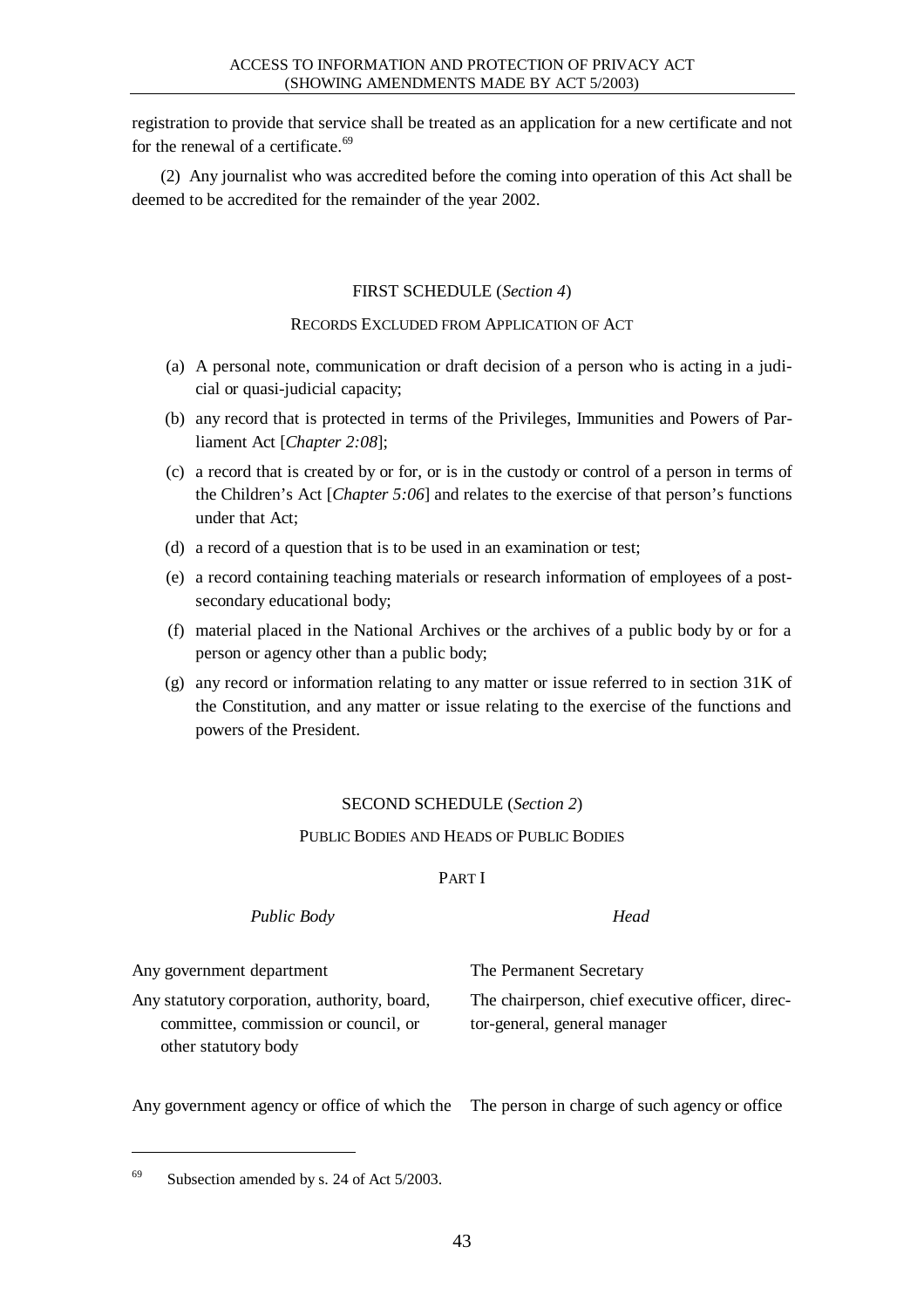#### ACCESS TO INFORMATION AND PROTECTION OF PRIVACY ACT (SHOWING AMENDMENTS MADE BY ACT 5/2003)

| Permanent Secretary is not the head                                                                                              |                                                                                                                                                                                                                               |
|----------------------------------------------------------------------------------------------------------------------------------|-------------------------------------------------------------------------------------------------------------------------------------------------------------------------------------------------------------------------------|
| Office of the Registrar General                                                                                                  | The Registrar-General                                                                                                                                                                                                         |
| Office of the Registrar of the High<br>Court/Supreme Court/Administrative<br>Court/ Office of the Labour Relations Tri-<br>bunal | The registrar of that court                                                                                                                                                                                                   |
| Office of the Clerk of the Magistrates<br>Court/Community Court                                                                  | The clerk of court of that court                                                                                                                                                                                              |
| Local authority                                                                                                                  | Executive Mayor, Town Clerk, Chief Execu-<br>tive Officer                                                                                                                                                                     |
| A body referred to in Part II                                                                                                    | The chairperson, chief executive officer, direc-<br>tor-general, general manager, registrar or other<br>person by whatever title called having respon-<br>sibilities similar to those attaching to the fore-<br>going offices |

### PART II

Estate Agents Council of Zimbabwe

Medical Council of Zimbabwe

Medicines Control Council of Zimbabwe

Bankers Association of Zimbabwe

Institute of Bankers in Zimbabwe

Institute of Chartered Secretaries and Administrators in Zimbabwe

Institute of Chartered Accountants of Zimbabwe

Zimbabwe Institution of Engineers

Chartered Institute of Management Accountants

Law Society of Zimbabwe

Institute of Architects of Zimbabwe and Architects Council

Institute of Directors

Institute of Environmental Studies

Institute of Mining Research

Institute of Personnel Management (Zimbabwe)

Zimbabwe Congress of Trade Unions

Zimbabwe Federation of Trade Unions

Medical aid societies

Zimbabwe Stock Exchange

Zimbabwe National Traditional Healers Association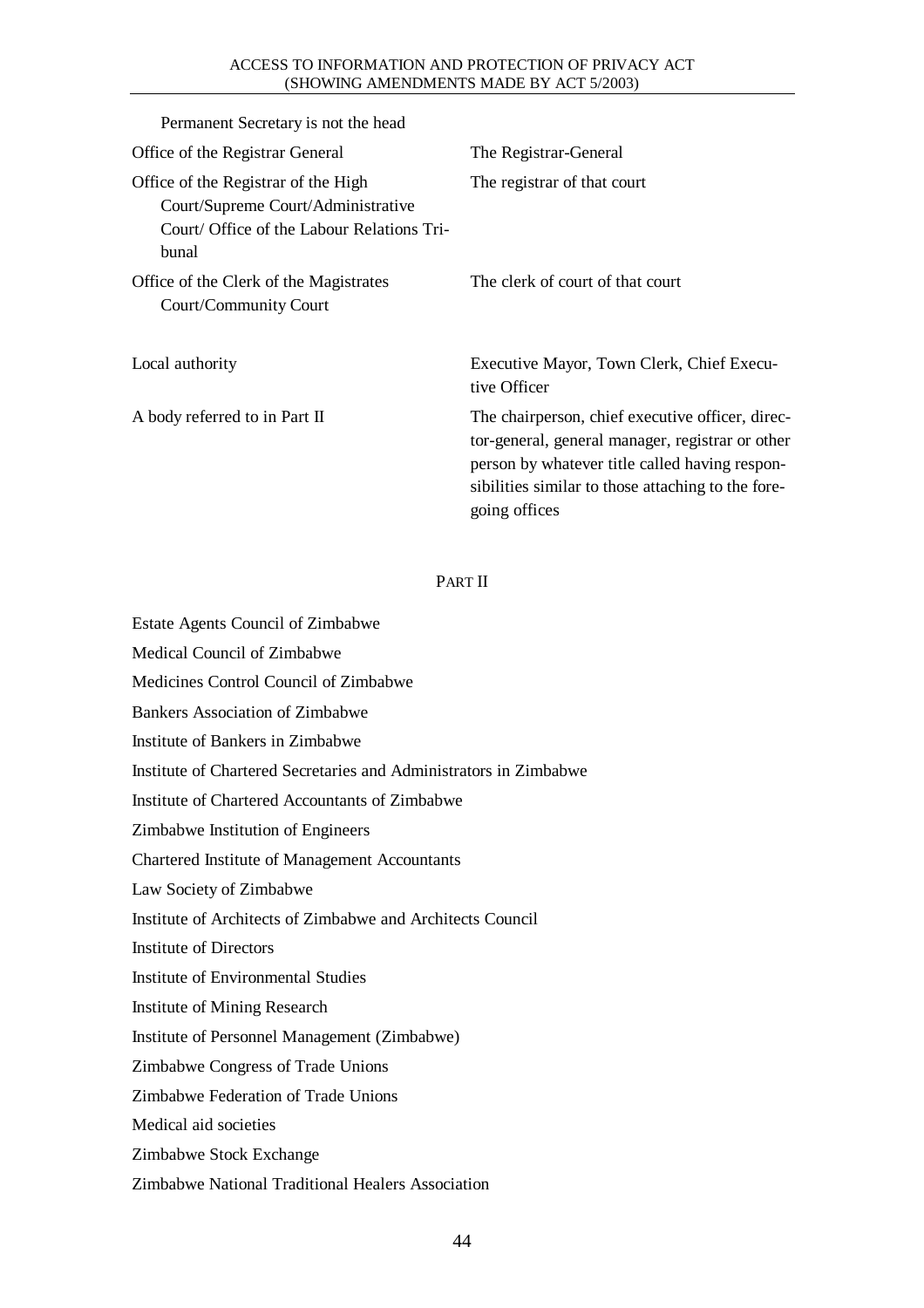Commercial Farmers Union Zimbabwe Farmers Union Indigenous Commercial Farmers Union Public companies.

# THIRD SCHEDULE (*Section 39(3)*)

# ANCILLARY POWERS OF COMMISSION

- 1. To acquire by lease, purchase, or otherwise, immovable property and to construct buildings thereon.
- 2. To buy, take in exchange, hire or otherwise acquire movable property, including vehicles, necessary or convenient for the performance of its functions.
- 3. To maintain, alter and improve property acquired by it.
- 4. To mortgage or pledge any assets or part of any assets and, with the approval of the Minister, to sell, exchange, let, dispose of, turn to account or otherwise deal with any assets or part of any assets which are not required for the exercise of its functions for such consideration as the Commission may, with the approval of the Minister, determine.
- 5. To open bank and building society and post office accounts in the name of the Commission and to draw, make, accept, endorse, discount, execute and issue for the purposes of its functions, cheques, promissory notes, bills of exchange, bills of lading, securities and other instruments.
- 6. To insure against losses, damages, risks and liabilities which it may incur.
- 7. To enter into contracts and suretyships or give guarantees in connection with the exercise of its functions and to modify or rescind such contracts or rescind suretyships or guarantees.
- 8. With the approval of the Minister, to enter into, renew, cancel or abandon arrangements with any government or authority, local or otherwise, that may seem conducive to the exercise of its functions or any of them and to obtain from such government or authority rights, privileges and concessions which the Commission thinks desirable to obtain and carry out, exercise and comply with such arrangements, rights, privileges and concessions.
- 9. With the approval of the Minister, to raise loans or borrow money in such amounts and for such purposes and under such conditions as may be approved by the Minister.
- 10. To employ, upon such terms and conditions as the Commission may think fit, such persons as may be necessary for conducting its affairs, and suspend or discharge any such persons.
- 11. Subject to section 39 of the Audit and Exchequer Act [*Chapter 22:03*], to pay such remuneration and allowances and grant such leave of absence and to make such gifts and pay bonuses and the like to its employees as the Commission thinks fit.
- 12. To provide pecuniary benefits for its employees on their retirement, resignation, discharge or other termination of service or in the event of their sickness or injury and for their dependants, and for that purpose to effect policies of insurance, establish pension or provident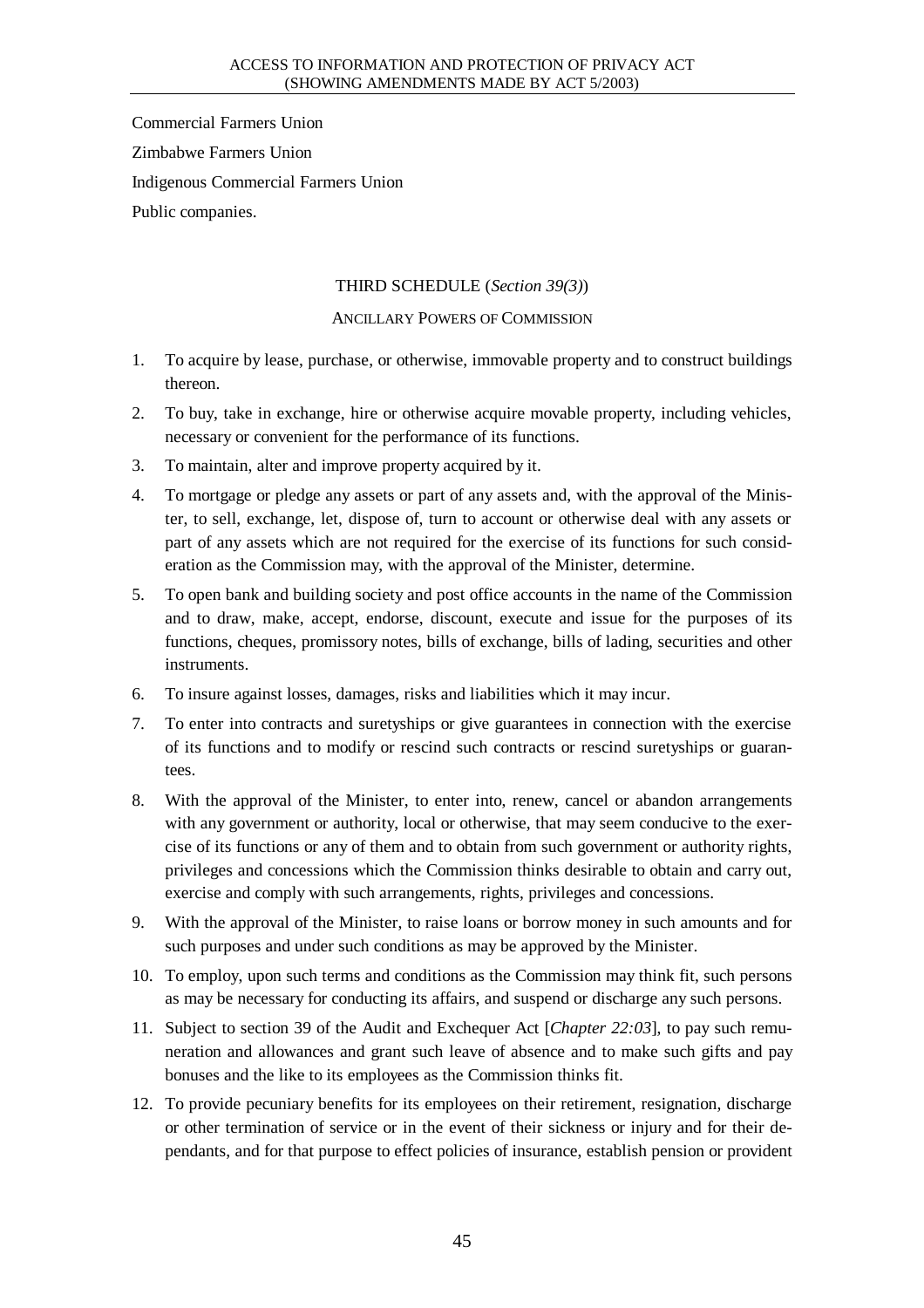funds or make such other provision as may be necessary to secure for its employees and their dependants any or all of the pecuniary benefits to which this paragraph relates.

- 13. With the approval of the Minister, to purchase, take in exchange, hire and otherwise acquire land or dwellings for use or occupation by its employees.
- 14. To construct dwellings, outbuildings or improvements for use or occupation by its employees on land purchased, taken in exchange, hired or otherwise acquired by the Commission.
- 15. To sell or let dwellings and land for residential purposes to its employees.
- 16. With the approval of the Minister, to guarantee loans to its employees or their spouses for the purchase of dwellings or land for residential purposes, the construction of dwellings and the improvement of dwellings or land which are the property of its employees or their spouses.
- 17. To provide security in respect of loans guaranteed in terms paragraph 16 by the deposit of securities.
- 18. With the approval of the Minister, to make loans to any employee of the Commission—
	- (a) for the purpose of purchasing vehicles, tools or other equipment used by him in carrying out his duties; or
	- (b) not exceeding three months' salary or wages payable to him, for any purpose;

on such security as the Commission considers adequate.

- 19. To do anything for the purpose of improving the skill, knowledge or usefulness of its employees, and in that connection to provide or assist other persons in providing facilities for training, education and research and to pay for the aforesaid, where necessary.
- 20. To provide such services as the Commission considers could properly be provided by the Commission.
- 21. With the approval of the Minister, to provide financial assistance to any person, association, organisation or institution whose activities are such as to be, in the opinion of the Commission, of benefit to the Commission.
- 22. Generally, to do all such things as may be necessary, conducive or incidental to the exercise of the powers and the performance of the functions of the Commission under this Act or any other enactment.

### FOURTH SCHEDULE (*Section 40(3)*)

### PROVISIONS APPLICABLE TO COMMISSION

### *Terms of office and conditions of service of members*

1.(1) Subject to this Schedule, a member shall hold office for such period, not exceeding three years, as the Minister may fix on his appointment.

(2) A member shall continue in office after the expiry of his term until he has been reappointed or his successor has been appointed:

Provided that a member shall not hold office in terms of this subparagraph for longer than six months.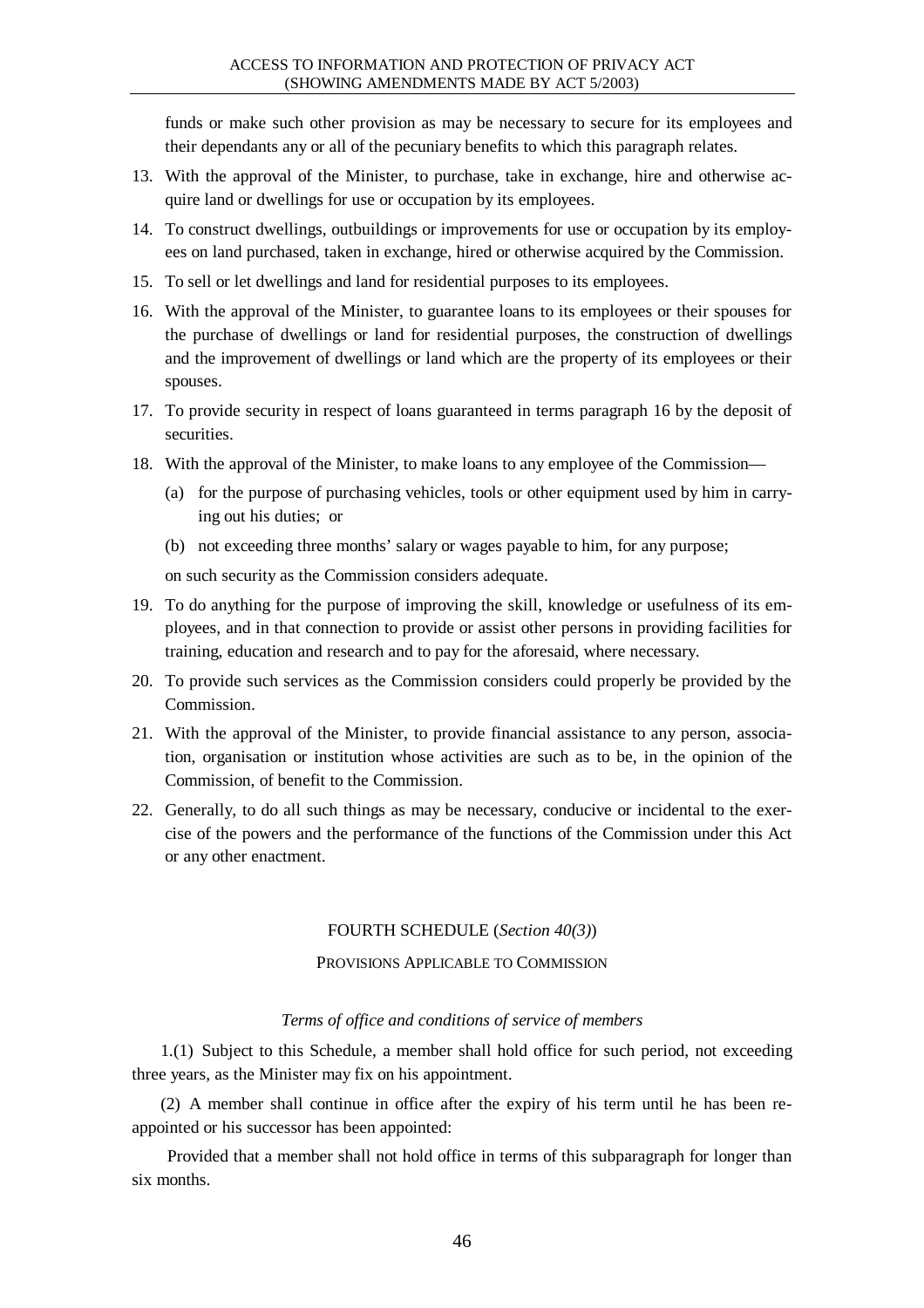(3) Subject to paragraph 9, a member shall hold office on such terms and conditions as the Minister may fix in relation to members generally.

(4) A retiring member is eligible for re-appointment as a member.

(5) The terms and conditions of office of a member shall not, without the member's consent, be altered to his detriment during his tenure of office.

#### *Disqualifications for appointment as member*

2.(1) The Minister shall not appoint a person as a member and no person shall be qualified to hold office as a member who—

- (a) is not a citizen of Zimbabwe; or
- (b) has a financial interest in any business connected with broadcasting services or systems, or is engaged in any activity connected with any such service or system, or is married or connected to or associated with a person who has such an interest or is engaged in such an activity, unless the Minister is satisfied that the interest or activity will not interfere with the person's impartial discharge of his duties as a member; or
- (c) has, in terms of a law in force in any country—
	- (i) been adjudged or otherwise declared insolvent or bankrupt and has not been rehabilitated or discharged; or
	- (ii) made an assignment to, or arrangement or composition with, his creditors which has not been rescinded or set aside;

or

- (d) has, within the period of five years immediately preceding the date of his proposed appointment, been convicted—
	- (i) in Zimbabwe, of an offence; or
	- (ii) outside Zimbabwe, in respect of conduct which, if committed in Zimbabwe, would constitute an offence;

and sentenced to a term of imprisonment exceeding six months imposed without the option of a fine, whether or not any portion has been suspended, and has not received a free pardon.

- (2) A person who is—
- (a) a member of Parliament; or
- (b) a member of two or more other statutory bodies;

shall not be appointed as a member of the Commission, nor shall he be qualified to hold office as a member.

(3) For the purposes of subparagraph (b) of subparagraph (2) a person who is appointed to a council, board or other authority which is a statutory body or which is responsible for the administration of the affairs of a statutory body shall be regarded as a member of that statutory body.

#### *Vacation of office by member*

3. A member shall vacate his office and his office shall become vacant—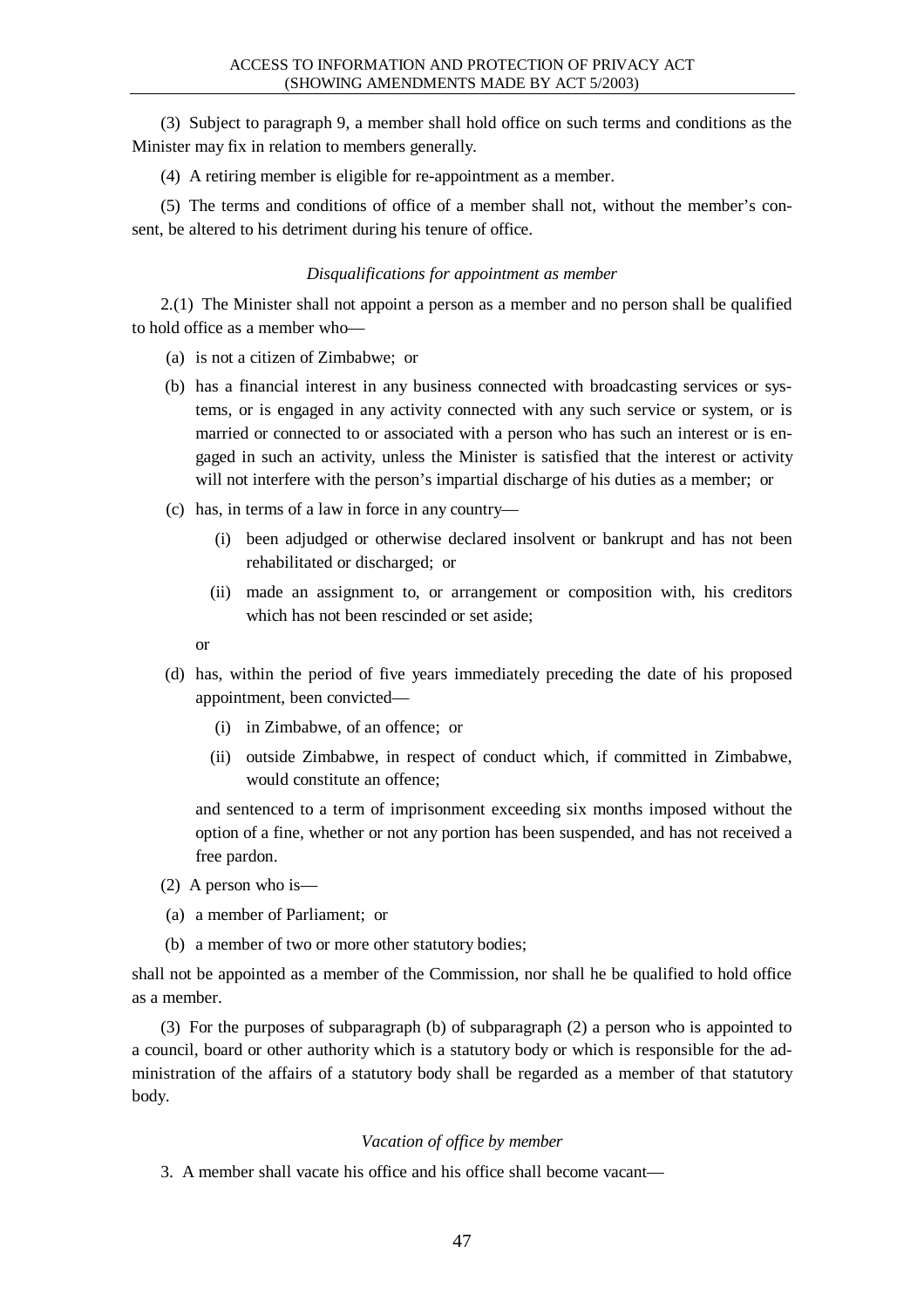- (a) three months after the date upon which he gives notice in writing to the Minister of his intention to resign, or on the expiry of such other period of notice as he and the Minister may agree; or
- (b) on the date he begins to serve a sentence of imprisonment imposed without the option of a fine—
	- (i) in Zimbabwe, in respect of an offence; or
	- (ii) outside Zimbabwe, in respect of conduct which, if committed in Zimbabwe, would constitute an offence;

or

- (c) if he becomes disqualified in terms of subparagraph  $(a)$ ,  $(b)$  or  $(c)$  of subparagraph  $(1)$ of paragraph 2, or in terms of subparagraph (2) of that paragraph, to hold office as a member; or
- (d) if he is required in terms of paragraph 4 to vacate his office.

#### *Dismissal or suspension of members*

4.(1) The Minister may require a member to vacate his office if the member—

- (a) has, subject to subparagraph (3), been found to have conducted himself in a manner that renders him unsuitable as a member, including a contravention of paragraph 9; or
- (b) has failed to comply with any term or condition of his office fixed by the Minister in terms of subparagraph (3) of paragraph 1; or
- (c) is mentally or physically incapable of efficiently carrying out his functions as a member; or
- (d) has been absent without the permission of the Board from two consecutive meetings of the Commission of which he was given at least seven days' notice, and there was no just cause for the member's absence.
- (2) The Minister may suspend a member—
- (a) whom he suspects on reasonable grounds of having been guilty of conduct referred to in subparagraph (a) of subparagraph (1); or
- (b) against whom criminal proceedings have been instituted for an offence in respect of which a sentence of imprisonment without the option of a fine may be imposed;

and while that member is so suspended he shall not carry out any functions as a member.

(3) A member suspended in terms of subparagraph (a) of subparagraph (2) shall be given notice in writing of the grounds for the suspension and may, within fourteen days of being so notified, make written representations to the Minister showing cause why no finding of misconduct rendering him unsuitable to be member of the Board should be made.

(4) The Minister, shall require a member suspended in terms of subparagraph (a) of subparagraph (2) to vacate his office if—

- (a) no representations are made by the member in terms of subparagraph (3); or
- (b) the Minister finds that, notwithstanding representations made in terms of subparagraph (3), the member is guilty of the misconduct alleged.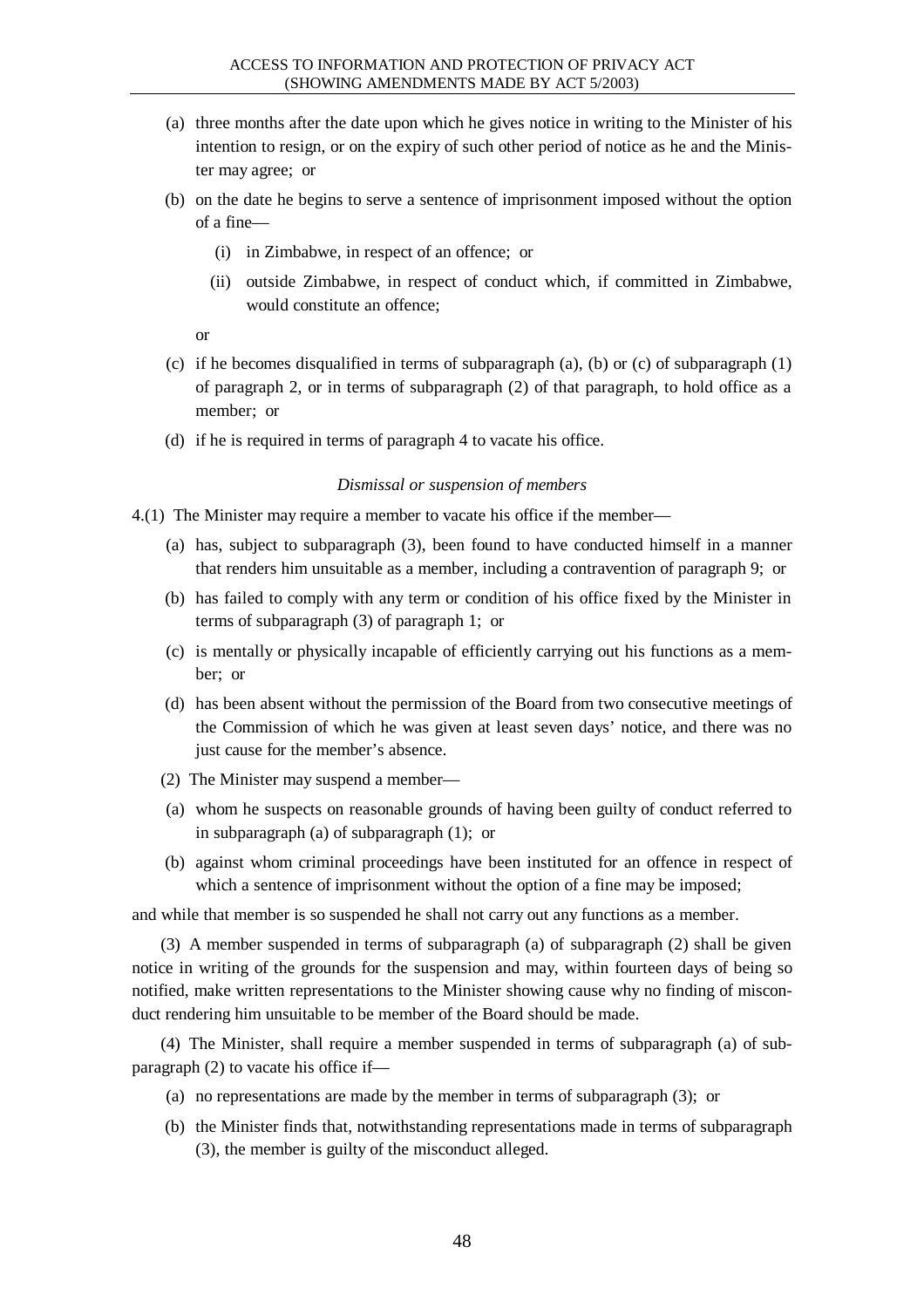#### *Filling of vacancies on Board*

5. On the death of, or vacation of office by, a member, the Minister may appoint a qualified person to fill the vacancy:

Provided that if as a result of the vacancy the number of members falls below the minimum number specified in paragraph 5, the Minister shall fill the vacancy within three weeks.

#### *Chairman and vice-chairman of Board*

6.(1) The Minister shall designate one of the members as chairman of the Board and another member as vice-chairman of the Board.

(2) The vice-chairman of the Board shall perform the chairman's functions whenever the chairman is for any reason unable to perform them.

(3) The chairman or vice-chairman of the Board may at any time resign his office as such by one month's notice in writing to the Minister.

(4) Whenever the office of chairman or vice-chairman of the Board falls vacant, the Minister shall fill the vacancy within three weeks.

#### *Meetings and procedure of Board*

7.(1) The Board shall hold its first meeting on such date and at such place as the Minister may fix, being not more than three months after the fixed date, and thereafter the Board shall meet for the dispatch of business as often as is necessary or expedient and, subject to this paragraph, may adjourn, close and otherwise regulate its meetings and procedure as it thinks fit:

Provided that the Board shall meet not less than six times in each year.

(2) The chairman of the Board—

- (a) may at any time convene a special meeting of the Board; and
- (b) shall convene a special meeting of the Board on the written request of—
	- (i) the Minister, within such period as the Minister may specify; or
	- (ii) not fewer than two members, not later than fourteen days after his receipt of such request.

(3) Written notice of any special meeting convened in terms of subparagraph (2) shall be sent to each member not later than seven days before the meeting and shall specify the business for which the meeting has been convened:

Provided that if, in the opinion of the chairman or Minister, as the case may be, the urgency of the business for which the meeting is to be convened so requires, notice of not less than forty-eight hours may be given.

(4) No business shall be discussed at a special meeting convened in terms of subparagraph (2) other than—

- (a) such business as may be determined by the chairman of the Board, where the chairman of the Board has convened the meeting in terms of subparagraph (a) of subparagraph (2); or
- (b) the business specified in the request for the meeting, where the chairman of the Board has convened the meeting in terms of subparagraph (b) of subparagraph (2).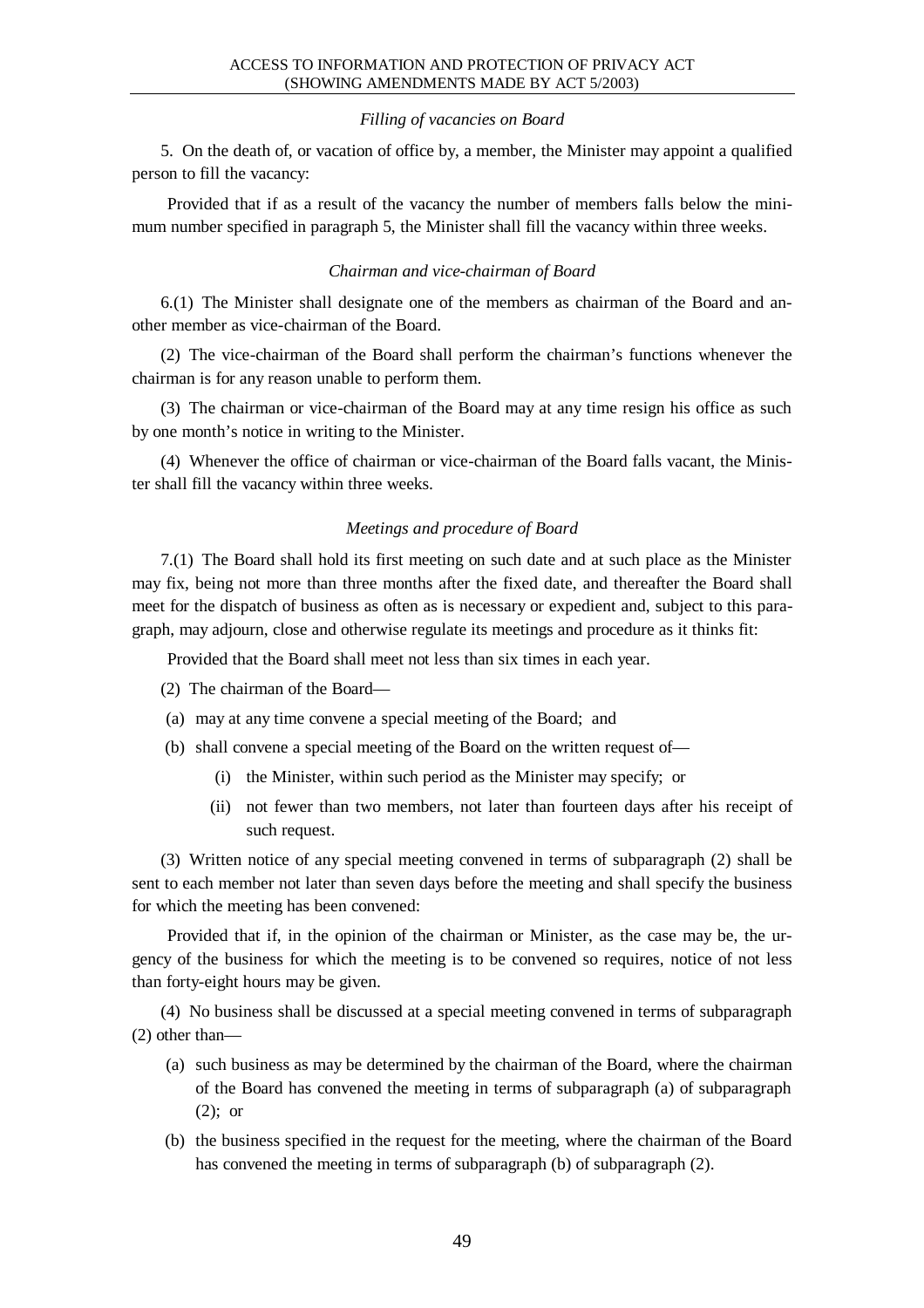(5) The chairman or, in his absence, the vice-chairman shall preside at all meetings of the Board:

Provided that, if the chairman and the vice-chairman are both absent from a meeting of the Board, the members present may elect one of their number to preside at that meeting as chairman.

(6) Three members shall form a quorum at any meeting of the Board.

(7) All acts, matters or things authorised or required to be done by the Board may be decided by a majority vote at a meeting of the Board at which a quorum is present.

(8) Subject to paragraph 9, at all meetings of the Board each member present shall have one vote on each question before the Board and, in the event of an equality of votes, the chairman shall have a casting vote in addition to a deliberative vote.

(9) Any proposal circulated among all members and agreed to in writing by a majority of all members shall have the same effect as a resolution passed at a duly constituted meeting of the Board and shall be incorporated in the minutes of the next succeeding meeting of the Board:

Provided that, if a member requires that such proposal be placed before a meeting of the Board, this subparagraph shall not apply to such proposal.

### *Remuneration and expenses of members*

8. Members of the Board shall be paid—

- (a) such remuneration, if any, as the Minister, may from time to time fix for members generally; and
- (b) such allowances, if any, as the Minister, may from time to time fix to meet any reasonable expenses incurred by members in connection with the business of the Board.

### *Members to disclose certain connections and interests*

- 9.(1) In this paragraph—
- "relative" , in relation to a member, means the member's spouse, child, parent, brother or sister.
- (2) Subject to subparagraph (4)—
- (a) if a member of the Board—
	- (i) knowingly acquires or holds a direct or indirect pecuniary interest in any matter that is under consideration by the Board; or
	- (ii) owns any property or has a right in property or a direct or indirect pecuniary interest in a company or association of persons which results in the member's private interests coming or appearing to come into conflict with his functions as a member; or
	- (iii) knows or has reason to believe that a relative of his—
		- A. has acquired or holds a direct or indirect pecuniary interest in any matter that is under consideration by the Board; or
		- B. owns any property or has a right in property or a direct or indirect pecuniary interest in a company or association of persons which results in the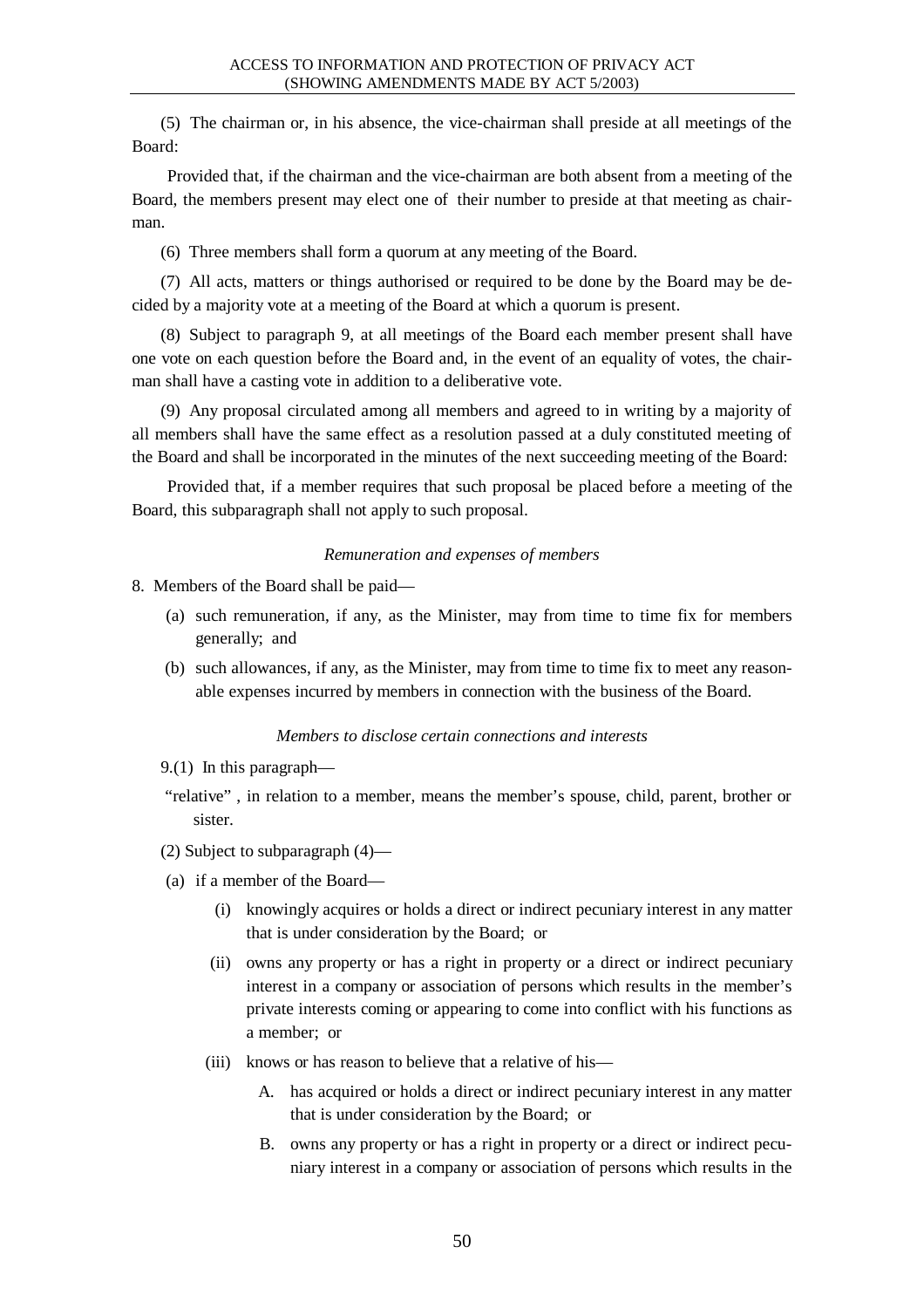member's private interests coming or appearing to come into conflict with his functions as a member;

or

(b) if for any reason the private interests of a member come into conflict with his functions as a member;

the member shall forthwith disclose the fact to the Board.

(3) A member referred to in subparagraph (2) shall take no part in the consideration or discussion of, or vote on, any question before the Board which relates to any contract, right, immovable property or interest referred to in that subparagraph.

(4) Any person who contravenes subparagraph (2) or (3) shall be guilty of an offence and liable to a fine not exceeding level four or to imprisonment for a period not exceeding three months or to both such fine and such imprisonment.<sup>70</sup>

### *Validity of decisions and acts of Board*

10. No decision or act of the Board or act done under the authority of the Board shall be invalid on the ground that—

- (a) the Board consisted of fewer than the minimum number of persons prescribed in subsection (1) of section *forty*; or
- (b) a disqualified person acted as a member of the Board at the time the decision was taken or act was done or authorised:

Provided that the Board shall ratify any such decision or action as soon as possible after it becomes aware that the decision or action was taken in the circumstances described in subparagraph (a) or (b).

# *Minutes of proceedings of Board*

11.(1) The Board shall cause minutes of all proceedings of and decisions taken at every meeting of the Board to be entered in books kept for the purpose.

(2) Any minutes referred to in subparagraph (1) which purport to be signed by the chairman of the meeting to which the minutes relate or by the chairman of the next following meeting of the Board or the committee concerned, as the case may be, shall be accepted for all purposes as *prima facie* evidence of the proceedings of and decisions taken at the meeting concerned.

(3) The Board shall cause copies of all minutes that have been signed as provided in subparagraph (2) to be sent without delay to the Minister for his information.

<sup>&</sup>lt;sup>70</sup> Subparagraph amended by s. 25 of as read with Schedule to Act  $5/2003$ .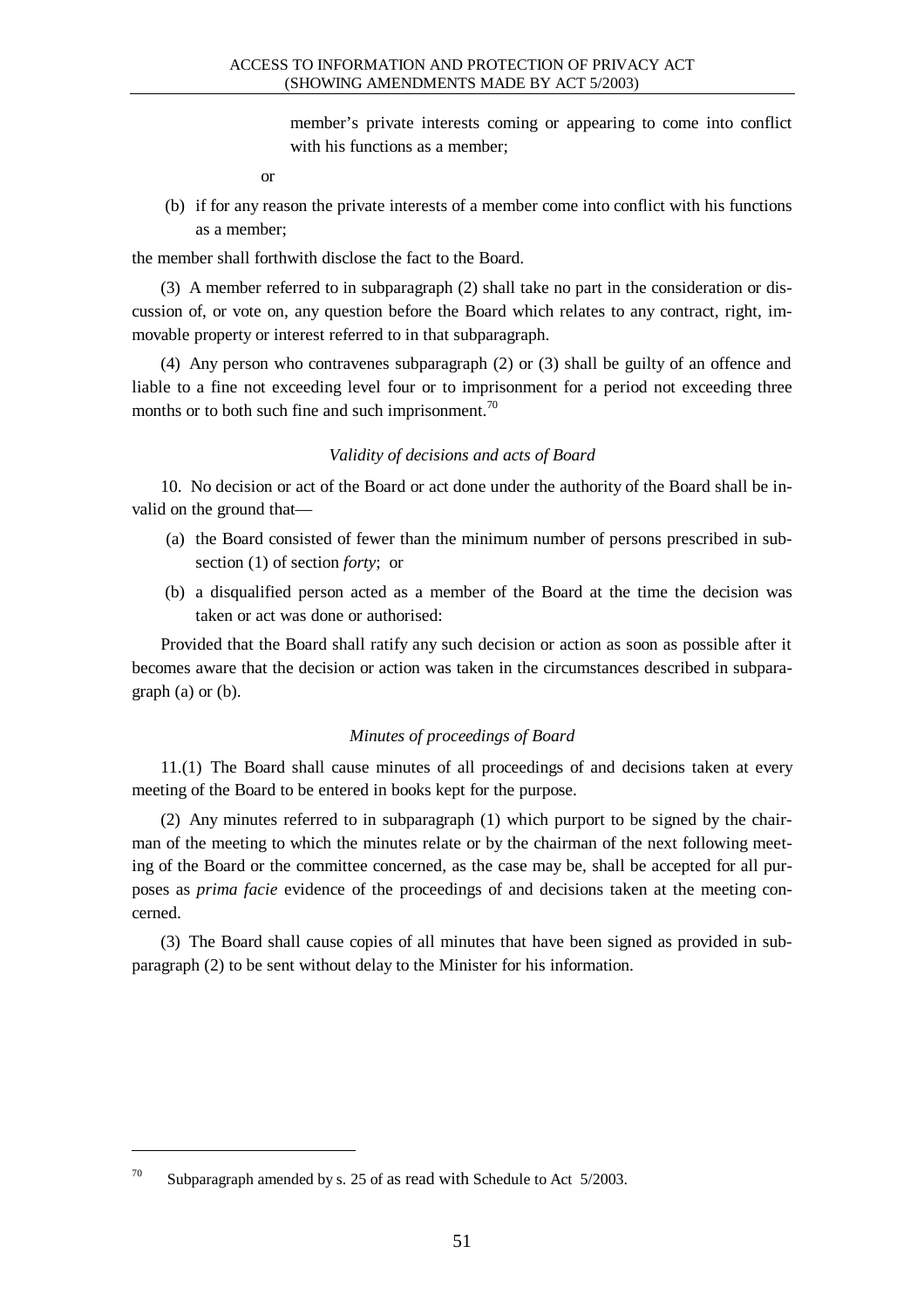### FIFTH SCHEDULE (*Section 41*)

#### FINANCIAL AND MISCELLANEOUS PROVISIONS RELATING TO COMMISSION

### PART I

#### FINANCIAL PROVISIONS

#### *Funds of Commission*

1. The funds of the Commission shall consist of—

- (a) fees, charges and other income accruing to the Commission from licences issued and other things done by it in terms of this Act; and
- (b) the proceeds of any monetary penalties imposed by the Commission; and
- (c) such moneys as may be payable to the Commission from moneys appropriated for the purpose by Act of Parliament; and
- (d) such other moneys as may vest in or accrue to the Commission, whether in the course of its operations or otherwise.

#### *Financial year of Commission*

2. The financial year of the Commission shall be the period of twelve months ending on the 31st December in each year.

#### *Surplus funds of Commission to be appropriated to Fund*

3. Any surplus of income over expenditure at the end of the Commission's financial year shall be appropriated to the Fund.

### *Accounts of Commission*

4.(1) The Board shall ensure that proper accounts and other records relating to such accounts are kept in respect of all the Commission's activities, funds and property, including such particular accounts and records as the Minister may direct.

(2) Not later than three months after the end of each financial year of the Commission, the Commission shall prepare and submit to the Minister a statement of accounts in respect of that financial year or such other period as the Minister may direct.

#### *Audit of Commission's accounts*

5.(1) Subject to the Audit and Exchequer Act [*Chapter 22:03*], the Commission shall appoint as auditors one or more persons approved by the Minister who are registered as public auditors in terms of the Public Accountants and Auditors Act [*Chapter 27:12*].

(2) The accounts kept by the Commission in terms of subparagraph (1) of paragraph 4 shall be examined by the auditors appointed in terms of subparagraph (1).

(3) The auditors appointed in terms of subparagraph (1) shall make a report to the Board and the Minister on the statement of accounts prepared in terms of subparagraph (2) of para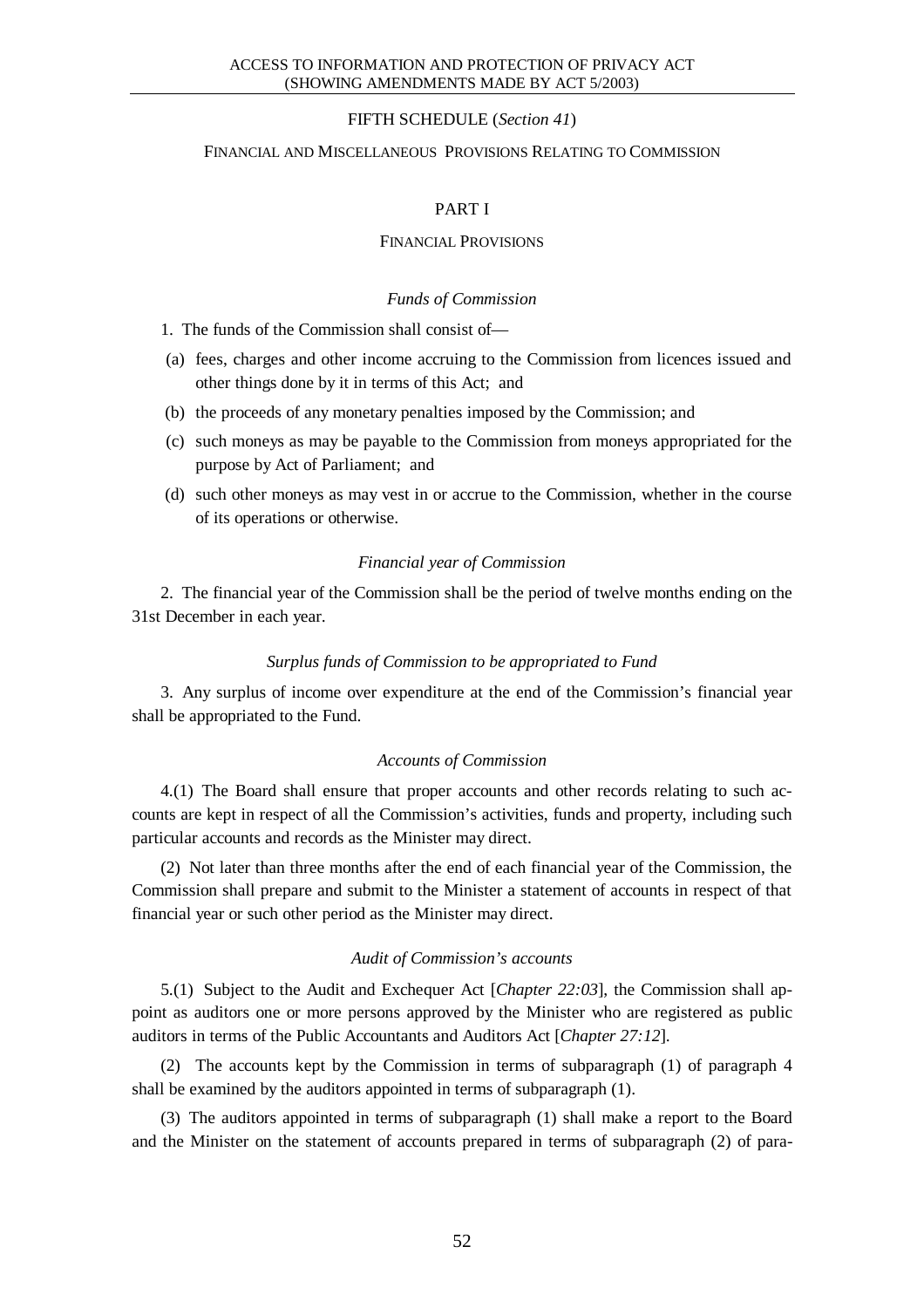graph 4 and such report shall state whether or not in their opinion the statement of accounts gives a true and fair view of the Commission's affairs.

(4) In addition to the report referred to in subparagraph (3), the Minister may require the Board to obtain from its auditors appointed in terms of subparagraph (1) such other reports, statements or explanations in connection with the Commission's operations, funds and property as the Minister may consider expedient, and the Board shall forthwith comply with any such requirement.

### *Powers of auditors*

6.(1) An auditor referred to in paragraph 5 shall be entitled at all reasonable times to require to be produced to him all accounts and other records relating to such accounts which are kept by the Commission or its agents and to require from any member of the Board or employee or agent of the Commission such information and explanations as in the auditor's opinion are necessary for the purposes of his audit.

(2) Any member of the Board or employee or agent of the Commission who fails without just cause to comply with a requirement of an auditor in terms of subparagraph (1) shall be guilty of an offence and liable to a fine not exceeding level four or to imprisonment for a period not exceeding three months or to both such fine and such imprisonment.<sup>71</sup>

# PART II

### MISCELLANEOUS PROVISIONS RELATING TO COMMISSION

# *Execution of contracts and instruments by Commission*

7. Any agreement, contract or instrument approved by the Board may be entered into or executed on behalf of the Commission by any persons generally or specially authorised by the Board for that purpose.

# *Reports of Commission*

8.(1) In addition to any report which the Authority is required to submit to the Minister in terms of this Act or the Audit and Exchequer Act [*Chapter 22:03*], the Commission—

(a) shall submit to the Minister such other reports as the Minister may require; and

(b) may submit to the Minister such other reports as the Commission considers advisable; in regard to the operations and property of the Commission.

(2) The Minister shall, within six months of the end of the Commission's financial year, lay before Parliament a report submitted to him by the Commission in terms of subparagraph (1), together with the statement of accounts and auditor's report for the preceding financial year of the Commission referred to in paragraphs 4 and 5.

<sup>&</sup>lt;sup>71</sup> Subparagraph amended by s. 25 of as read with Schedule to Act  $5/2003$ .